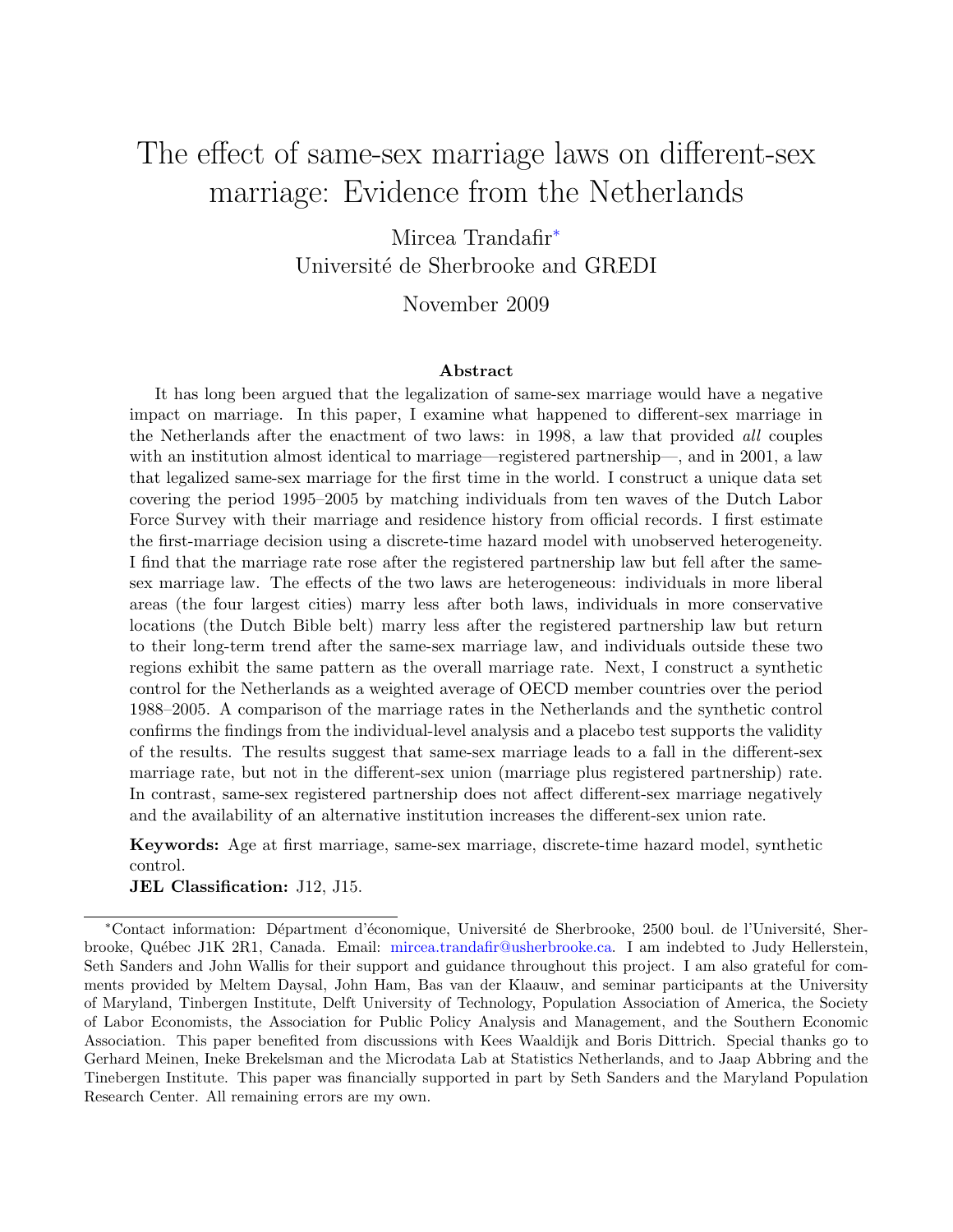# 1 Introduction

Economists have long been interested in the effects of various policies on individuals' decision to marry. Some of the policies studied are aimed directly at the institution of marriage, such as no-fault divorce laws [\(Allen et al.,](#page-33-0) [2006;](#page-33-0) [Rasul,](#page-35-0) [2006\)](#page-35-0) or minimum age requirements [\(Blank et al.,](#page-33-1) [2007\)](#page-33-1). Other policies alter monetary incentives associated with marriage, such as the welfare reform [\(Bitler](#page-33-2) [et al.,](#page-33-2) [2004\)](#page-33-2), or reduce the cost of premarital sex arising from a reduction in the legal age for use of oral contraceptives [\(Goldin and Katz,](#page-34-0) [2002\)](#page-34-0). The common theme in all these studies is that the policies each alter the value of marriage relative to alternative arrangements.

It has been argued recently that another policy that could affect the value of marriage and implicitly the incentives to marry, particularly for heterosexual couples, is the legalization of samesex marriage. The "end-of-marriage argument" holds that opening marriage to same-sex couples would lead to a fall in the number of different-sex marriages because the value of marriage would be reduced: "It demeans the institution. [...] The institution of marriage is trivialized by same-sex marriage." (Rep. Henry Hyde, House subcommittee meeting, as cited in [Mohr,](#page-35-1) [1997\)](#page-35-1) This argument has been mentioned frequently in the same-sex marriage debate, both in the media and in the political discourse, and was used to justify amendments to state constitutions such as Proposition 8 in California, or the Defense of Marriage Acts, laws meant to protect the federal or state governments from having to recognize a (same-sex) marriage performed elsewhere.<sup>[1](#page-1-0)</sup>

However, it is theoretically ambiguous whether same-sex marriage should have a negative effect on heterosexual marriage. For example, the legalization of same-sex marriage might be perceived as a move toward a more secular, less traditional institution, increasing its value for some different-sex couples. The evidence in support of or against the end-of-marriage claim is remarkably sparse and rests on the interpretation of aggregate numbers on marriage and divorce rates, on indirect evidence such as the out-of-wedlock birth rate or the cohabitation rate, and on anecdotal evidence reported in local media.[2](#page-1-1)

In this paper I conduct the first analysis of the effects that same-sex marriage has on heterosexual marriage by studying its effect in the Netherlands. The Netherlands is a good candidate for such an analysis for three reasons. First, it was the earliest (2001) country to allow same-sex couples to marry, thus offering the longest period with which to examine the impact of this law. Second, prior to legalizing same-sex marriage, the Dutch legislature formalized in 1998 the legal concept

<span id="page-1-0"></span><sup>1</sup>By the end of 2008, Congress and forty states had enacted such acts [\(Stateline.org,](#page-35-2) [2009\)](#page-35-2). Thirty states also had constitutional amendments that specifically defined marriage as the union between a man and a woman, with voters in Arizona, California and Florida approving constitutional bans on same-sex marriage in November 2008.

<span id="page-1-1"></span><sup>&</sup>lt;sup>2</sup>For arguments against the legalization of same-sex marriage, see [Kurtz](#page-34-1) [\(2004a,](#page-34-1)[b,](#page-34-2)[c,](#page-34-3)[d\)](#page-34-4). Responses from proponents of same-sex marriage can be found in [Badgett](#page-33-3) [\(2004a,](#page-33-3)[b\)](#page-33-4); [Mello](#page-34-5) [\(2004\)](#page-34-5); [Cahill](#page-33-5) [\(2004\)](#page-33-5) or [Eskridge and Spedale](#page-34-6) [\(2006\)](#page-34-6).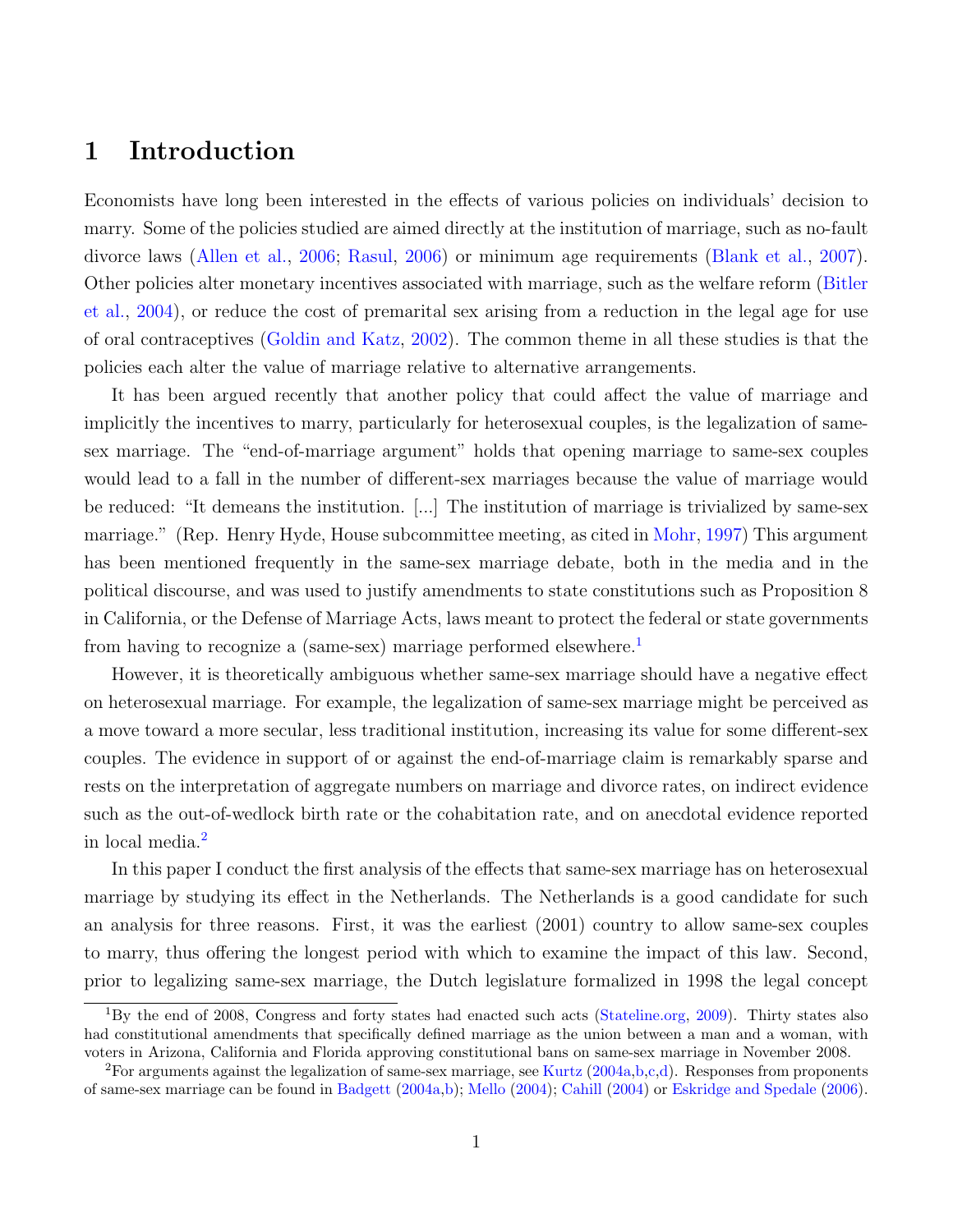of registered partnership, an institution that is identical to marriage in almost every respect but name and tradition. Unlike the Nordic countries, the Dutch registered partnership is also open to different-sex couples. Since this contract is virtually identical to marriage, this offers a unique opportunity to distinguish between a change in the marriage rate itself and a change in the number of couples who wish to legally formalize their relationship. It also allows for the distinction between the effects of granting same-sex couples the rights and benefits of marriage through an alternative institution and the effects of same-sex marriage itself. Finally, the same-sex marriage debate in the Netherlands was also subject to a vigorous end-of-marriage argument.<sup>[3](#page-2-0)</sup>

I conduct my analysis both at the individual level and in the aggregate. I first construct a unique and highly confidential individual-level data set that includes demographic characteristics as well as information on the marriage decisions over the period 1995–2005 for a significant fraction of the Dutch population. I then use a duration model for age at first marriage. Using multiple specifications, I calculate the effect of the registered partnership law and of the same-sex marriage law on the first-marriage rate. I find that not controlling for unobserved heterogeneity in the propensity to marry introduces significant biases in the results. My estimates from specifications with unobserved heterogeneity suggest that the marriage rate increases after the enactment of the registered partnership law and falls after the same-sex marriage law came into effect. However, this pattern is not uniform. Individuals living in the more conservative municipalities commonly called the Dutch Bible belt tend to marry less after the registered partnership law, but their marriage rate returns to the long-term trend after the same-sex marriage law. In contrast, individuals living in the four largest cities (the more liberal areas) marry less after both laws. Finally, people residing outside these two regions follow the same pattern as the overall marriage rate, marrying more after the registered partnership law and less after the same-sex marriage law.

A limitation of the individual-level analysis is that I cannot construct a counterfactual—what the marriage rate would have been in the absence of same-sex marriage laws. To address this concern, I turn to aggregate data and I use the method developed by [Abadie and Gardeazabal](#page-33-6) [\(2003\)](#page-33-6) to construct a synthetic control for the Netherlands. This synthetic control is a set of weights for the OECD member countries such that the weighted average of their marriage rates before 1998 (the year when the registered partnership law was enacted) matches the evolution of the marriage rate in the Netherlands. The weights for each country are data-driven, calculated by matching the values

<span id="page-2-0"></span><sup>&</sup>lt;sup>3</sup>In personal correspondence with the author, Boris Dittrich, former member and floor leader of the Dutch Parliament and a supporter of the same-sex marriage bill, recalls: "I distinctly remember my former colleague, Kees van der Staaij from the Orthodox Christian Party SGP, using those arguments. He even said that God would punish those who are destroying the institution of marriage between a man and a woman. [...] That night of the debate (we were debating same-sex marriage for two full days) I drove home very carefully. I thought: if I will get into a car accident tonight, people will think God has punished me."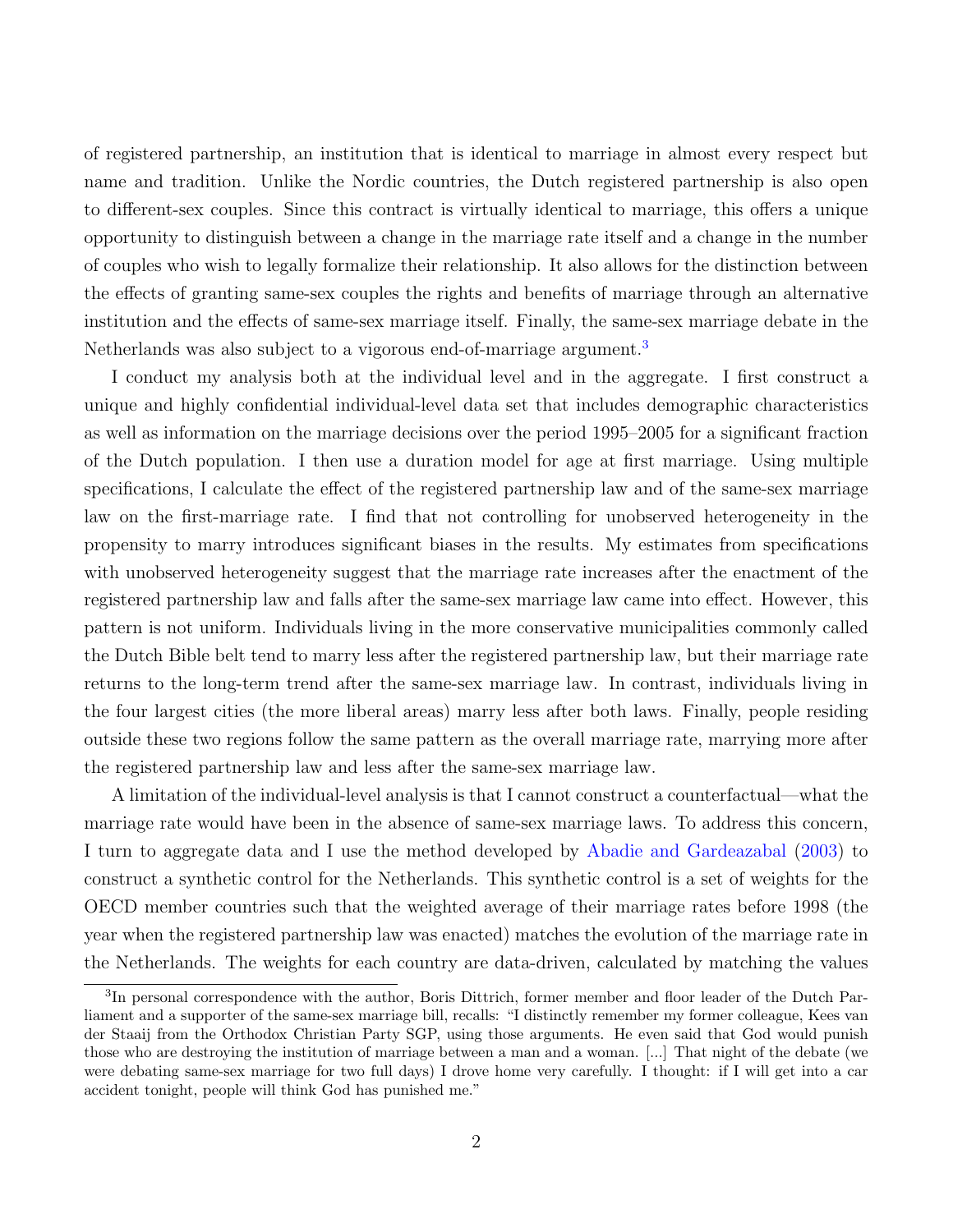of the marriage rate and its determinants in the synthetic control to the corresponding values in the Netherlands for the period 1988–1997. A comparison of the Dutch marriage rate to the synthetic marriage rate confirms the average findings from the individual-level specifications: different-sex couples marry more after the registered partnership law, but less after the same-sex marriage law.

Another advantage of the aggregate data is that it allows me to analyze both different-sex marriages and different-sex unions, i.e. marriages *and* registered partnerships. The results suggest that the rate of different-sex unions increases after the registered partnership law (not surprisingly, since the marriage rate increases) and then falls after the enactment of the same-sex marriage law, so that the rate of different-sex unions after 2001 remains close to the rate predicted by the synthetic control. Additional evidence from the survey conducted by [Boele-Woelki et al.](#page-33-7) [\(2006\)](#page-33-7) suggests that the post-2001 result might be explained by two effects. First, some couples learn over time about registered partnership and therefore there is a continued increase in the rate of more couples choosing registered partnership over both marriage and cohabitation. Second, the same-sex marriage law reduces the value of marriage relative to alternatives for some couples, and those who value registered partnership below cohabitation end up choosing cohabitation over marriage.

Three lessons can be learned from the Dutch experience. First, legalizing same-sex marriage leads to a fall in the different-sex marriage rate, but not in the different-sex union rate. Second, the introduction of same-sex registered partnership does not affect different-sex marriage negatively. This suggests that there might be no negative effects on the institution of marriage from allowing same-sex couples access to an institution that grants the same rights as marriage but does not carry its traditional meaning. Finally, granting different-sex couples access to an alternative institution to marriage increases the different-sex union rate, extending the economic and social benefits of marriage to a larger group of individuals.

The rest of the paper proceeds as follows. The next section introduces the legal background in the Netherlands. The empirical strategy is presented in section [3,](#page-6-0) followed by a brief description of the data in section [4](#page-10-0) and an interpretation of the results in section [5.](#page-14-0) Section [6](#page-20-0) provides additional evidence from the aggregate analysis and section [7](#page-28-0) concludes.

## 2 The Dutch legal environment

The road to same-sex marriage in the Netherlands was long and bumpy.<sup>[4](#page-3-0)</sup> At the beginning of the 1990s, gay rights organizations in the Netherlands tried to build on the success of their Danish counterparts, who had obtained the enactment of a registered partnership law in 1989, and push

<span id="page-3-0"></span><sup>4</sup>The presentation in this section draws extensively on [van Velde](#page-35-3) [\(2005\)](#page-35-3) and [Merin](#page-34-7) [\(2002\)](#page-34-7).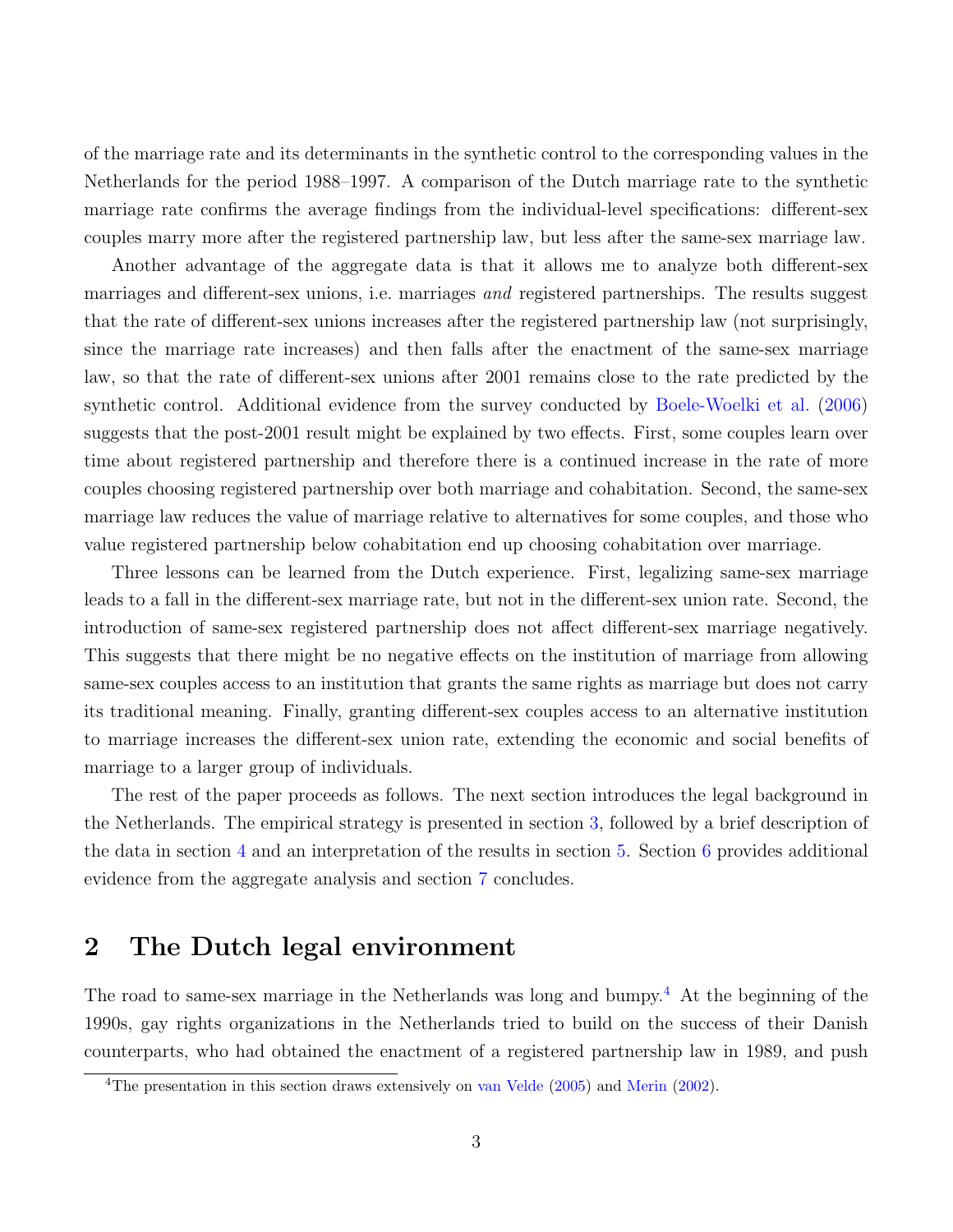for the legal recognition of same-sex couples. The first move was to suggest in 1991 the creation of a symbolic registry, which could have evolved into an alternative to the marriage registry and to which municipalities would participate voluntarily. Under this arrangement, same-sex couples were allowed to register their relationship with the municipality, a registration that did not involve any benefits or obligations from either the couple or the municipality or the Dutch government. This suggestion was not in conflict with the general feelings of the population, as opinion polls showed that almost 53% of the population supported same-sex marriage in 1990, a share that increased over time to around 63% in 1991 to about 73% in 1995 [\(van Velde,](#page-35-3) [2005\)](#page-35-3). More than 100 of the 650 Dutch municipalities voluntarily decided to participate within the first year, thus paving the way for the introduction of the registered partnership system.

The government was to set up a committee of legal advisers (the Kortmann Committee) to inquire into the legal effects and the desirability of the legal recognition of same-sex couples. The committee recommended the introduction of a Danish-style partnership, a proposal warmly received by the government. A bill for the new institution was introduced in the Parliament in 1993, but held up because of the 1994 elections. After the elections, the governing coalition in the Netherlands did not include the Christian Democrats, the largest party opposing same-sex marriage, for the first time in almost eighty years. In 1995, the new cabinet presented a white paper that suggested the introduction of registered partnerships for same-sex couples and, in a departure from the Danish model, for different-sex couples as well. The argument was that the new institution was not supposed to discriminate based on sexual orientation and that heterosexuals not willing to marry should have access to this alternative contract [\(Merin,](#page-34-7) [2002\)](#page-34-7).

Therefore, the registered partnership was designed to be almost identical to marriage and, in the case of different-sex couples, an almost perfect substitute. [Waaldijk](#page-35-4) [\(2004\)](#page-35-4) compares the two institutions based on their "levels of legal consequences" (the rights and obligations derived from a contract) and finds only three differences for heterosexual couples. First, a married man is automatically acknowledged as the father of a child born in that marriage, whereas a man in a registered partnership has to explicitly claim the child before or after birth (although this is rather a formality). Second, both contracts can be terminated in court, but registered partnerships can also be dissolved at the civil registry by mutual agreement.<sup>[5](#page-4-0)</sup> Finally, couples in registered partnerships are prohibited from engaging in international adoption. This restriction can be circumvented by

<span id="page-4-0"></span><sup>&</sup>lt;sup>5</sup>Starting from 2001, married couples can change their marriage to a registered partnership. Statistics Netherlands reports that, in more than 90% of the cases, this is part of a two-step procedure commonly called "flash divorce", where the partnership is dissolved by mutual agreement. This is a cheaper alternative to divorce when there is an understanding with respect to the division of common property. Therefore, the rest of the analysis will only include new partnerships rather than the total number of partnerships.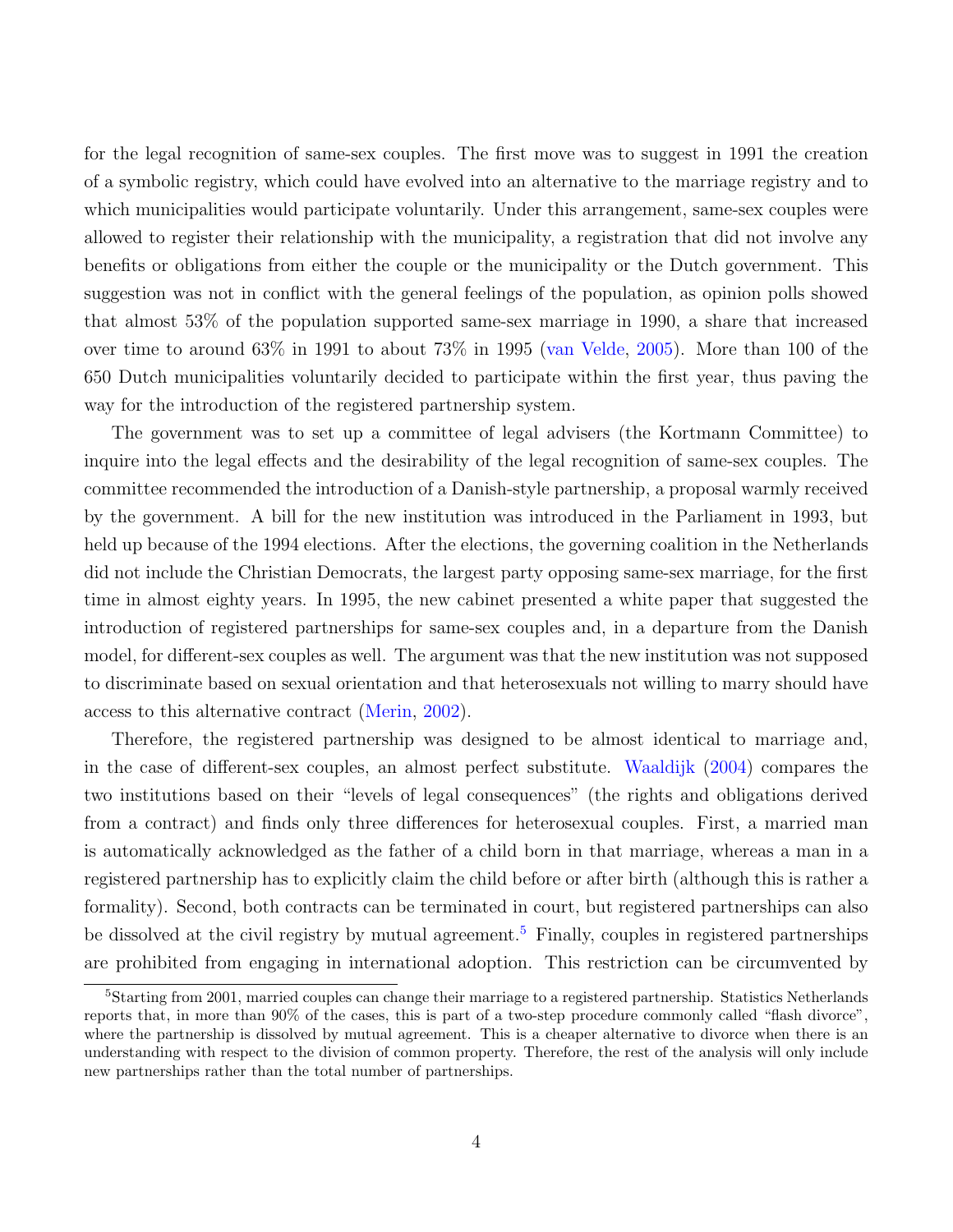one partner adopting the child as a single individual and the other partner subsequently adopting the child as the partner of the adoptive parent.

Since the planned legislation granted same-sex couples access only to registered partnerships, there was an argument that same-sex couples would still face discrimination. A motion calling for the opening of civil marriage to same-sex couples was introduced in 1996, when the white paper was presented as a bill in the Dutch Parliament. While the registered partnership bill was making its way through the Parliament's two chambers, the government acknowledged the request to open up marriage and appointed a new panel of experts (the second Kortmann Committee) to analyze the desirability and consequences of same-sex marriage. In the meantime, the registered partnership bill was approved and signed into law, becoming effective on January 1, 1998.

The report of the Kortmann Committee, released in October 1997, recommended the legalization of same-sex marriage while dismissing the arguments against it. In particular, it addressed the issue of a possibly negative effect on heterosexual marriage: "The argument that a large part of the population would no longer be able to identify with marriage if it were opened up, applies to an ever diminishing part of society. They can continue to identify with a marriage in church." (Kortmann Committee report, as quoted in [van Velde,](#page-35-3) [2005\)](#page-35-3) Still, the government opposed opening up marriage to same-sex couples in its February 1998 answer, which prompted another request in the second chamber of the Parliament for new legislation to allow same-sex couples to marry. The 1998 elections allowed the same coalition to remain in power, and the ensuing negotiations for the formation of a new cabinet led to an agreement for the introduction of same-sex marriage during that term. Finally, in 2000, the bill legalizing same-sex marriage was introduced in the Parliament and was approved in September by the House of Representatives and in December by the Senate [\(Merin,](#page-34-7) [2002\)](#page-34-7). On April 1, 2001, the Netherlands became the first country in the world to allow same-sex couples to marry, granting them access to an institution that was traditionally available only to different-sex couples.

In conclusion, the road to the opening of marriage was long and uncertain. There was no sudden overhaul of the marriage law, but rather a series of small changes: starting from 1998, both samesex and different-sex couples could form registered partnerships. From 2001, same-sex couples are allowed to enter marriage. Some scholars argue that the success of the gay rights movement in the Netherlands was actually due to this small-steps approach [\(Waaldijk,](#page-35-5) [2001\)](#page-35-5). For the purpose of this paper, however, the fact that there was uncertainty with respect to the timing of the laws allows for an interpretation of them as "exogenous". Individuals could not anticipate perfectly the enaction date of each law and marriages, as they are usually scheduled in advance, would have already been planned by the time the laws were announced.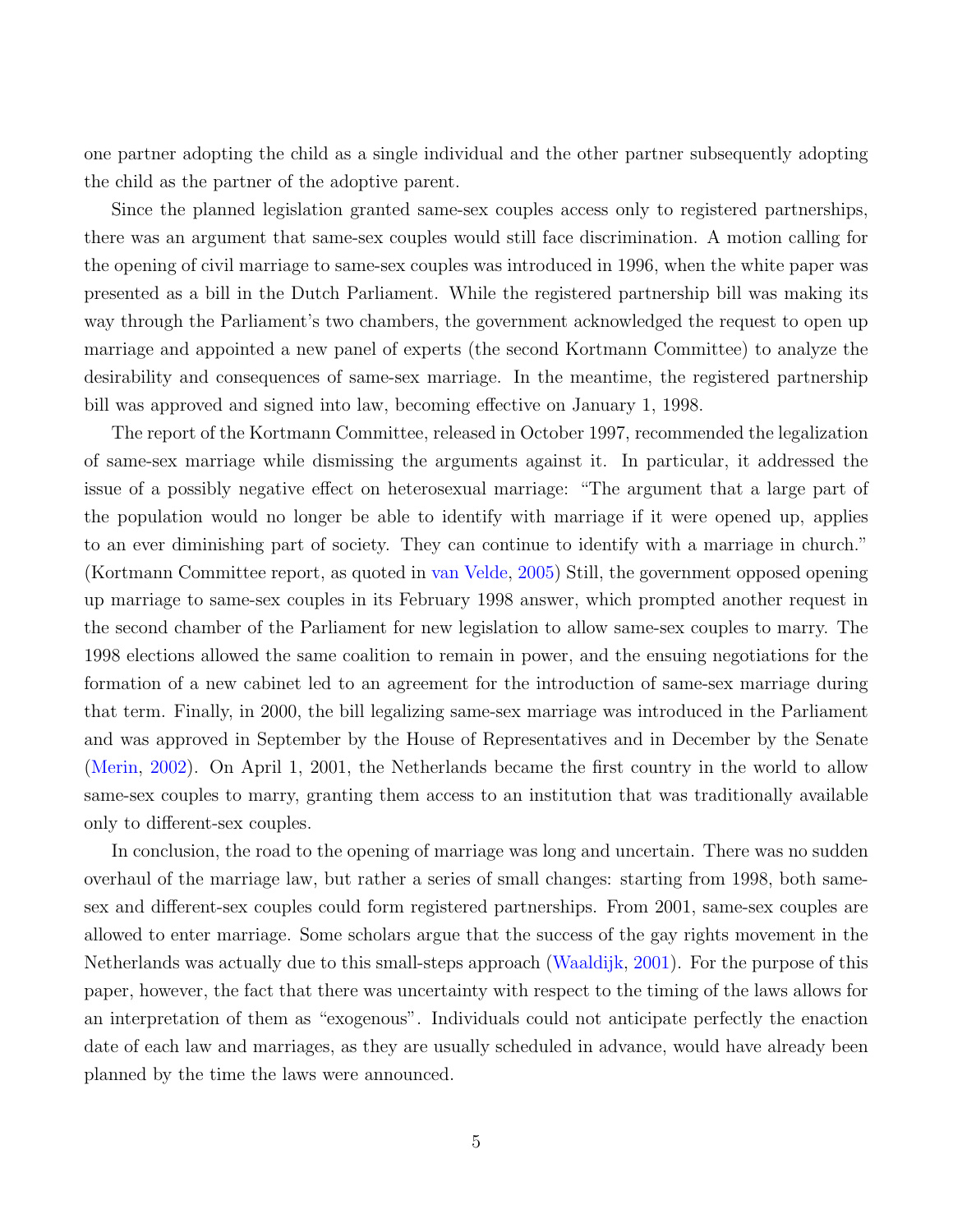# <span id="page-6-0"></span>3 Empirical strategy

#### 3.1 Specification of the hazard function

Duration models are regularly used in economics when the outcome measures the length of stay in a particular state. Common examples include the study of unemployment spells [\(Ham and Rea,](#page-34-8) [1987;](#page-34-8) [Meyer,](#page-34-9) [1990;](#page-34-9) [Addison and Portugal,](#page-33-8) [2003\)](#page-33-8) or of strike duration [\(Kennan,](#page-34-10) [1985;](#page-34-10) [Gunderson](#page-34-11) [and Melino,](#page-34-11) [1990;](#page-34-11) [Campolieti et al.,](#page-33-9) [2005\)](#page-33-9). Although the research question in this paper is not one of the usual suspects, a duration model is particularly useful for at least two reasons. First, this type of models can easily handle individuals who do not marry while under observation (censored spells), a useful feature given that the fraction of people who are not married is rather high in the Netherlands: on average, 33 percent of the marriage-age (18 year old and above) men and 25 percent of the marriage-age women had never married between 1995 and 2005. Second and most importantly, duration models allow for time-varying variables such as the enactment of the two laws.

Thus, I will use the framework of a duration model to analyze age at first marriage. This choice of outcome variable is justified by several arguments. First, the evolution of the marriage rate is largely driven by first marriages. As figure [1](#page-33-10) shows, the variation in the number of marriages which are the first for either one of the spouses closely tracks the variation in the total number of marriages. Second, people who marry for the first time are on average 12–13 years younger that people who re-marry. This makes them both potentially more impressionable to changes in the perception of the institution of marriage, and more likely to be in the sample (I will return to this last aspect at the end of this section and again in section [4\)](#page-10-0). Finally, previously-married people are likely to already have a formed opinion on marriage and are not likely to change it just because of the enactment of the registered partnership law or of the same-sex marriage law. On the other hand, all of these also imply that the conclusions of this analysis cannot be directly extended to the rest of the population, especially those in older age groups.

Let  $T_i$  be the random variable representing the age at first marriage age of individual i, measured in full years, and define  $h_i(t)$  as the probability that an individual marries between ages t and  $t+1$ conditional on never having married by age  $t$ . The function  $h_i$  is the discrete time hazard of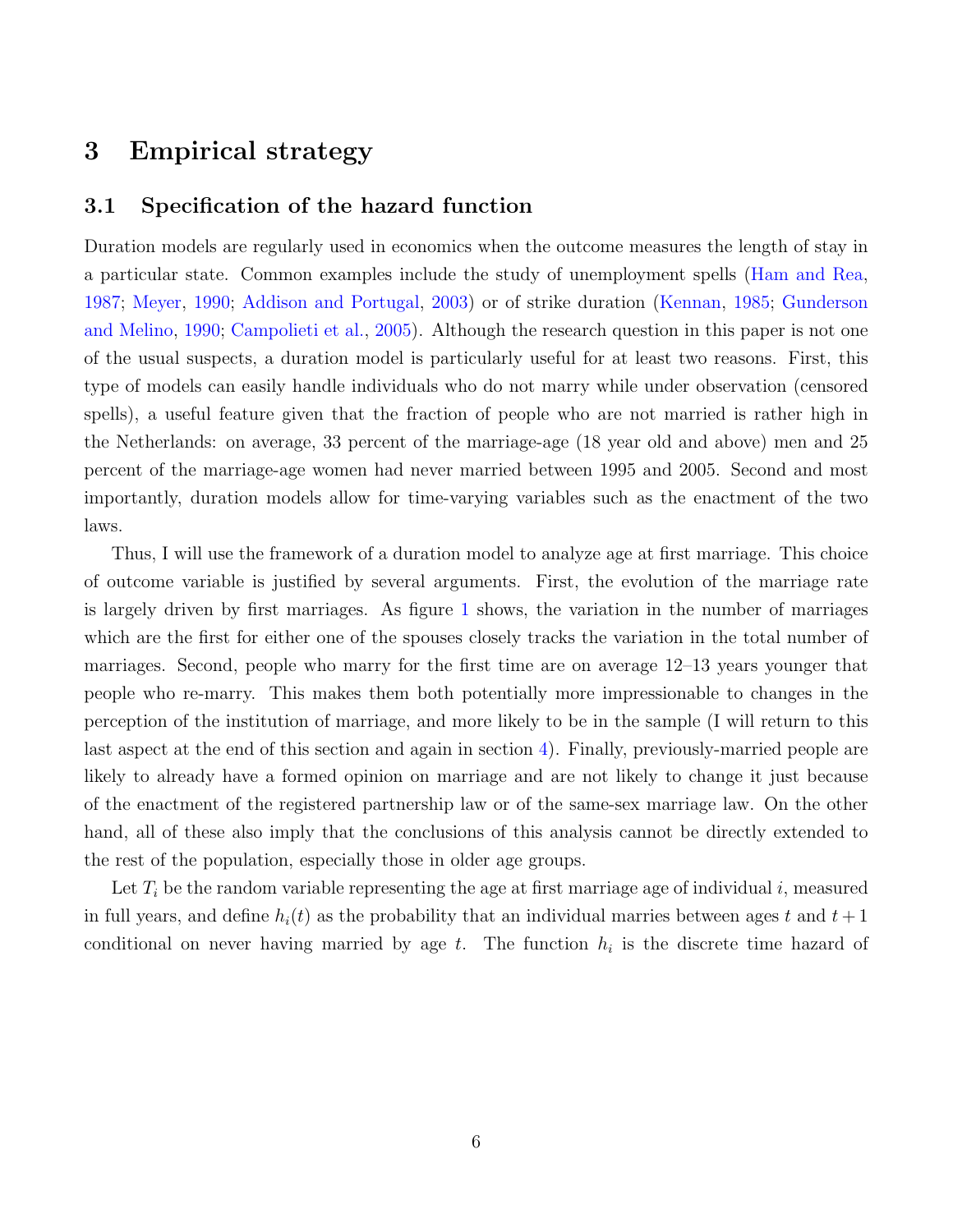marriage. As in [Ham and Rea](#page-34-8) [\(1987\)](#page-34-8), I will assume that it has the logit form<sup>[6](#page-7-0)</sup>

$$
h_i(t) = \frac{1}{1 + \exp\{-y_i(t)\}}
$$

,

where

$$
y_i(t) = \theta + X_i(t)'\beta + p_1(t)\lambda_1 + p_2(t)\lambda_2 + \gamma(t).
$$

In this equation,  $\theta$  is a constant and  $X_i$  is a vector of potentially time-varying individual characteristics. The function  $\gamma(t)$  represents the form of duration dependence, i.e. the common way age influences the probability of marriage for any given person. The actual form of duration dependence is driven by the data in the sense that  $\gamma(\cdot)$  is the highest degree polynomial in  $\ln(t)$  supported by the data.<sup>[7](#page-7-1)</sup>

The coefficients of interest are  $\lambda_1$  and  $\lambda_2$ , corresponding to  $p_1(\cdot)$  and  $p_2(\cdot)$ , two indicator variables for the period 1998–2000 and after 2001, respectively. They capture the change in the hazard (probability) of marriage during these two periods as compared to the period before the enactment of either law. There are a few reasons why these coefficients might not cleanly identify the effect of the two laws. First, the laws could have delayed effects as people's attitudes toward marriage might not change instantaneously and marriages are planned ahead of time. In this case, the coefficients would capture the short-term effect of the two laws. Second, the long-term effect of the registered partnership law cannot be distinguished from the long-term effect of the same-sex marriage law, simply because of the overlap in the period when both laws are in effect. Finally, the effect of the same-sex marriage law alone, both in the short term and in the long term, is unidentifiable: it is virtually impossible to estimate the effect of this law in the absence of the registered partnership law.

$$
h_i(t) = 1 - \exp\left\{-\exp y_i(t)\right\},\,
$$

<span id="page-7-0"></span><sup>&</sup>lt;sup>6</sup>Alternatively, the hazard function can be assumed to have the extreme value (complementary log-log) form

which can be derived from an underlying continuous-time proportional hazards model [\(Prentice and Gloeckler,](#page-35-6) [1978;](#page-35-6) [Meyer,](#page-34-9) [1990\)](#page-34-9). The results from both specifications are qualitatively and quantitatively similar, but the logit specification performed better by yielding higher values of the log-likelihood (hence lower values of the Bayesian information criterion). Moreover, the likelihood function with unobserved heterogeneity is much less well-behaved in the extreme value case.

<span id="page-7-1"></span><sup>&</sup>lt;sup>7</sup>To determine the degree of  $\gamma(\cdot)$ , I keep adding higher order terms until they become insignificant, as suggested by [Eberwein et al.](#page-34-12) [\(2002\)](#page-34-12).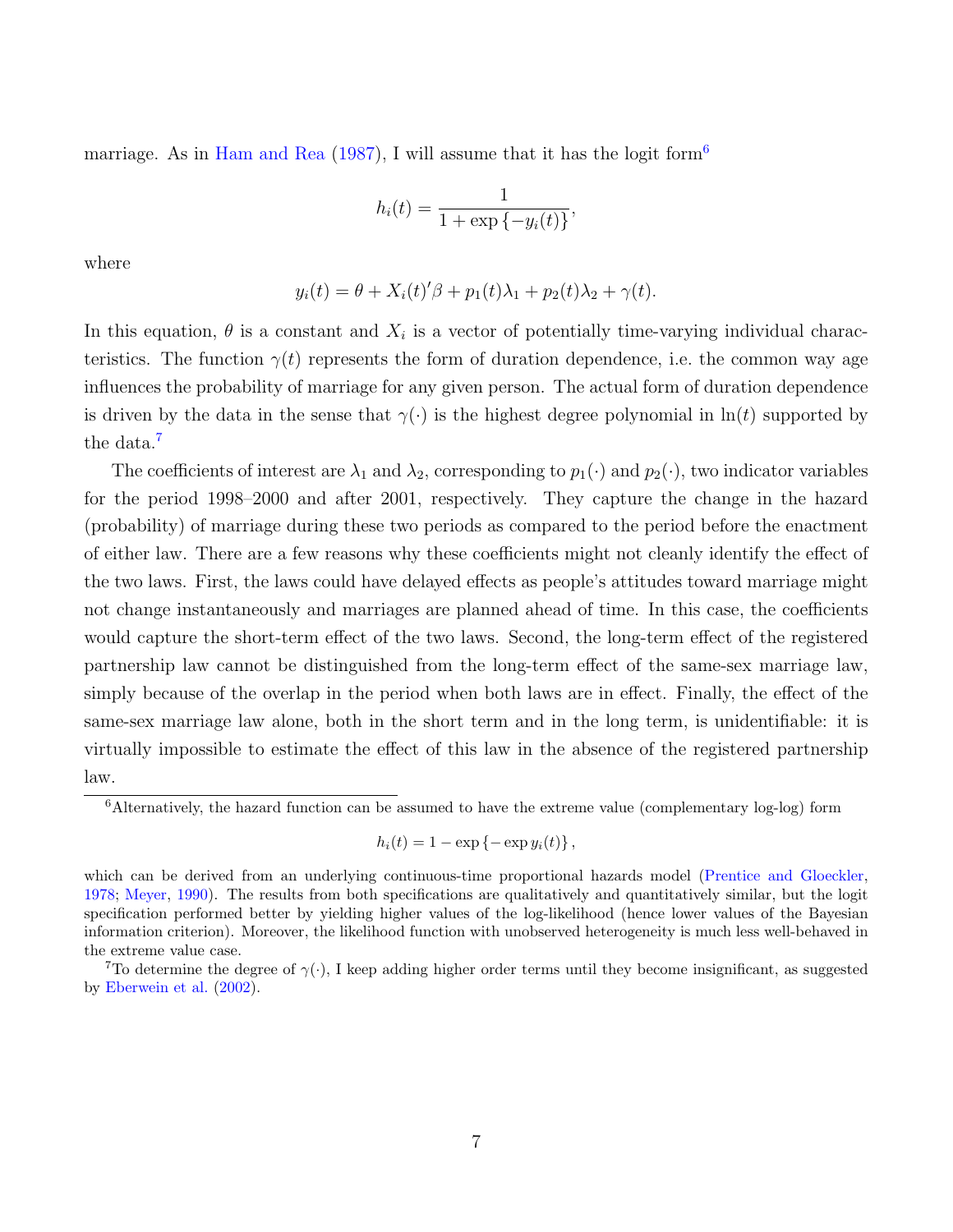#### 3.2 Likelihood function and unobserved heterogeneity

The contribution to the likelihood function of person  $i$ , who is observed to marry at age  $a_i$  before the end of the study period, is the probability of marriage at age  $a_i$ :

<span id="page-8-0"></span>
$$
P(T_i = a_i) = h_i(a_i) \cdot \prod_{t=1}^{a_i - 1} [1 - h_i(t)] \tag{1a}
$$

This can be interpreted as being the product of the conditional probability of marriage at age  $a_i$ and the probabilities of not having married at each age prior to  $a_i$ . If the person does not marry by the end of the observation period, then the observation is censored. Let  $a_i$  be the last observed age of the individual. The contribution to the likelihood function in this case is the survivor function, i.e. the probability of marriage at an age higher than  $a_i$ :

<span id="page-8-1"></span>
$$
P(T_i > a_i) = [1 - h_i(a_i)] \cdot \prod_{t=1}^{a_i - 1} [1 - h_i(t)] \tag{1b}
$$

The likelihood function for a sample of  $N$  individuals is obtained from the combination of equations  $(1a)$  and  $(1b)$ :

$$
L = \prod_{i=1}^{N} \left[ P(T_i = a_i) \right]^{\delta_i} \left[ P(T_i > a_i) \right]^{1 - \delta_i},\tag{2}
$$

where  $\delta_i$  equals one if person i is observed to marry and zero otherwise. As long as  $h(\cdot)$  does not include an unobserved heterogeneity term, this likelihood can be estimated using standard programs for logit specifications.<sup>[8](#page-8-2)</sup>

A duration model without unobserved heterogeneity, however, will suffer from a serious flaw that can be seen from the following example. Suppose people fall in two categories: some which are more likely to marry young and some which are more likely to delay marriage. Over time, individuals of the first type will marry and exit the sample at a faster rate than individuals of the second type and the sample will increasingly become a selected sample of people who are more likely to delay marriage. Failure to account for this selection could severely bias the estimated results. A natural extension is to introduce unobserved heterogeneity through the term  $\theta$  [\(Ham and Rea,](#page-34-8) [1987\)](#page-34-8). Following [Heckman and Singer](#page-34-13) [\(1984\)](#page-34-13), I will assume that  $\theta$  follows a discrete distribution with K points of support  $\theta_1, \ldots, \theta_K$  and corresponding probabilities  $\pi_1, \ldots, \pi_K$  (where, obviously,  $\sum_{k=1}^{K} \pi_k = 1$ ). In this case, the contribution to the likelihood function of an individual observed to

<span id="page-8-2"></span><sup>&</sup>lt;sup>8</sup>In the case of a extreme value hazard, the likelihood function can be estimated using standard complementary log-log programs.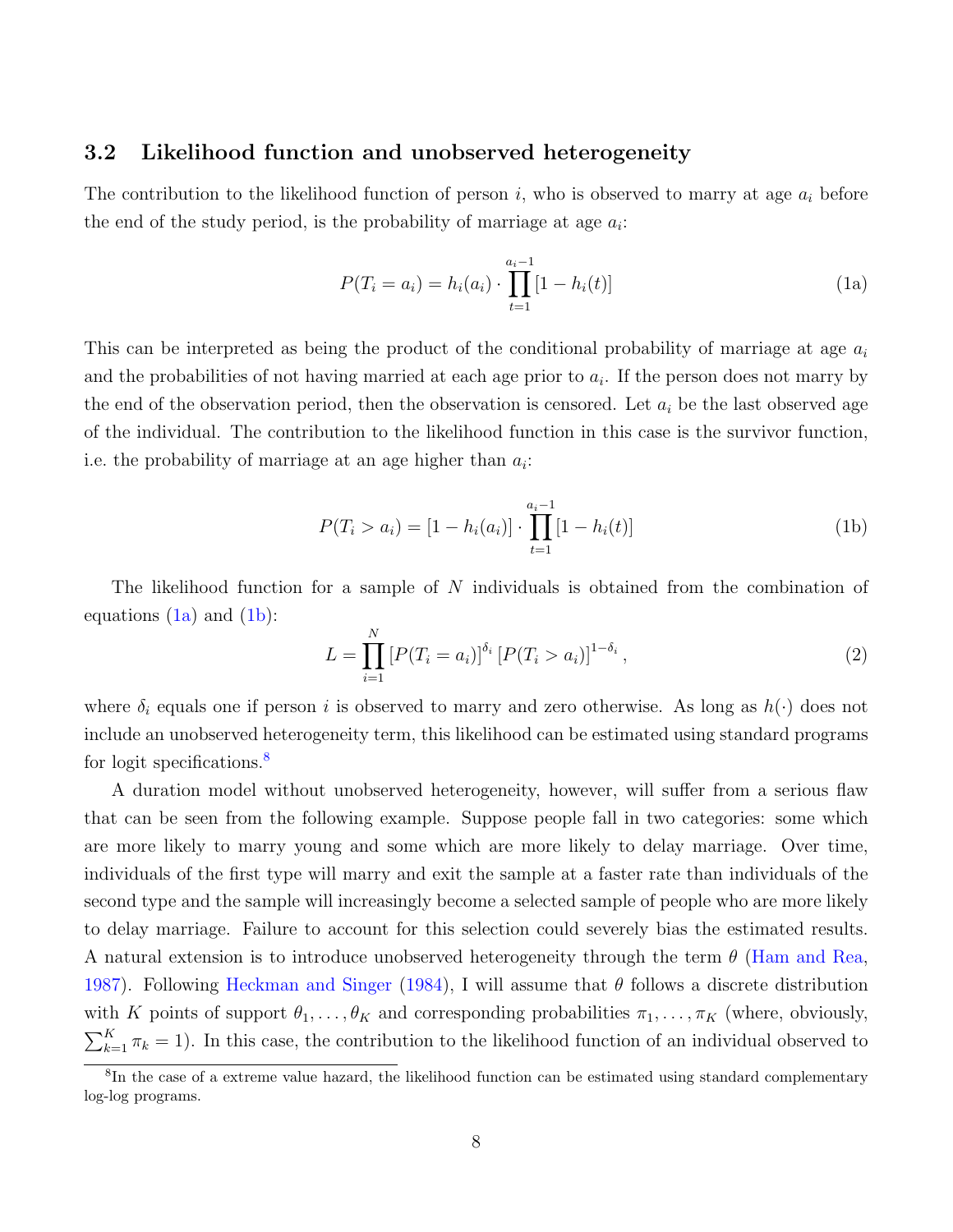marry at age  $a_i$  is

$$
P(T_i = a_i) = \sum_{k=1}^{K} \left\{ \pi_k h_i(a_i; \theta_k) \prod_{t=1}^{a_i - 1} [1 - h_i(t; \theta_k)] \right\}
$$
(3a)

and that of a censored observation is

$$
P(T_i > a_i) = \sum_{k=1}^{K} \left\{ \pi_k \prod_{t=1}^{a_i} [1 - h_i(t; \theta_k)] \right\},
$$
 (3b)

where

<span id="page-9-1"></span><span id="page-9-0"></span>
$$
h_i(t; \theta_k) = \frac{1}{1 + \exp\{-y_i(t; \theta_k)\}}
$$

and

$$
y_i(t; \theta_k) = \theta_k + X_i(t)'\beta + p_1(t)\lambda_1 + p_2(t)\lambda_2 + \gamma(t).
$$

A related issue concerns initial conditions. People become "at risk of marriage" when they turn 18, the legal age of marriage for both men and women. Following the same argument as above, a sample that includes persons who were observed for the first time (entered the sample) when they were older than 18 is a selected sample because people who are less likely to marry are overrepresented. The contribution of individual  $i$  to the likelihood function should be conditional on them not having married by age  $a_{0i}$ , their age at entry into the sample:

<span id="page-9-3"></span>
$$
P(T_i = a_i | T_i \ge a_{0i}) = \frac{P(T_i = a_i)}{P(T_i \ge a_{0i})},
$$
\n(4a)

$$
P(T_i > a_i | T_i \ge a_{0i}) = \frac{P(T_i > a_i)}{P(T_i \ge a_{0i})}.
$$
\n(4b)

Unless  $P(T_i \ge a_{0i})$  is somehow known, an estimation based on the unconditional contributions  $(3a)$ and  $(3b)$  will lead to incorrect estimates.<sup>[9](#page-9-2)</sup> One possible approach is to make some additional assumptions about the distribution of unobserved heterogeneity in the period before entry into the

$$
P(T_i = a_i | T_i \ge a_{0i}) = \frac{h_i(a_i) \cdot \prod_{t=1}^{a_i - 1} [1 - h_i(t)]}{\prod_{t=1}^{a_{0i} - 1} [1 - h_i(t)]} = h_i(a_i) \cdot \prod_{t=a_{0i}}^{a_i - 1} [1 - h_i(t)],
$$
  

$$
P(T_i > a_i | T_i \ge a_{0i}) = \frac{\prod_{t=1}^{a_i} [1 - h_i(t)]}{\prod_{t=1}^{a_{0i} - 1} [1 - h_i(t)]} = \prod_{t=a_{0i}}^{a_i} [1 - h_i(t)].
$$

<span id="page-9-2"></span> $9$ This problem is strictly related to unobserved heterogeneity. If there is no unobserved heterogeneity, the conditional probabilities in equation [\(4\)](#page-9-3) depend only on the observed data from entry into the sample: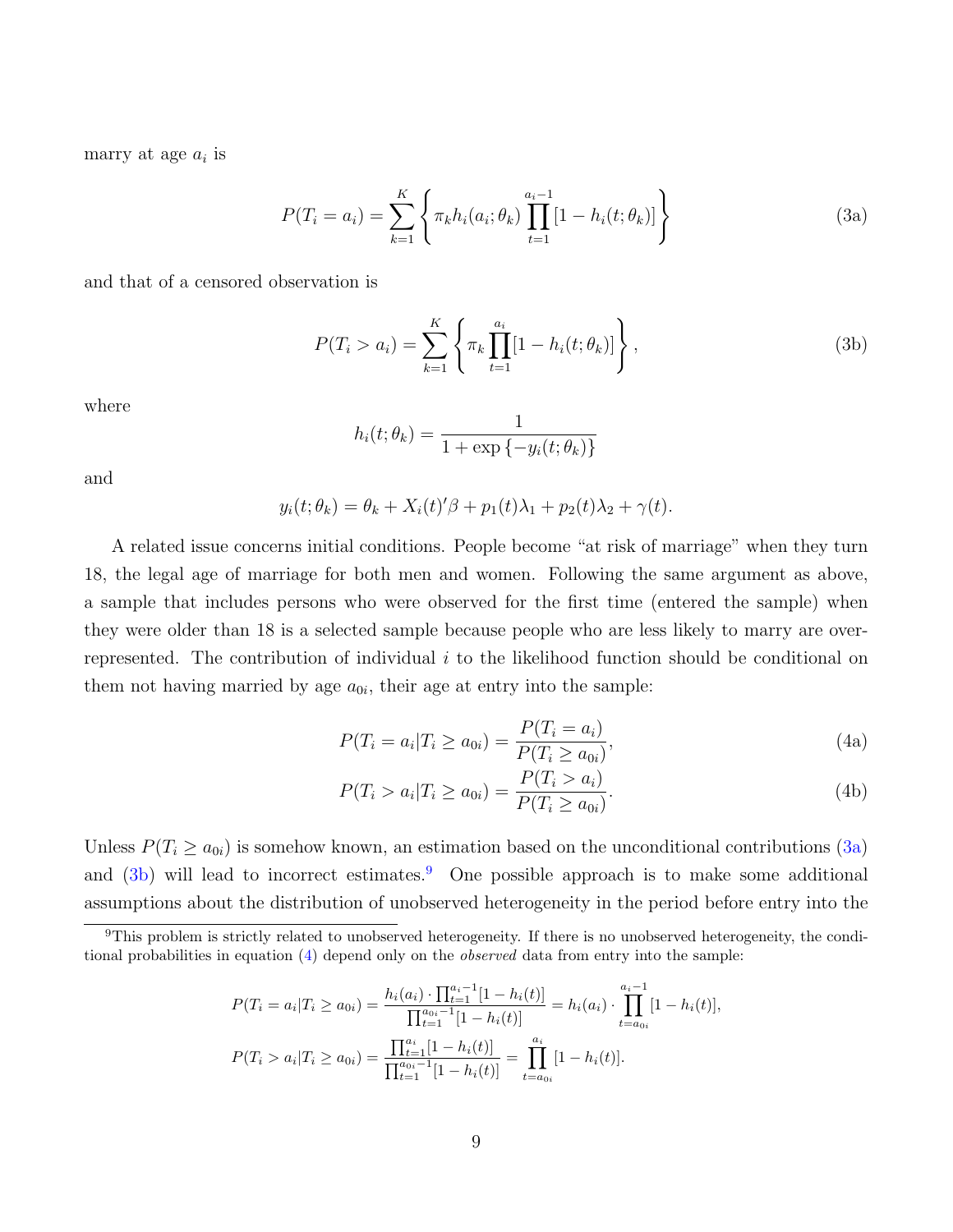sample [\(Ridder,](#page-35-7) [1984\)](#page-35-7). However, the data on the evolution of the time-varying elements of  $X$  over this period is not always available. To avoid these issues, I restrict the analysis to a "flow sample" of individuals for whom the denominator in the equations [\(4\)](#page-9-3) above is close to one. I return to this issue in the next section.

### <span id="page-10-0"></span>4 Data

I create the data using ten waves of the restricted version of the Dutch Labor Force Survey (1996– 2005) and the January 2006 snapshot of the highly confidential Dutch Municipal Records. The Labor Force Survey (*Enquête Beroepsbevolking*, or EBB) is an annual cross-sectional random survey of the population 15 years of age and older. It includes information on educational attainment, ethnicity, employment and other demographic and labor market characteristics at the time of the interview. In addition, the restricted version provides an identification number that can be used to match the individuals to other data sets maintained by Statistics Netherlands. The ten waves of the survey combined yield information on almost 950,000 individuals, or approximately six percent of the average population over the period 1995–2005.

The Dutch Municipal Records (Gemeentelijke Basis Administratie) include detailed information on changes in the marital status and residence of the entire resident population for the period between January 1, 1995 and January 1, 2006. Statistics Netherlands made available to me information on the individuals included in the ten waves of the Labor Force Survey. Using the identification number, these individuals are matched to their full marriage and residence history, both before and after their survey interview. The result is a longitudinal data set for the period 1995–2005 including information on ethnicity, marital status and residence over the whole period, and educational attainment and school enrollment at the time of the Labor Force Survey interview. Finally, the data is augmented with the yearly unemployment rate at the regional level.<sup>[10](#page-10-1)</sup>

The variables included in the analysis measure the attractiveness of an individual on the marriage market (age, education and ethnicity), the thickness of the market (location and ethnicity), and business cycle fluctuations (the regional unemployment rate). As long as the variables from the Labor Force Survey are time-invariant, their inclusion in the final longitudinal data set will not cause problems. However, there are two cases when this does not hold. First, about 15 percent of the sample was still enrolled in some form of education at the time of the survey (approximately 9 percent full-time and 6 percent part-time). To increase the probability that the highest educational

<span id="page-10-1"></span><sup>&</sup>lt;sup>10</sup>The Netherlands is divided into twelve provinces: Drenthe, Flevoland, Friesland, Gelderland, Groningen, Limburg, Noord-Brabant, Noord-Holland, Overijssel, Utrecht, Zeeland and Zuid-Holland.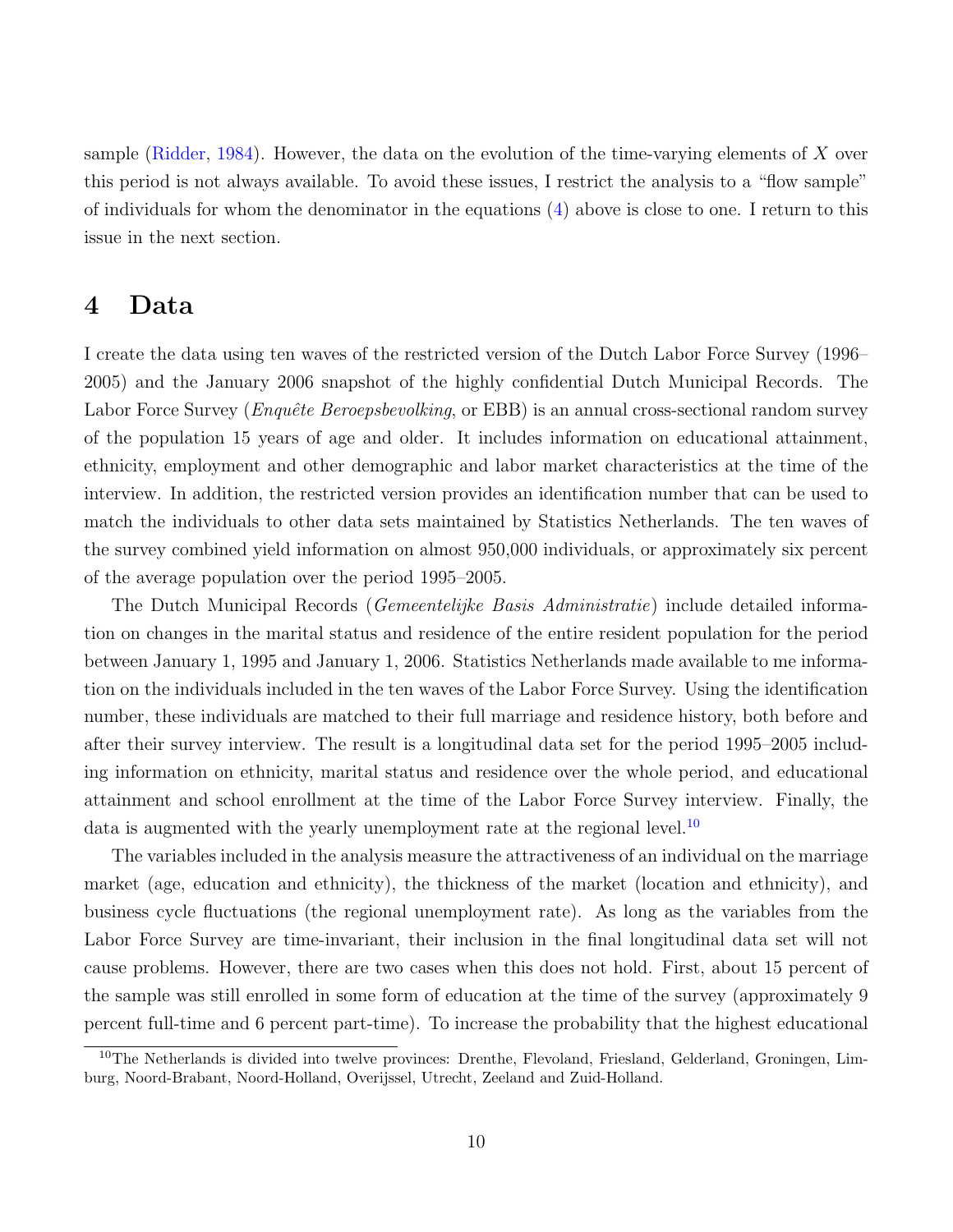level reported, either completed or in progress, would not change over the period of the study, I restrict the initial sample to individuals who were at least 20 years of age the year of the interview.<sup>[11](#page-11-0)</sup>

Second, some variables such as age, residence or the unemployment rate can change continuously. These variables need to be aggregated because I am using a discrete-time approach. I do this on a calendar year basis (rather than according to the birth dates of individuals) for two reasons. First, it would be practically impossible to measure the regional unemployment rate on a different scale than the calendar year. Second, the strong seasonal pattern in marriages evident in figure [2](#page-33-10) suggests that people make marriage decisions based on the calendar year rather than their own birth dates. Therefore, I will measure age as the age in full years at the end of the calendar year, so that 17 year-old persons at the beginning of the year who get married by the end of the year (after turning 18) are included in the sample. In contrast, I will consider the residence at the beginning of the year, under the assumption that most marriage decisions are made in advance and thus the location at the beginning of the year is likely to influence the marital decision. Finally, the regional unemployment rate is the average over the calendar year provided by Statistics Netherlands.

Recall that, as explained in section [3,](#page-6-0) using data from all the individuals can be problematic due to initial conditions. Ideally, I would discard all the individuals who were older than 18 when first observed, but this can cause more problems. The average age at first marriage increased during this period from 29.6 to 32.4 years for men and from 27.4 to 29.7 years for women. If the sample includes only individuals who turned 18 in or after 1995, the oldest person in the sample would be 29 years old in 2005. This is below the average age at first marriage for both men and women, so the number of observed marriages will be low and so will be the power of the estimation. The compromise is to include individuals in an age group that accounts for a small fraction of the total number of marriages (in other words, keep individuals such that  $P(T \ge a_{0i})$  in equations [\(4\)](#page-9-3) is close to one). Men 18–24 years old account for about 10 percent of first marriages, so I keep only men 18–24 years old in 1995 or when first observed. In other words, men enter the sample in the calendar year they turn 18 or in 1995 if they were never-married at the beginning of the year and were 18–24 year old. I restrict the sample similarly to women 18–22 years old.

Finally, I conduct the analysis separately by gender because men and women seem to have different attitudes toward marriage. For example, men tend to marry later than women: between 1995 and 2005, the average age at first marriage in the Netherlands is consistently higher by about 2 years for men than for women (29.5 to 32.5 years of age for men, compared to 27.5 to 30 years

<span id="page-11-0"></span><sup>11</sup>A small fraction of the individuals still in school were enrolled in a lower educational level than their highest level completed (for example, persons with a college degree in science enrolled in professional economics or business courses). The highest of the two educational levels was used for these cases. The Dutch education system, the flows among different educational attainments and the grouping of educational attainments used are shown in figure [A1.](#page-33-10)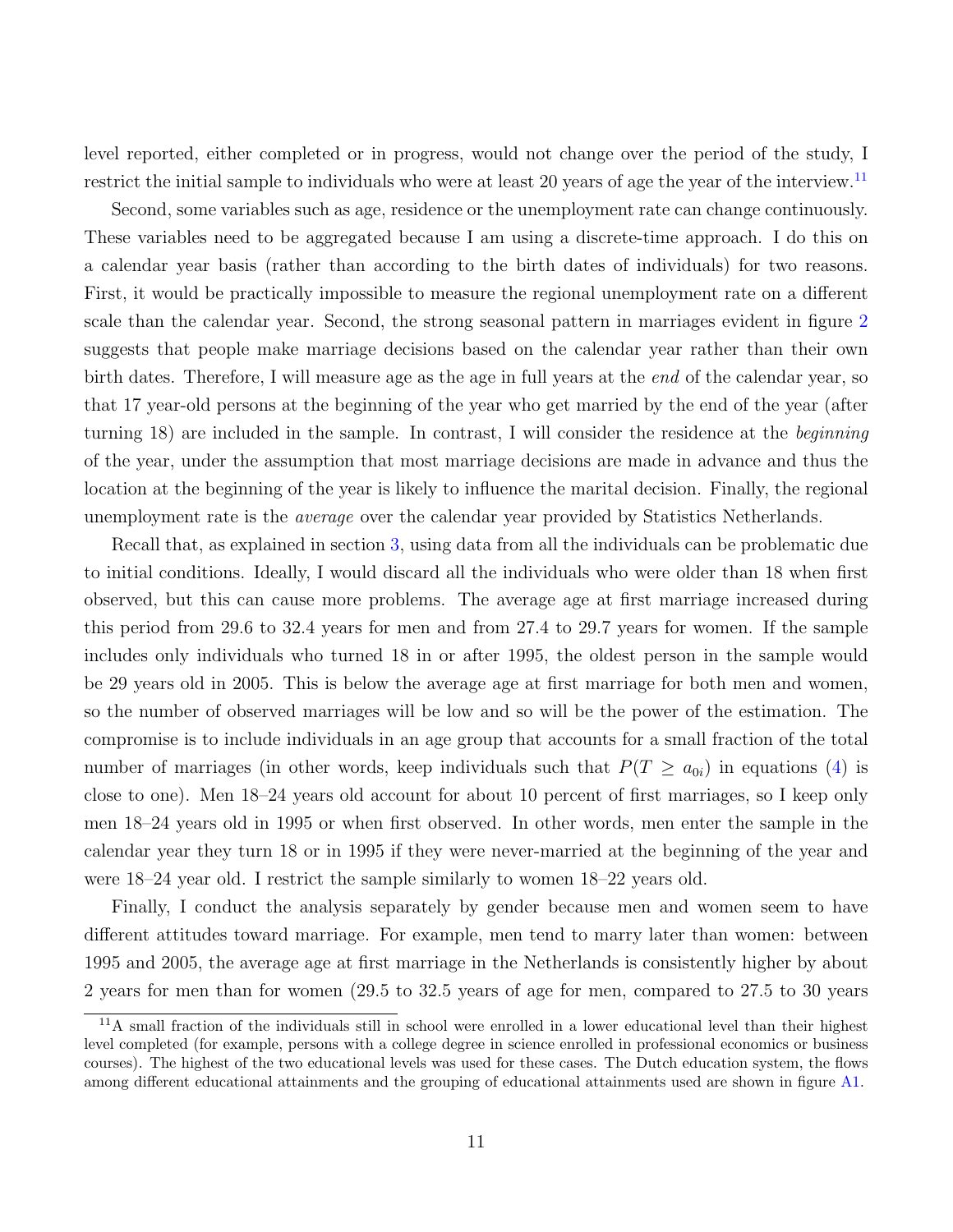of age for women). Also, women tend to marry previously-married opposite-sex partners relatively more than men do. During the same period, 10.3 to 11.6 percent of all women marrying for the first time and 8.6 to 9.7 percent of all men marrying for the first time had a partner who had been married.

The Municipal Records provide very detailed data and, like many administrative data sets, reduce or eliminate the measurement error in the variables. However, they also present several disadvantages. First, no distinction is made between same-sex and different-sex marriages—they are both coded as "marriage". Second, due to the sensitive nature of the data, I have no data on individuals who did not participate in the Labor Force Survey. Thus, there is no information on the spouse of an individual unless he or she also participated in the Labor Force Survey. Finally, the coding of addresses changed over time and was aggregated at the street address level since 2003, making it practically impossible to identify the spouse of an individual even if the information for that person were made available. As a result, I am unable to separate individuals contracting a different-sex marriage from those contracting a same-sex marriage. This induces an upward bias in the estimate of the different-sex marriage rate after 2001 and is problematic only if I find that the effect of the same-sex marriage law is positive. I further address this issue in section [6](#page-20-0) by using aggregate data, where I can distinguish between different-sex and same-sex marriages.

A second disadvantage of the data is that the information on labor market outcomes applies to only one point in time. The highest level of education attained is plausibly constant over the eleven years of the study period, but this is less likely to be the case with employment status, industry or occupation. Therefore, I cannot use any of these variables from the Labor Force Survey, except for what is implicitly included in the regional unemployment rate.

The final sample includes 70,718 men and 53,883 women. The higher number of men is simply due to the selection process. In addition, since women tend to marry younger, there will be more never-married men then women for every single age group. Descriptive statistics for the sample, separately by sex, are listed in table [1.](#page-33-10) All the statistics and the subsequent analysis use the sample weights provided in the Labor Force Survey.<sup>[12](#page-12-0)</sup>

The youth of the sample is evident from the first statistic. The average age at first marriage is around 27 years for men and 25 years for women, significantly lower than the average age at first marriage in the entire population during this period. Censored individuals (persons who do not marry until the end of 2005) have a similar age distribution, with only slightly higher average age. This is not surprising given that figure [3,](#page-33-10) which plots the Kaplan-Meier estimates of the probability

<span id="page-12-0"></span><sup>&</sup>lt;sup>12</sup>The sample weights refer to the year of the interview. Under the assumption that the structure of the population did not change significantly during the period under study, I rescale the weights to represent the probability of interview relative to the entire sample of ten waves of the Labor Force Survey.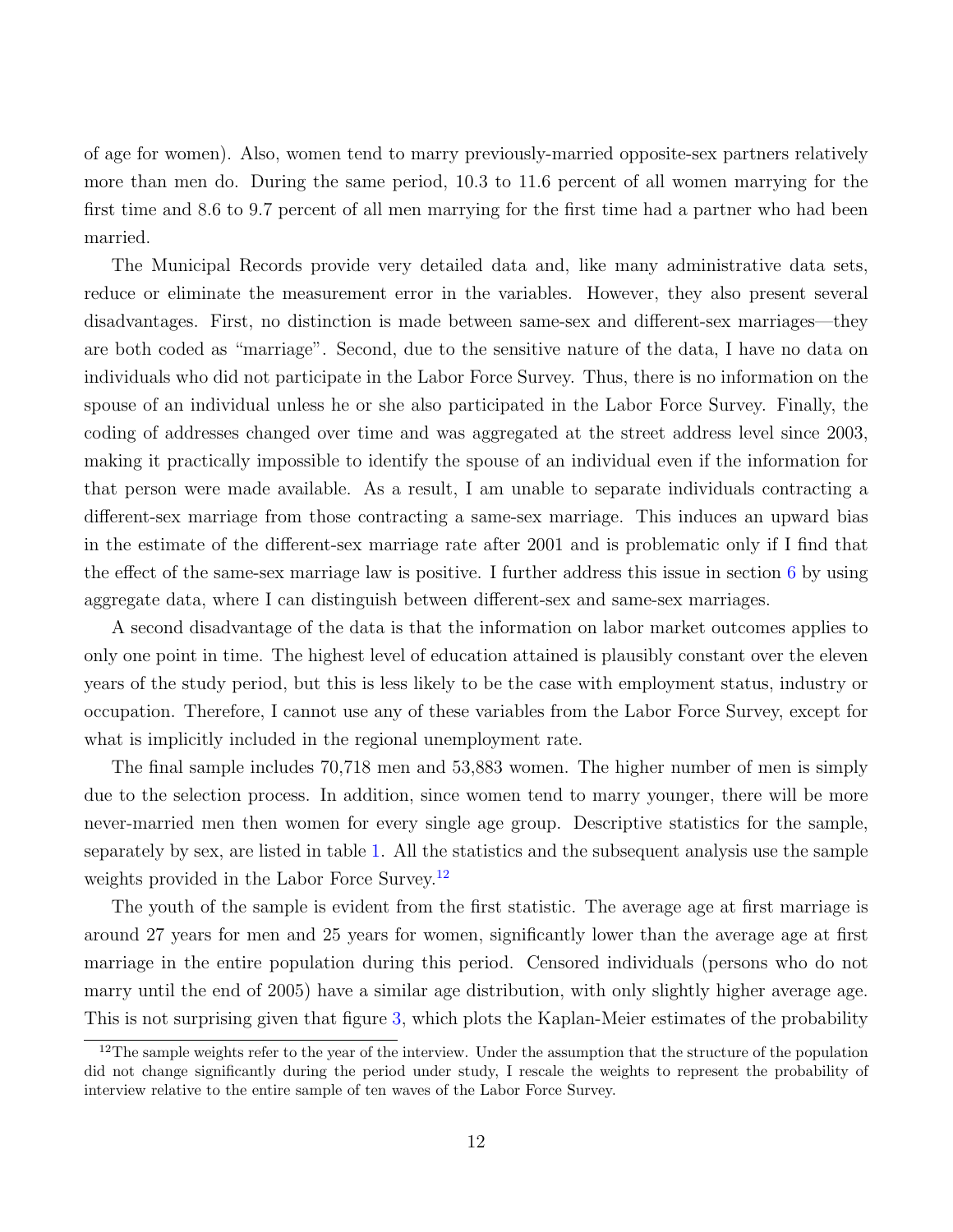of being single by age, shows that about half of the oldest individuals had not married by 2005. Overall, only 26.29 percent of men and 33.30 percent of women married by the end of 2005.

The main difference in the two subsamples is due to the initial age restriction. While the bulk of the individuals in the sample were born between 1970 and 1984, the age distribution is different for men because the sample includes older people. The 1970–1974 birth cohort consists of men who were between 21–24 years old in 1994, but only 21 and 22 year-old women, which explains why it accounts for 41.04 percent of men and only 23.79 percent of women.

Note also that the distribution of education is skewed toward higher levels of education. Only about 28 percent of men and 23 percent of women have at most a high school (general secondary) degree. Almost 40 percent of both men and women have some post-secondary vocational training, while higher vocational training and college degrees account for 23.16 and 9.05 percent of men and 28.39 and 8.67 percent of women, respectively. Approximately 83 percent of the sample are natives and almost 8 percent are Western immigrants, i.e. people from Europe (except Turkey), North America, Oceania (including Australia and New Zealand), Japan, and Indonesia. Immigrants from potentially more conservative areas such as the predominantly Muslim countries Turkey and Morocco, or Dutch current and former territories Aruba and Suriname, account for about 6 percent of both men and women.

The Netherlands is one of the most urban countries in Europe, as approximately 63 percent of the sample resides in urban areas. However, there is geographic heterogeneity with respect to people's attitudes toward marriage and cohabitation. One area that I will focus on comprises the four largest cities (Amsterdam, the Hague, Rotterdam and Utrecht) and exhibits low fertility and marriage rates and high non-marital birth and divorce rates, as well as low frequency of church-going. Another area of interest is the so-called Dutch Bible belt (De Bijbelgordel), a set of municipalities characterized by relatively high church participation, high fertility rates, low cohabitation and divorce rates, low non-marital birth rates, and high frequency of church-going (Sobotka and Adigüzel, [2002;](#page-35-8) [Statistics](#page-35-9) [Netherlands,](#page-35-9) [2003\)](#page-35-9). These two areas are shown on the map in figure [4.](#page-33-10)

Summary statistics for each region are shown in table [2.](#page-33-10) About 10 percent of both men and women resided in the four largest city at entry into the sample, while only about 3 percent were located in the Bible belt. At exit from the sample, i.e. when marrying or at the end of 2005 for individuals still single, the fraction of people in the four largest cities increased to 15.16 percent for men and 16.26 for women and the fraction of people in the Bible belt declined to about 2.7 percent. The explanation for this is that single people tend to move to cities, where the marriage markets are thicker, but (married) couples tend to move outside of the cities, where housing is cheaper [\(Gautier](#page-34-14) [et al.,](#page-34-14) [2005\)](#page-34-14). Thus, the number of single individuals in the cities tends to be higher than in the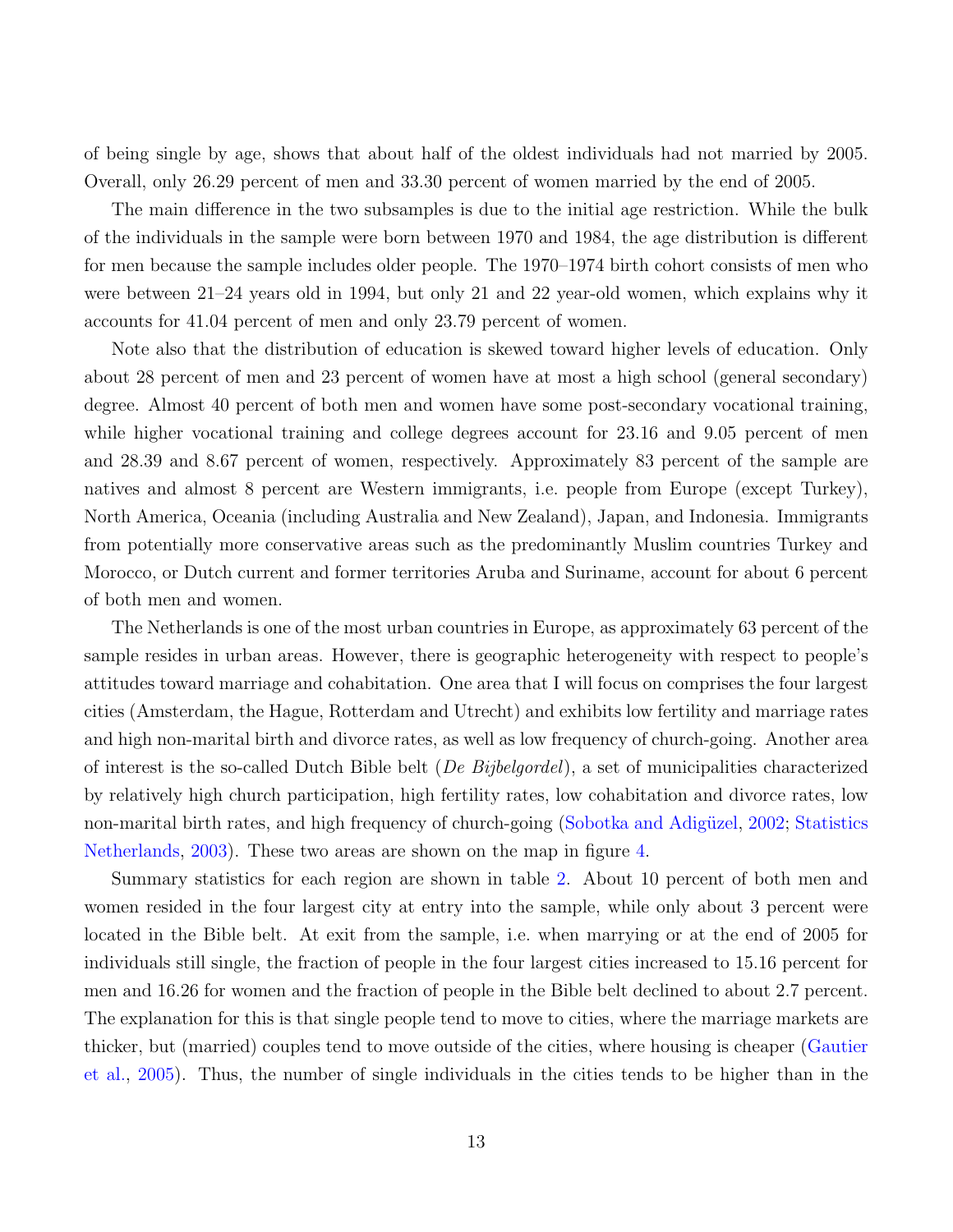more rural areas that comprise the Bible belt.

As expected, a disproportionately large fraction of people living in the Bible belt married between 1995 and 2005: 42.6 percent of men and 53.9 percent of women, compared to overall averages of 26.29 and 33.3 percent, respectively. Marriages contracted in the Bible belt also represent a disproportionately high fraction in the total number of marriages (about 4.4 percent of first marriages, for both men and women). On the other hand, people in large cities married less than the average, only 21 percent of men and 24.6 percent of women contracting a first marriage, and these marriages comprised only slightly above 12 percent of all marriages. Based on this evidence and the patterns of church-going, fertility and divorce mentioned above, I will consider the four largest cities to represent mostly liberal individuals and the Bible belt municipalities to include mostly conservative people. This distinction can be used to determine the impact of the two laws on individuals based on their degree of conservatism.

## <span id="page-14-0"></span>5 Results

#### 5.1 Baseline regressions

I first estimate the discrete-time duration model in section [3](#page-6-0) without unobserved heterogeneity. Recall that the coefficients represent the effect of the corresponding variables on the probability that a given individual marries during the calendar year. In other words, they represent the effect of the variables on the marriage rate in a given year.

Recall also that the sample of men and of women are not the opposite sides of an accounting relationship. The spouses of the men in the sample who marry are not necessarily in the sample of women, and vice-versa. As a result, there are differences in the coefficient estimates between the two genders and in the estimated marriage rates.

The results from the baseline regressions for men are listed in table [3](#page-33-10) and for women in table [4.](#page-33-10) To show the importance of taking individual-level characteristics and aggregate factors into account, I start with a simple set of covariates and then discuss the change in the coefficients as new variables are added. Some of the variables are common to all the specifications. First, I always include the two dummy variables that represent each of the two new law regimes. I also add a linear trend to capture changes in marriage behavior not accounted for by the other explanatory variables, such as the increased secularization of the Dutch society. Thus, the coefficients on the two period dummies should be interpreted as deviations from the long-term trend in the marriage rate. Also present in all specifications is one of two forms of duration dependence: a sixth-degree polynomial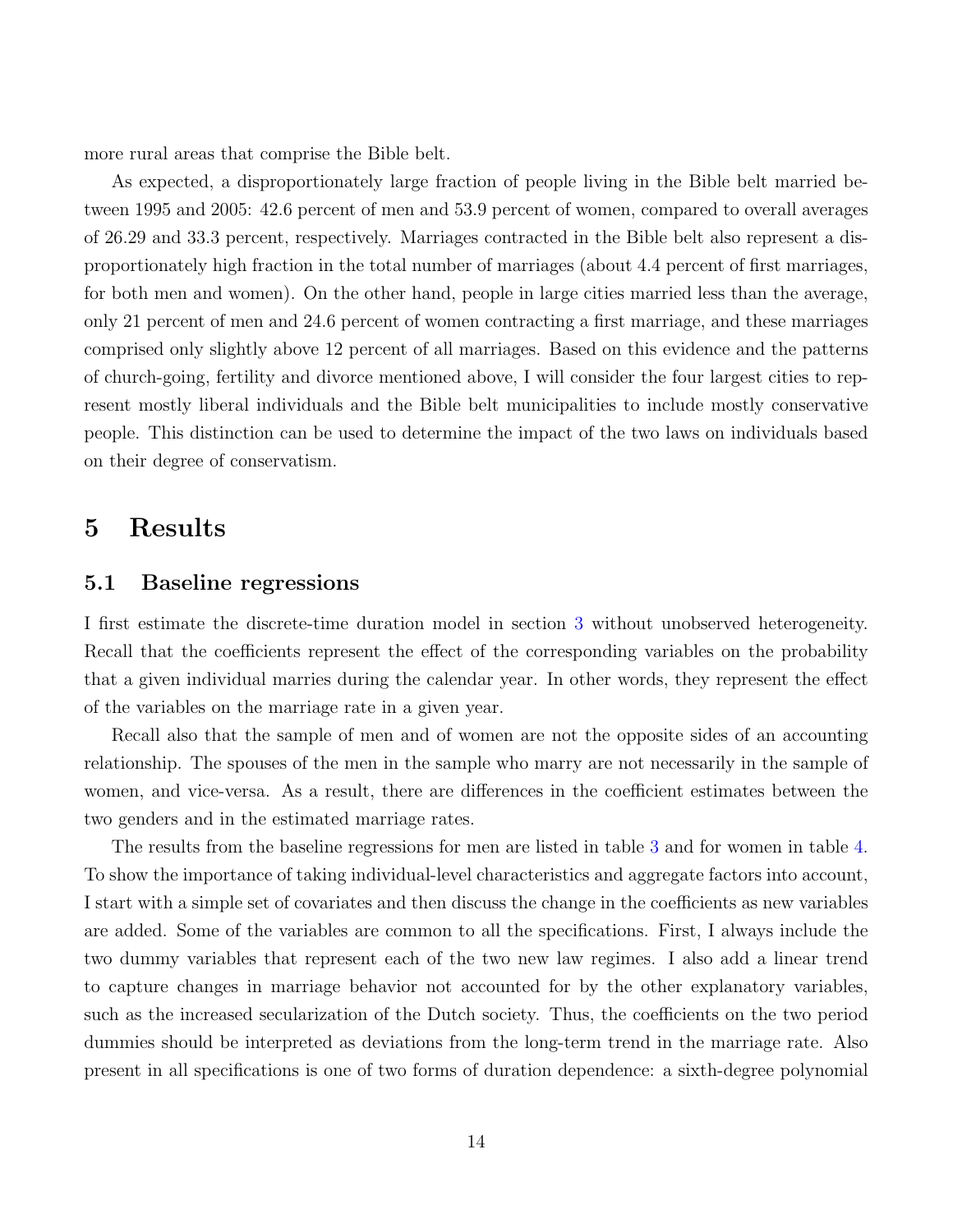in the natural log of age minus 17 (since 18-year old individuals are the first to be "at risk of marriage"), represented by "poly" in the table, or an exhaustive set of age dummies, indicated by "np". Finally, a set of dummy variables representing five-year birth cohorts is included in all but the first specification.

The first column in both tables controls only for duration dependence and is similar to the type of aggregate analysis present in the media. For both sexes there is a secular decline in their firstmarriage rate, as shown by the estimated negative trend terms. In the sample of men, both laws were followed by a higher propensity to marry, which is basically [Badgett'](#page-33-4)s [\(2004b\)](#page-33-4) argument that the marriage rate did not fall after the enactment of same-sex marriage laws once the downward trend is taken into account. Women, however, are estimated to marry less after the enactment of the same-sex marriage law.

The difference in the pattern of the marriage rate still holds after adding controls for demographic characteristics (education, ethnicity and birth cohort) as shown in column 2: men are again estimated to marry more after both laws, while women marry less after the same-sex marriage law. This is not surprising because none of the variables added change over time and therefore they should have no impact on the coefficients of time-varying variables such as the trend or the two law regime dummies. What does emerge from this exercise is that the relationship between education and marriage is also different between men and women. The estimates show the propensity to marry relative to the omitted category, which is an intermediate level of education between the general secondary and higher professional levels.<sup>[13](#page-15-0)</sup> They suggest an almost inverted U-shaped pattern for men, with the least and the most educated having the lowest propensities to marry. For women, on the other hand, the relationship is more skewed, lower educated women having higher propensities to marry but higher educated women being much less likely to marry. These patterns are consistent with a scenario of female hypergamy (women "marry up") and male hypogamy (men "marry down"), such that lower educated women have a better chance of finding a match, and higher educated people have lower propensities to marry, in general.

Ethnicity influences the decision to marry in an expected way. Compared to natives, both men and women with a Western background or from Suriname and Aruba are less likely to marry in the Netherlands, while people from the more conservative Turkey and Morocco are much more likely to marry. Men from other countries seem to have higher tendency to marry, while women they seem to be similar to natives in this regard.

<span id="page-15-0"></span>Finally, the addition of demographic characteristics improves the fit of the model. The values of

<sup>&</sup>lt;sup>13</sup>Keep in mind that the numbers are not comparable across equations because logit coefficients are measured with respect to the standard deviation of the dependent variable.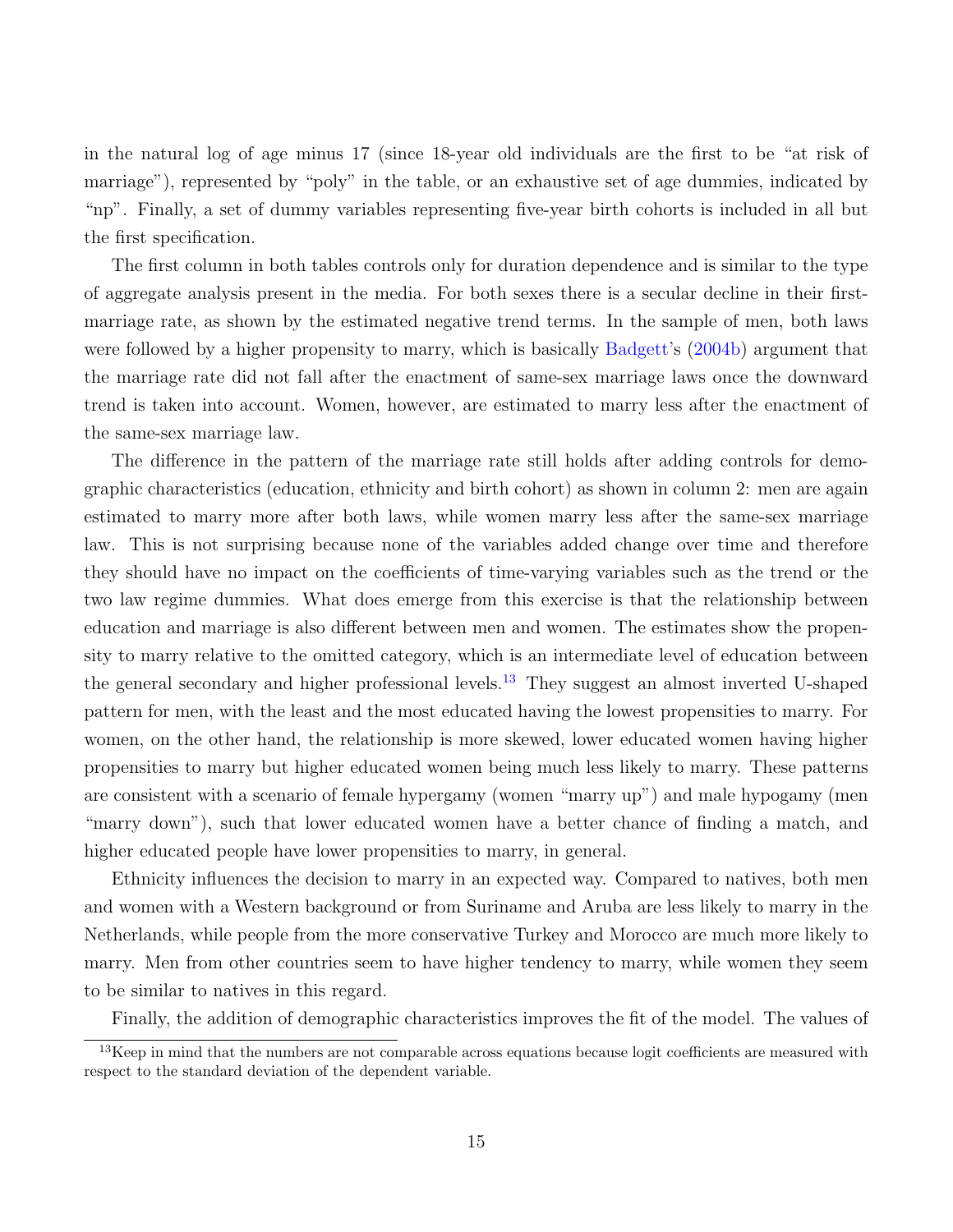the log-likelihood can be directly compared since the specifications are nested. The log-likelihood in column 3 is higher by 0.88% for men (from −9973.84 to −9885.94) and 2.11% for women (from  $-8966.37$  to  $-8777.34$ ).<sup>[14](#page-16-0)</sup>

Column 3 adds the regional unemployment rate, an indicator of the business cycle that varies both over time and cross-sectionally. Higher unemployment is associated with lower marriage rates for both men and women, which could be due to couples delaying marriage during economic downturns. Its inclusion does not affect the estimated effects of education and ethnicity, which are the time-invariant variables. It does, however, change significantly the estimated trend in the marriage rate and the period dummies. Unlike in the first two columns, column 3 shows that both men and women are estimated to marry less after each law, while the long-term trend becomes less negative.

Column 4 adds information on the residence of individual which, as mentioned before, can and does change over time. Living in an urban area is associated with a lower propensity to marry, even lower if the individual resides in one of the four largest cities. In contrast, individuals who live in the Bible belt are estimated to marry significantly more. The effects of education and ethnicity are virtually unaffected, as are the effect of the unemployment rate and the long-term trend. The estimates of the period dummies change yet again, becoming even more negative. This suggests that the marriage patterns were influenced by the migration patterns described in section [4.](#page-10-0) Over time, people are more likely to move to urban areas or to one of the largest cities in order to find a better match. People (already) living in these urban areas are less likely to marry because of lower religiosity (Sobotka and Adigüzel, [2002\)](#page-35-8). These two effects offset each other and lead to overestimated marriage rates in the later periods represented by the two period dummies. Once controls for the migration patterns are included, the marriage rate is estimated to be fall by even more after the enactment of two laws. Finally, also note that including the location variables increases the likelihood function by much more than the inclusion of the regional unemployment rate (from −9884.76 to −9846.89 for men and from −8776.94 to −8732.63 for women), one more indication of the importance of these variables.<sup>[15](#page-16-1)</sup>

The magnitude of the estimated effects on the marriage rate is relatively large, considering the marginal effects calculated for the specification in column 4. The marriage rate of men over the

<span id="page-16-1"></span><span id="page-16-0"></span><sup>&</sup>lt;sup>14</sup>The values of the log-likelihood are divided by 1,000 throughout the paper in order to improve readability.

<sup>&</sup>lt;sup>15</sup>In column 5 I test whether the polynomial form of duration dependence is a good approximation by replacing it with a set of age dummies (indicated by "np" in the bottom of the tables). Most of the coefficients are virtually unchanged. A comparison of the fit of the model with the previous case can be performed using the Bayesian (or Schwartz) information criterion (for which lower values indicate better fit). The BIC is almost the same for the models in columns 4 and 5 in tables [3](#page-33-10) and [4,](#page-33-10) suggesting that the polynomial form is a good approximation for the actual form of duration dependence.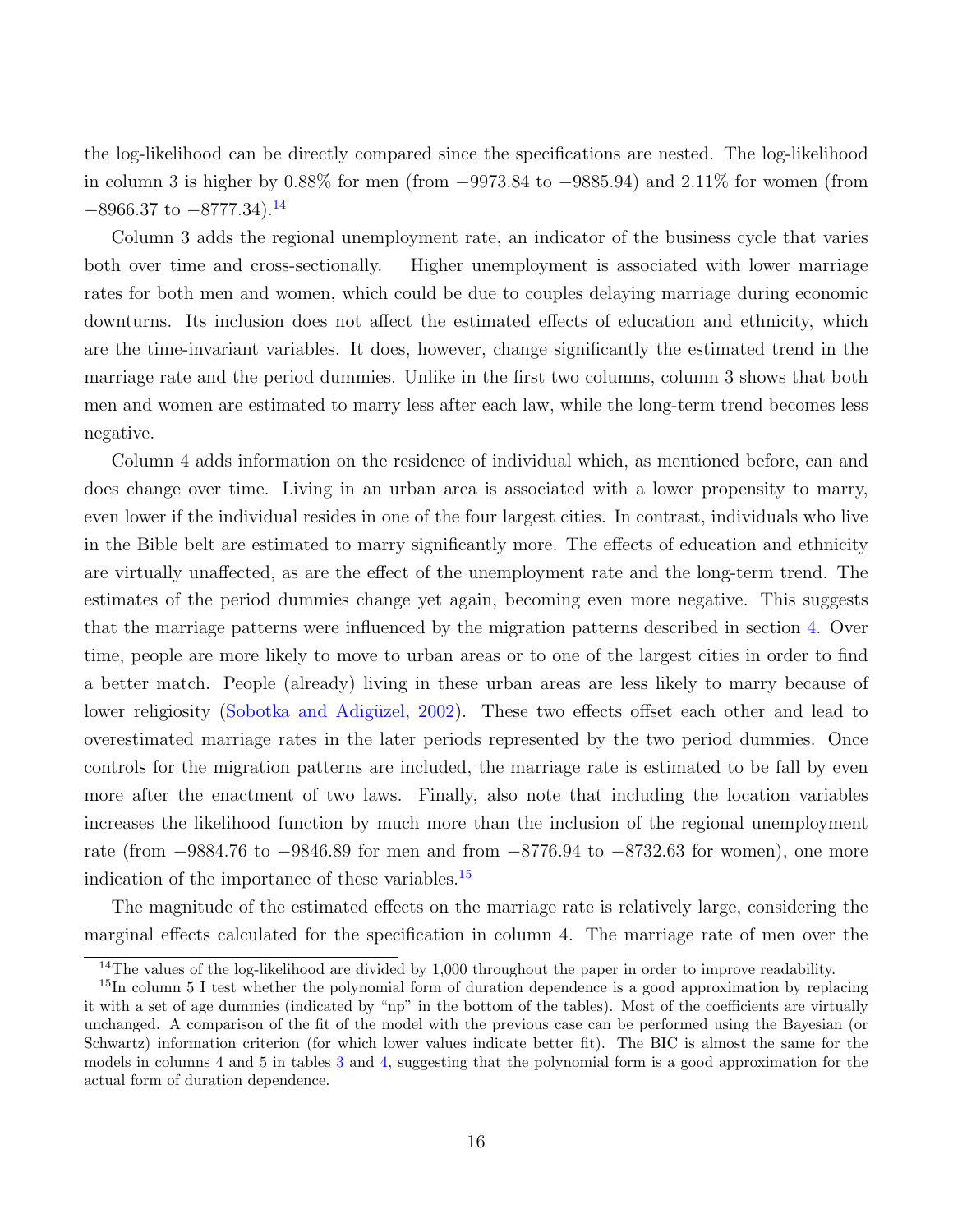1995–2005 period is, on average, 2.99 percent and is estimated to fall by 0.06 percentage points after the registered partnership law and by 0.16 percentage points after the same-sex marriage law, compared to a long-term downward trend of 0.05 percentage points per year. In the case of women, the average marriage rate is 4.07 percent and the decline is 0.14 percentage points and 0.65 percentage points, respectively, while the downward trend is 0.05 percentage points per year.

#### 5.2 Unobserved heterogeneity

As mentioned in section [3,](#page-6-0) a duration model without unobserved heterogeneity can yield severely biased estimates. I assume that the unobserved heterogeneity term follows a discrete distribution with two mass points.<sup>[16](#page-17-0)</sup> An issue related to the inclusion of unobserved heterogeneity is duration dependence. Previous studies found that non-parametric duration dependence (in the form of a set of age dummies) leads to identification problems when unobserved heterogeneity is also modeled non-parametrically [\(Narendranathan and Stewart,](#page-35-10) [1993\)](#page-35-10). This should not be a problem in this case because, as shown in the previous section, the parametric form of duration dependence provides a good approximation. Therefore, I will use only the parametric form in the specifications with unobserved heterogeneity.

The last column in tables [3](#page-33-10) and [4](#page-33-10) shows the results from the models including unobserved heterogeneity. For both men and women, the registered partnership law (period 1) is now associated with an increase in the marriage rate, while the same-sex law (period 2) is followed by a decline. The reduction in the marriage rate after 2001 is, however, much smaller than estimated by the model without unobserved heterogeneity (columns 4 and 5).

The inclusion of unobserved heterogeneity leaves some of the estimates virtually unchanged, such as the regional unemployment rate or the long-term trend. It does, however, alter some of the other coefficients. For instance, the relationship between education and marriage changes slightly. The pattern remains more or less the same for men, but it becomes steeper and more linear for women. This lends even more support to the idea that women tend to marry up, making it more difficult for higher educated women to find a match. Ethnicity seems to influence the propensity to marry in similar ways for both men and women, unlike the results with no unobserved heterogeneity. In particular, women of non-Western background seem to marry more than natives, whereas before they were estimated to marry less. Residence seems to influence the marriage rate even more than before: living in an urban area or in one of the four largest cities is associated with even lower

<span id="page-17-0"></span><sup>&</sup>lt;sup>16</sup>Previous research found that two mass points are in general sufficient [\(Narendranathan and Stewart,](#page-35-10) [1993;](#page-35-10) [Ham](#page-34-8) [and Rea,](#page-34-8) [1987\)](#page-34-8). A distribution with three mass points produced basically unchanged estimates and increased the log-likelihood function only by about 0.5%, but the likelihood function converged with much more difficulty.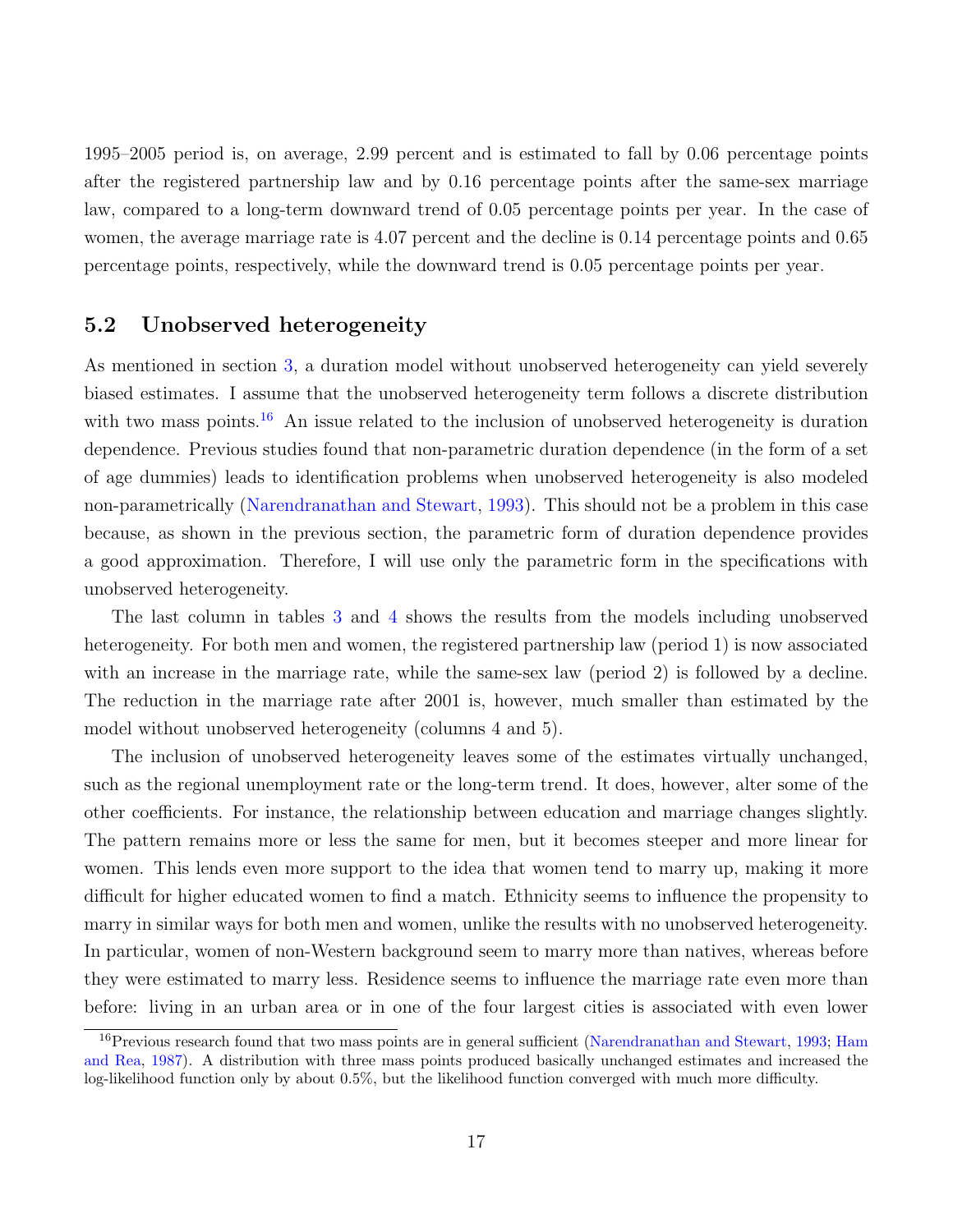propensities to marry. In contrast, residence in the Bible belt increases the probability of marriage by even more.

The magnitude of the marginal effects is much smaller than in the case when unobserved het-erogeneity was ignored.<sup>[17](#page-18-0)</sup> The marriage rate of men increases by  $0.02$  percentage points after the registered partnership law and falls by 0.13 percentage points after the same-sex marriage law, while the downward trend is 0.12 percentage points per year. Women experience an increase in the marriage rate after 1998 of 0.13 percentage points, but a larger decline after the same-sex marriage law at -0.59 percentage points. The downward trend in their marriage rate is estimated at 0.09 percentage points per year.

Finally, controlling for unobserved heterogeneity improves the fit of the regression. The BIC in the models with unobserved heterogeneity is smaller than the BIC in the corresponding model with unobserved heterogeneity (column 4).

#### 5.3 Heterogeneous effects by location

The results presented in the previous section suggest that the residence of individuals is related to the timing of marriage. In this section, I analyze in more detail this relationship by modifying the specification of the hazard function, still using the logit form

$$
h_i(t) = \frac{1}{1 + \exp\{-y_i(t)\}},
$$

but where

$$
y_i(t) = \theta + X_i(t)'\beta + p_1(t)BB_i(t)\lambda_1^{BB} + p_2(t)BB_i(t)\lambda_2^{BB} + p_1(t)LC_i(t)\lambda_1^{LC} + p_2(t)LC_i(t)\lambda_2^{LC}
$$
  
+  $p_1(t)[1 - LC_i(t) - BB_i(t)]\lambda_1^{OTH} + p_2(t)[1 - LC_i(t) - BB_i(t)]\lambda_2^{OTH} + \gamma(t),$ 

<span id="page-18-0"></span><sup>17</sup>There are several possible ways to calculate marginal effects. In this paper, I calculate the average marginal effects as sample averages of numerical derivatives, using the formula

$$
AME(Z^k) = \begin{cases} \frac{1}{N} \sum_{i=1}^N \left[ h_i(t; 1, Z_i^{-k}) - h_i(t; 0, Z_i^{-k}) \right], & \text{for dummy variables,} \\ \frac{1}{N} \sum_{i=1}^N \frac{h_i(t; Z_i^k + \Delta, Z_i^{-k}) - h_i(t; Z_i^k, Z_i^{-k})}{\Delta}, & \text{for continuous variables,} \end{cases}
$$

where N is the number of individuals in the sample,  $Z = (X(t), p_1(t), p_2(t), \gamma(t)), Z_i^{-k}$  is the set of variables for individual i other than the variable  $Z_k$ , for which the marginal effect is calculated, and  $\Delta$  is an arbitrarily small number.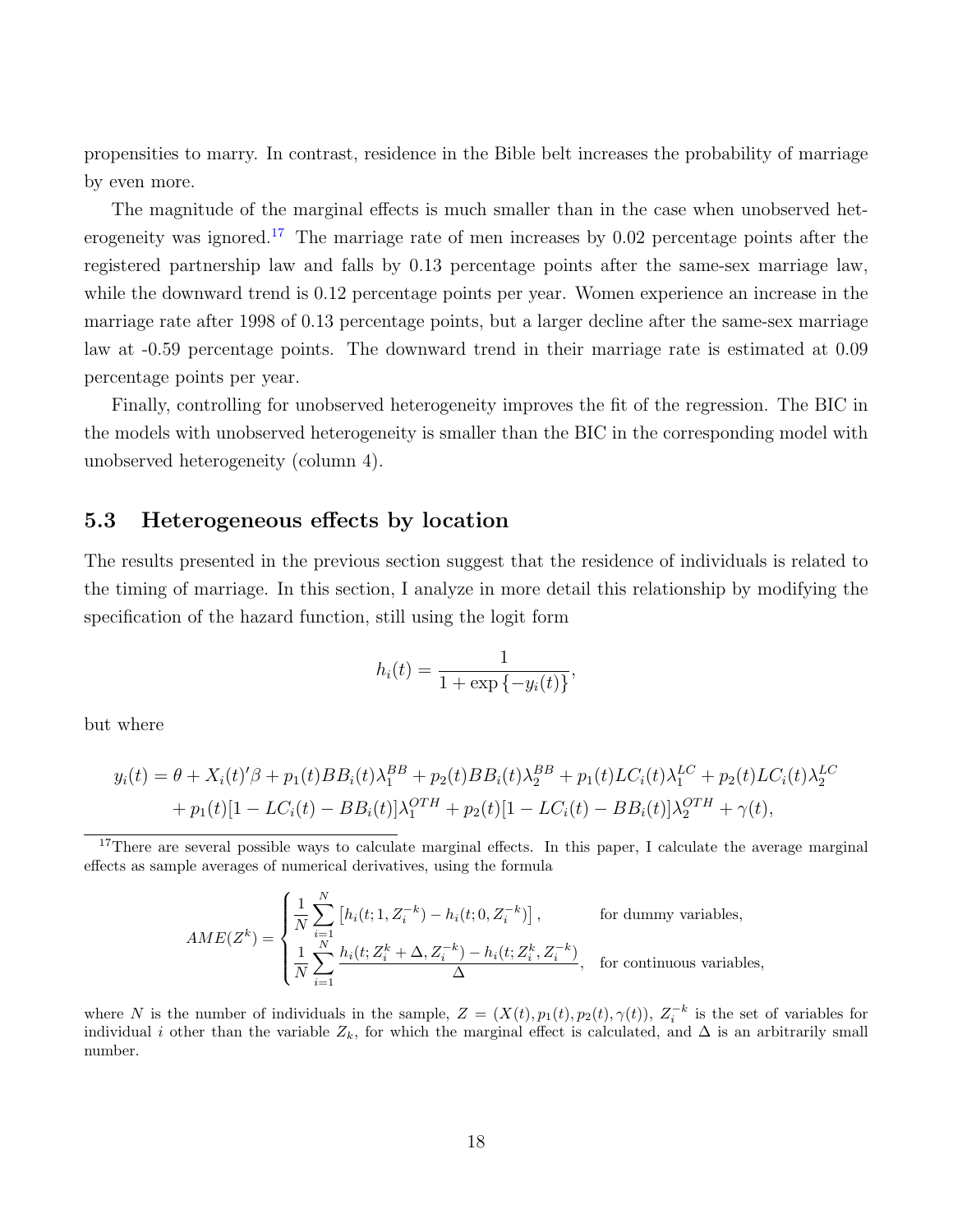$X(\cdot)$  includes the same set of variables as before, and  $BB_i(t)$  and  $LC_i(t)$  are dummy variables for individual  $i$  residing in the Bible belt or in one of the four largest cities in year at the beginning of year t. In this specification,  $\lambda_1^{BB}$  and  $\lambda_2^{BB}$  represent the change in the propensity to marry among individuals living in the Bible belt after the enactment of the registered partnership law and of the same-sex marriage law, respectively. Similarly,  $\lambda_1^{LC}$  and  $\lambda_2^{LC}$  represent the change in the marriage rate among individuals residing in one of the four largest cities following the legalization of registered partnership and of same-sex marriage, respectively. Finally,  $\lambda_1^{OTH}$  and  $\lambda_2^{OTH}$  capture similar changes for individuals living outside the Bible belt or the four largest cities.

As before, I start by estimating a model with no unobserved heterogeneity. The results are shown in columns 1 and 3 in table [5.](#page-33-10) As before, residence in the Bible belt is associated with a higher probability of marriage and residence in the four largest cities is associated with a lower marriage rate as compared to the rest of the Netherlands, for both men and women. The registered partnership law was followed by reductions in the marriage rate in both areas. However, a one-sided F-test indicates that the decline in the marriage rate between 1998 and 2001 in the four largest cities is significantly larger than the decline in the bible belt (F-statistic  $= 19.67$  for men and 19.02 for women). In contrast, the same-sex marriage law was also followed by a reduction in the marriage rate in both areas, but larger in the Bible belt than in the four largest cities (F-statistic  $= 359.74$ for men and 32.84 for women). Within each region, the marriage rate fell even more after the introduction of same-sex marriage, with the exception of men in the four largest cities.<sup>[18](#page-19-0)</sup> Finally, individuals living outside these two areas seem not to be affected by the introduction of registered partnership, but they do marry less after the legalization of same-sex marriage.

Columns 2 and 4 show the results from the specification including unobserved heterogeneity. While location still has the same overall effect on the marriage rate, higher in the Bible belt and lower in the four largest cities, its evolution after the enactment of the two laws is now significantly different. The marriage rate in the Bible belt fell after the registered partnership law came into effect, by 0.15 percentage points for men and 0.19 percentage points for women. However, it increased (relative to the long-term downward trend) after the enactment of same-sex marriage law (the F-statistic for the test of equality of the coefficients is 66.82 for men and 3.47 for women, rejecting the hypothesis in both cases). People residing in the four largest cities also married less after the registered partnership law by approximately -0.60 percentage points for both men and women, but they married even less after the enactment of the same-sex marriage law (F-statistic

<span id="page-19-0"></span><sup>&</sup>lt;sup>18</sup>The F-statistics for the one-sided tests comparing the estimates for period 1 and period 2 are: 1044.35 (men, Bible belt), 1885.10 (women, Bible belt), 0.005 (men, four largest cities) and 2251.92 (women, four largest cities). In all cases but the last they fail to reject the hypothesis that the decline in the marriage rate after 2001 is larger than during 1998–2000.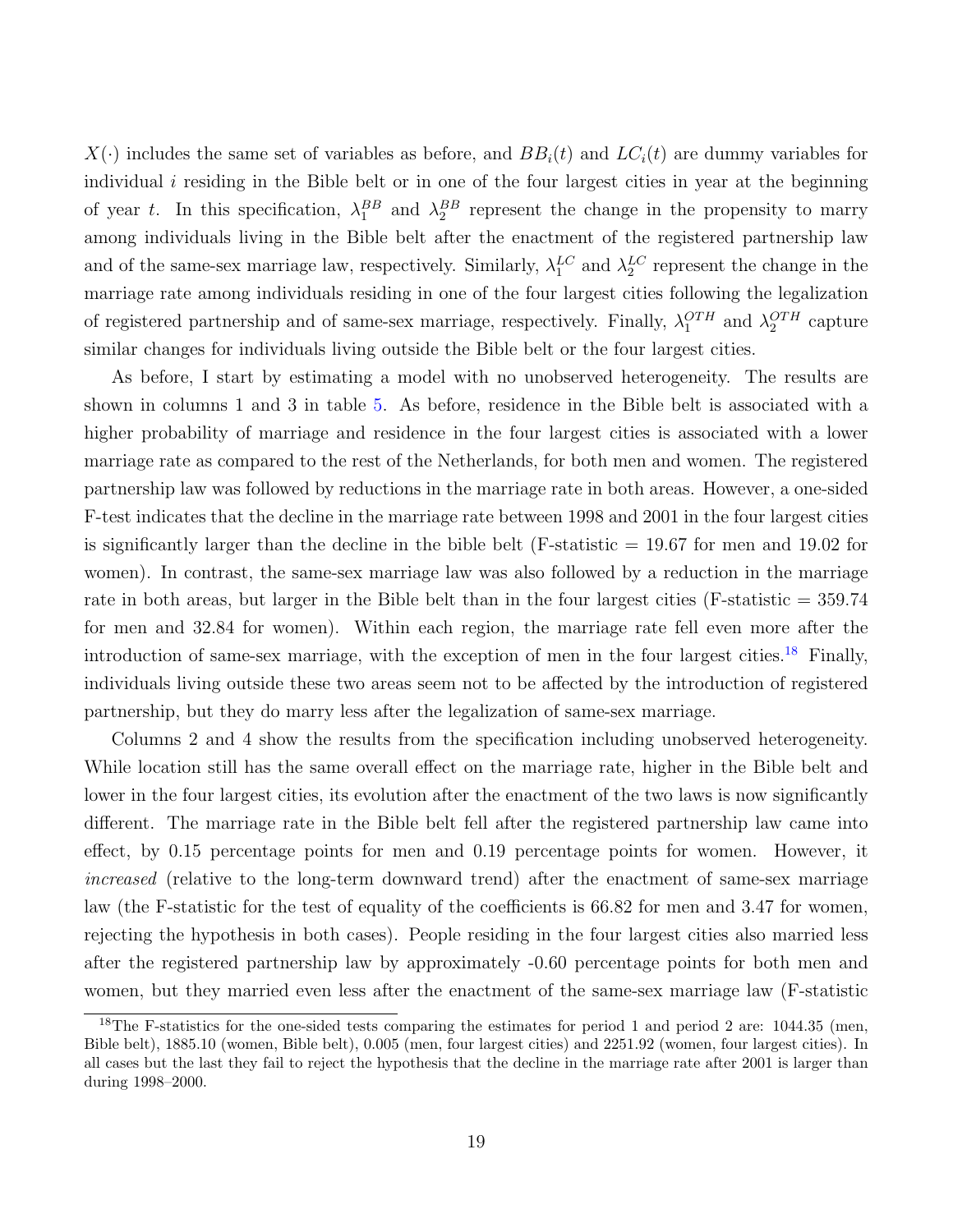= 183.82 for men and 5604.64 for women, not rejecting the hypothesis that the estimate for period 2 is lower than the estimate for period 1). Moreover, the initial decline in the four largest cities is larger than in the Bible belt, with an F-statistic of 130.92 for men and 47.38 for women. Finally, both men and women residing outside of the Bible belt or the four largest cities married more after the registered partnership law (by 0.12 percentage points for men and 0.25 for women) and less after the same-sex marriage law (by 0.03 and 0.33 percentage points, respectively), consistent with the results from the previous section.

These results indicate that there is variation in the response to the enactment of the two laws. Individuals residing in the more conservative municipalities included in the Bible belt seem to have been affected by the registered partnership law, but their marriage rate recovers after 2001 and they do not seem to be affected by the same-sex marriage law. A possible explanation for this pattern is that these individuals had strong beliefs about the institution of marriage that were not easily changed by the legalization of same-sex marriage.

On the other hand, individuals living in the more liberal four largest cities marry relatively less after the enactment of the registered partnership law and even less after the enactment of the samesex marriage law. The first effect may be driven by the existence of more individuals on the margin (who are swayed away from marriage toward registered partnership) in the four largest cities than in the Bible belt. The second effect is more intriguing, as one would expect people living in more liberal areas to be unaffected by the same-sex marriage law. However, recall that it is practically impossible to separately identify the influence of the two laws separately on marriage decisions because of their overlap. Figure [5](#page-33-10) suggests that there might have been a learning process involved, as the number of new registered partnerships contracted by different-sex couples increased in each year after 2000. This could explain the fall in the propensity to marry after 2001, as more couples consider this alternative to marriage.

Finally, individuals residing outside of the Bible belt or the four largest cities tend to marry more after the enactment of the registered partnership law, but less after 2001, when the same-sex marriage law was enacted.

## <span id="page-20-0"></span>6 Additional evidence from a cross-country approach

#### <span id="page-20-1"></span>6.1 Estimation method

The major drawback of the individual-level approach in the previous sections is that it uses the period before the enactment of the registered partnership law as the counterfactual. In other words,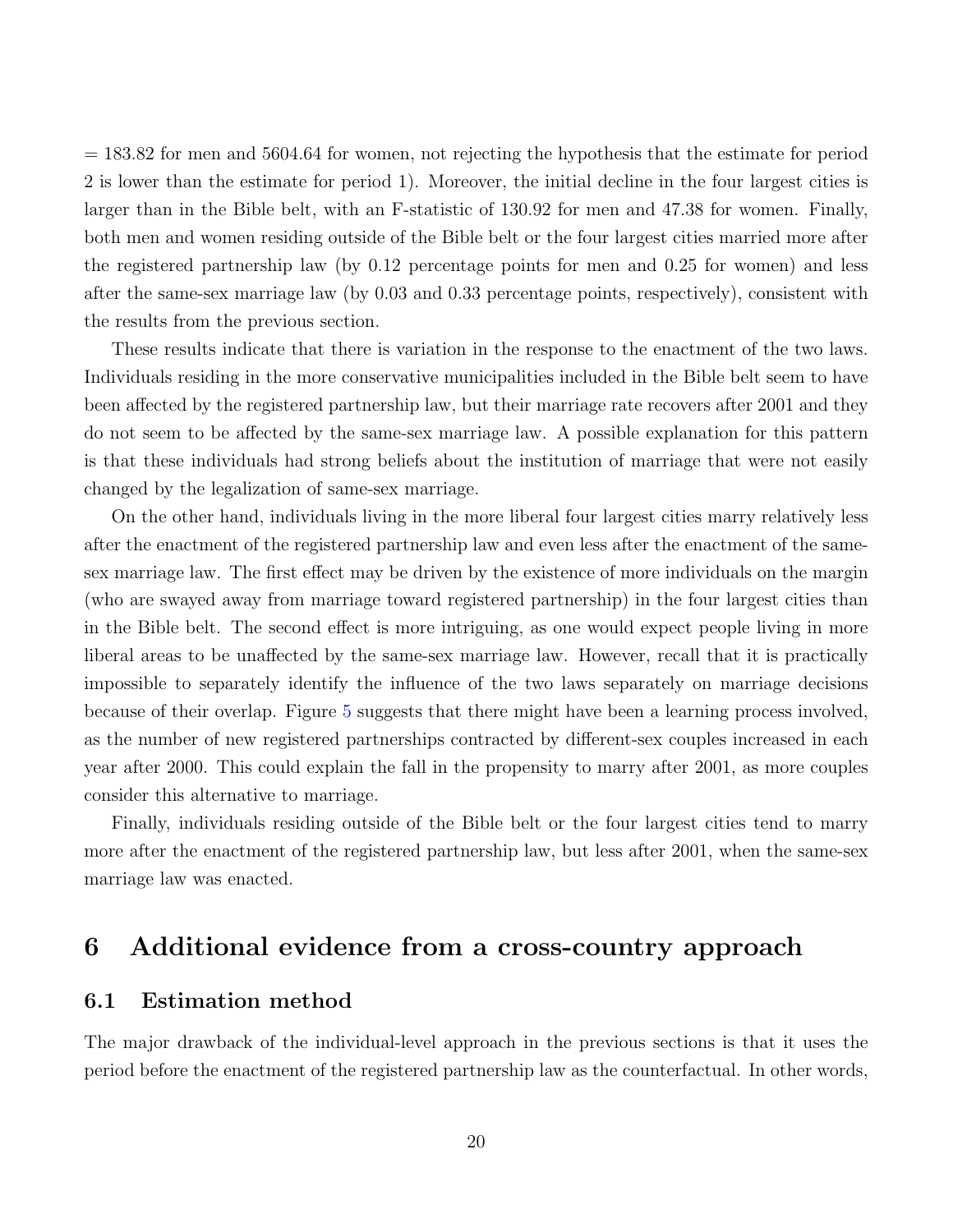since the two laws apply to all Dutch residents, I must interpret the change in marriage rates after each law change as resulting directly and only from the laws themselves. In this section I present additional evidence from a cross-country analysis that alleviates this concern.

The idea is to construct a hypothetical country that is identical to the Netherlands in every respect, except that it never legalized registered partnership or same-sex marriage. Then I could use a difference-in-difference approach to estimate the effects of the two laws on the marriage rate:

$$
m_{it} = X'_{it}\beta + p_1\delta_1 + p_2\delta_2 + C_i\delta_3 + p_1C_i\delta_4 + p_2C_i\delta_5 + \epsilon_{it},
$$
\n(5)

where  $m_{it}$  is the marriage rate in country i and year t,  $X_{it}$  is a vector of variables influencing the evolution of the marriage rate,  $p_1$  and  $p_2$  are dummies indicating the period 1998–2000 and 2001 and after, respectively, and  $C_i$  is an indicator for country i being the hypothetical control country. The effects of the two laws would be given by  $\delta_4$  and  $\delta_5$ .

In the absence of a real control group,<sup>[19](#page-21-0)</sup> [Abadie and Gardeazabal](#page-33-6)  $(2003)$  and [Abadie et al.](#page-33-11)  $(2007)$ suggest a method for creating a synthetic control. The synthetic control is set of weights assigned to potential "donor" countries such that the weighted average of their marriage rates and determinant variables closely match the marriage rate and the determinant variables in the Netherlands during the "pre-treatment period" (before the enactment of the first law, the registered partnership law). These weights are entirely data-driven and are the results of a two-step maximization problem. In the first step, each variable (both in the set  $X$  of determinants and the marriage rate) is assigned a loading and the country weights are calculated as a function of these loadings so as to minimize the (weighted) distance between the synthetic control and the Netherlands in terms of all the variables. In the second stage, the variable loadings are chosen so that the marriage rate in the control group matches the marriage rate in the Netherlands as closely as possible. Thus, the synthetic control provides a credible counterfactual because it takes into account the evolution of both the marriage rate and its determinants. The technical details of the construction of the synthetic control are presented in the appendix.

#### 6.2 Data

The list of potential donors includes all the OECD member countries that did not enact a registered partnership or same-sex marriage law during the period 1988–2004. The data on marriage rates and their determinants come from the OECD, Eurostat or national statistical offices. After excluding

<span id="page-21-0"></span> $19$ For historic and demographic reasons, the best choice for a control country would have been Belgium. However, Belgium followed closely in the footsteps of the Netherlands, enacting a registered partnership law in 2000 and a same-sex marriage law in 2003.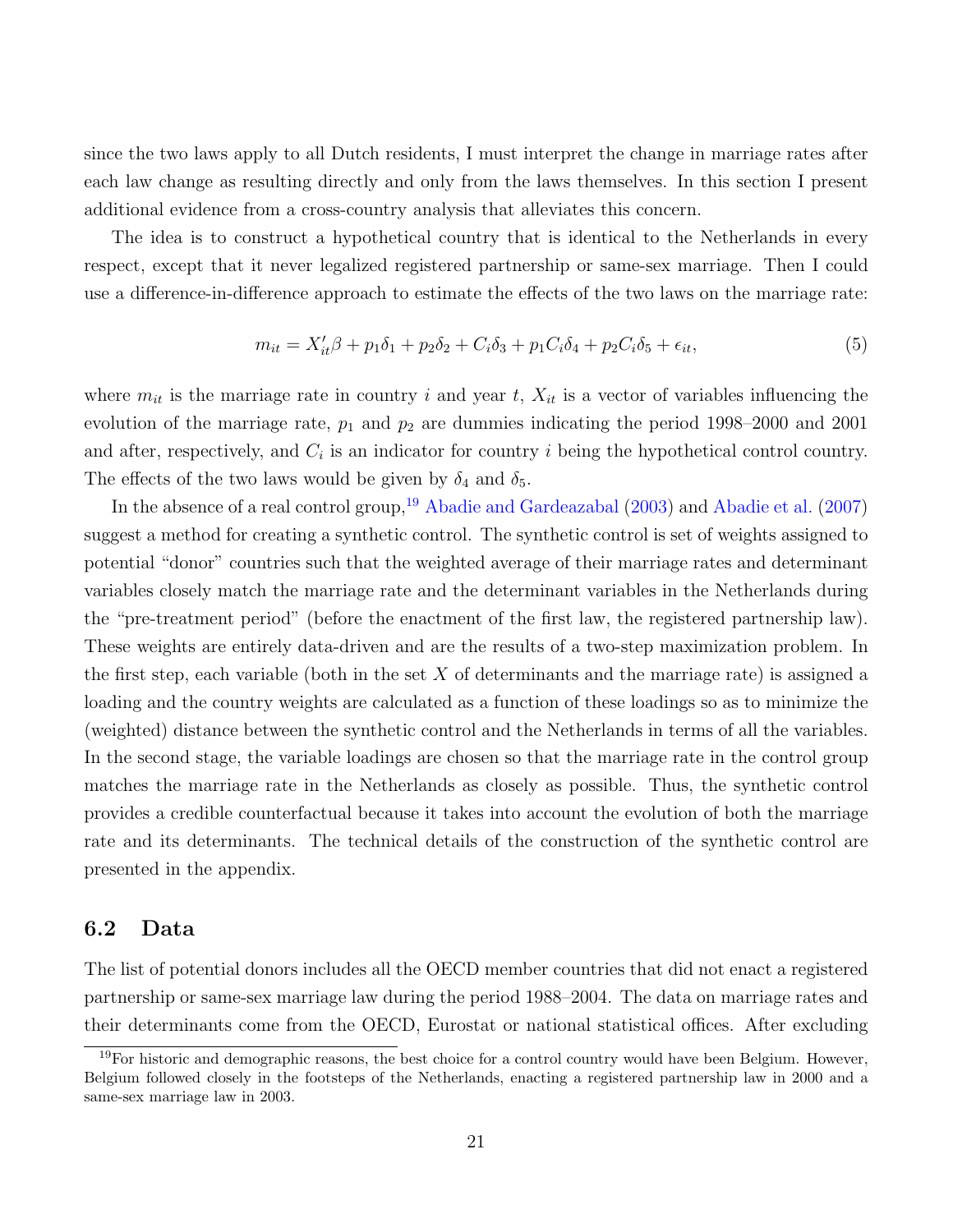Mexico and the Slovak Republic, for which not enough data are available, the sample of potential donors consists of 19 countries: Australia, Austria, Czech Republic, Germany, Greece, Hungary, Ireland, Italy, Japan, Korea, Luxembourg, New Zealand, Poland, Portugal, Spain, Switzerland, Turkey, United Kingdom, United States.

The ideal outcome variable would be the marriage rate measured among the "population at risk," i.e. single individuals legally allowed to marry. Unfortunately, statistics agencies commonly report a different measure, the crude marriage rate, defined as the total number of marriages per 1,000 inhabitants. Figure [6](#page-33-10) plots these two different indicators using data on different-sex marriages and population from Statistics Netherlands over the period between 1988 and 2004 (the two vertical dotted lines correspond to 1998 and 2001, the years when registered partnership and same-sex marriage were introduced). Since the marriage rate among unmarried individuals of legal age to marry (the "correct" marriage rate) is much higher than the crude marriage rate, the two measures are plotted on separate but proportional axes. It is clear from the figure that although the "correct" marriage rate drops relatively more sharply than the crude marriage rate, the two measures exhibit extremely similar patterns. Therefore, the crude marriage rate can provide an accurate indication of the evolution of the "correct" marriage rate.

The figure also shows that changes in the crude marriage rate understate changes in the "correct" marriage rate. Indeed, the percentage change in the crude marriage rate between 1989 and 1997 was smaller by an average factor of 1.19 than the percentage change in the "correct" marriage rate. The difference between the evolution of the two indicators is much smaller after the enactment of the two laws, the average factor during the period 1998–2005 being 1.02. The crude marriage rate is thus a better indicator of the "correct" marriage rate after the enactment of the two laws.

The data available for Statistics Netherlands allows for a breakdown of marriages into differentsex and same-sex marriages. In addition, it includes information on new registered partnerships, again separately for same-sex and different-sex couples. This makes it possible to study in turn the evolution of three different indicators: the different-sex marriage rate, the overall marriage rate, and the different-sex union rate (marriages and registered partnerships), all defined as the corresponding number of contracts per 1,000 individuals.

As in the individual-level analysis, the variables included in the vector of determinants X can be classified in three groups. First, there are the variables that describe the number of people at risk of marriage and the probability that they will meet, or the thickness of the marriage market. This group includes the fraction of the population in the 25–44 age group, the fraction of population living in urban areas, the ratio of women to men in the population, and the age at first marriage of both men and women. The second set of variables describes the attractiveness of individuals in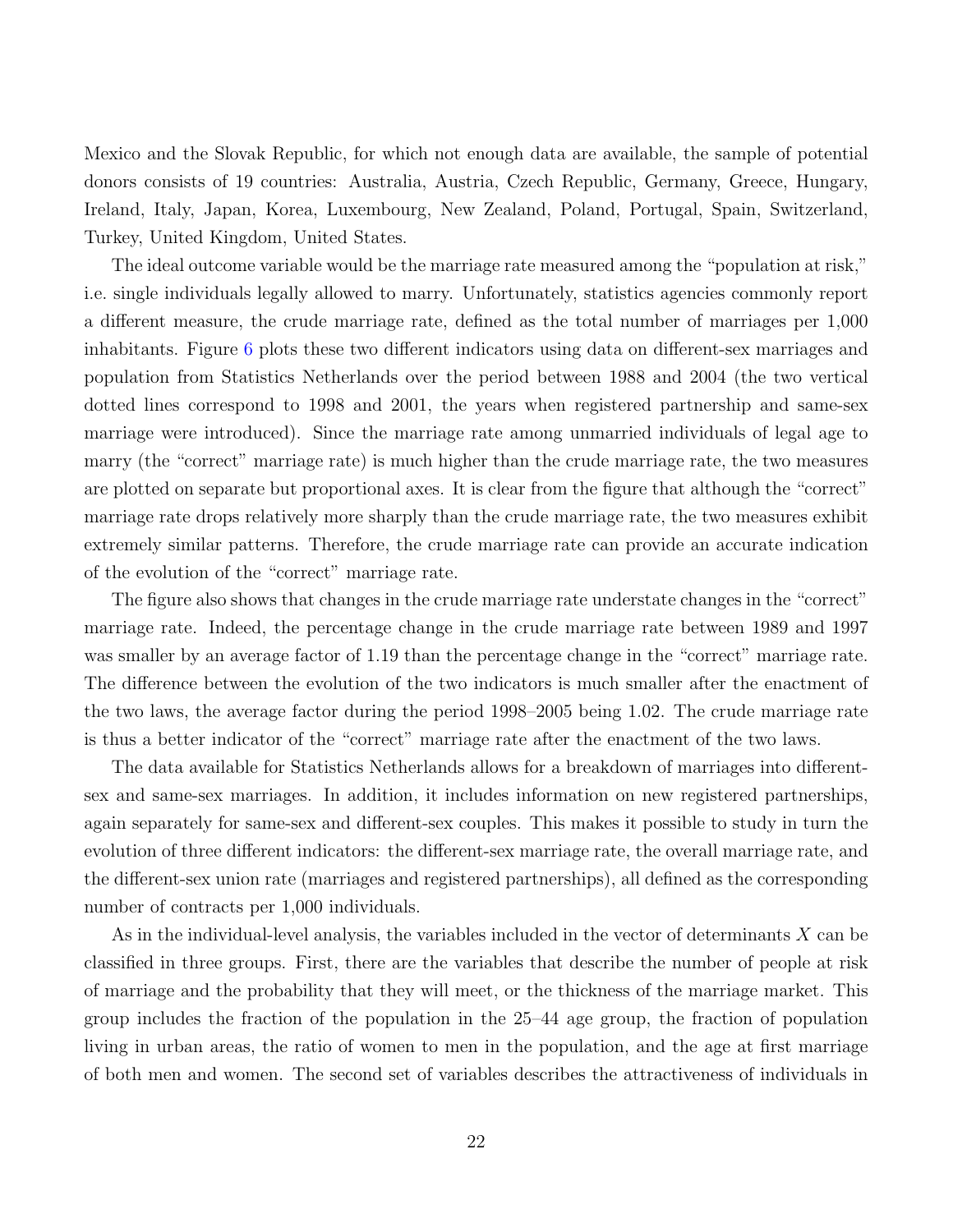the marriage market in terms of their current or potential earnings and in terms of fertility. These variables are the labor force participation of both men and women aged 25–34, the total fertility rate (the average number of children that would be born by women of bearing age), and girls' enrollment share in tertiary education. Finally, the unemployment rate of individuals in the 25–34 age group describes business cycle fluctuations.<sup>[20](#page-23-0)</sup>

The first two columns in table [6](#page-33-10) list the mean of each variable for the Netherlands and for the potential donors as a group (unweighted average) for the period between 1988 and 1997. The differences in the numbers range from very small (labor force participation of men) to relatively large (unemployment), indicating that there are some significant differences between the potential donors as a group and the Netherlands. Therefore, the unweighted average of the potential donors might not be an appropriate control group and the construction of a synthetic control is required.

#### 6.3 Results

The procedure described in section [6.1](#page-20-1) and in the appendix produces three quantities of interest: a diagonal matrix  $V^*$  of optimal loadings for each determinant variable  $X$ , a vector  $W^*$  of optimal weights for each potential donor, and the synthetic control constructed as a weighted average of marriage rates in the potential donors by applying the optimal weights  $W^*$ .

Recall that the matrix  $V$  includes loadings for both the determinant variables  $X$  and the average marriage rate for the period before the intervention. In order to assess the importance of each variable in X in the construction of the synthetic control, column 4 in table [6](#page-33-10) lists the loadings for the determinant variables in  $X$  rescaled so as to sum to one. The table indicates that the variables with the most predictive power are the fertility rate and inflation, followed by the age at first marriage of women and the labor force participation rate of men between 25 and 34 years of age.

The means of the determinant variables for the synthetic control are listed in column 3 of table [6.](#page-33-10) It is apparent that the differences between the Netherlands (column 1) and the synthetic control are much smaller than the differences between the Netherlands and the unweighted average of potential donors. Indeed, the largest percentage difference between columns 1 and 3 is about half the largest difference between column 1 and 2, supporting the idea that the synthetic control is a more appropriate control group than the group of potential donors.

<span id="page-23-0"></span><sup>&</sup>lt;sup>20</sup>The results are robust to the inclusion of additional variables, such as the difference in life expectancy between women and men, the inflation rate (measured as the year-to-year change in the CPI) or the growth rate of real GDP, as well as to the matching on post-1998 values for variables which are not likely to be affected by the two laws (e.g., women-men ratio or GDP growth).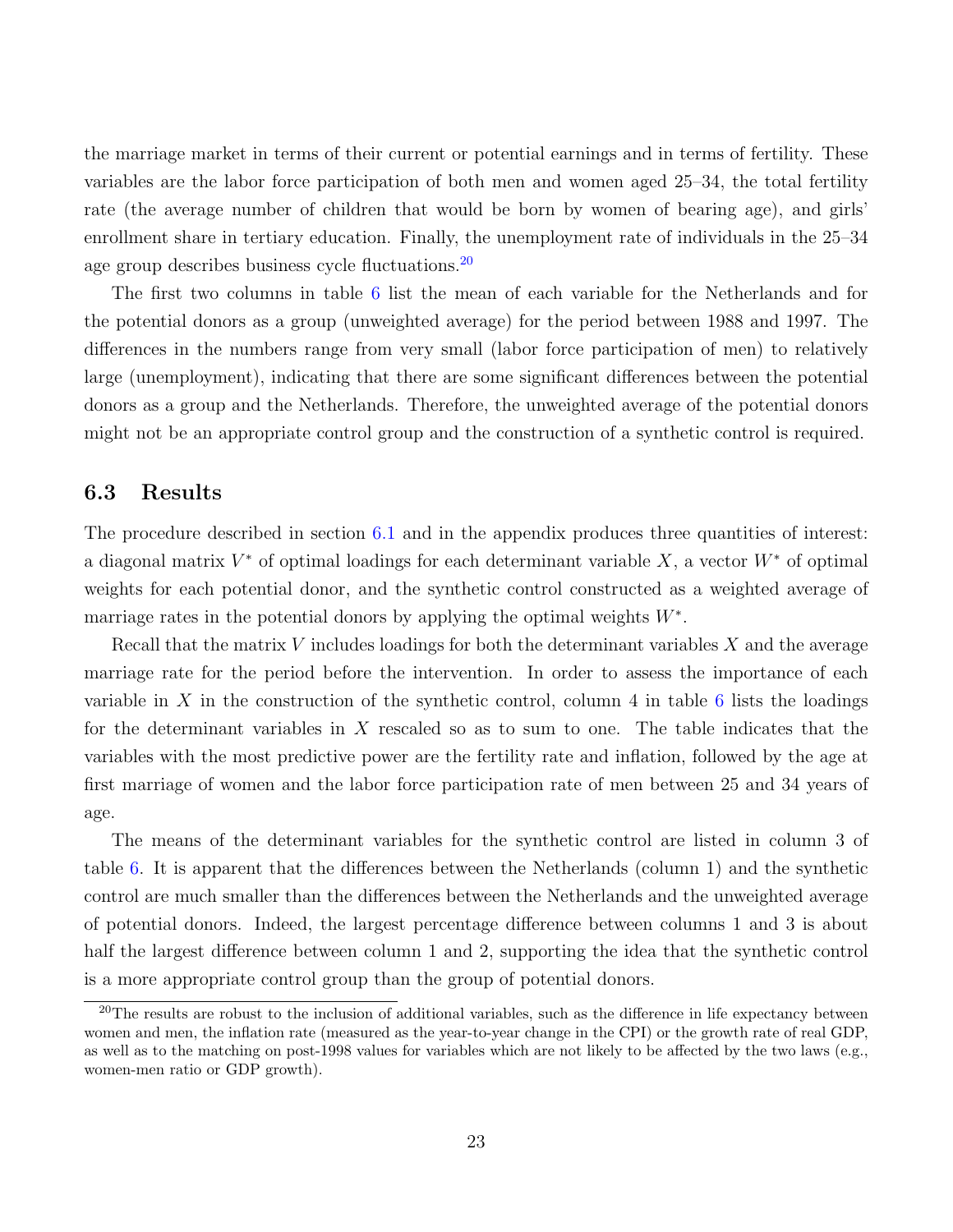The weights assigned to each country in the synthetic control are listed in column 1 of table [7.](#page-33-10) Note that the non-negativity restriction on the weights leads, in general, to corner solutions: 10 of the 17 countries have zero weight. Of the seven countries with non-zero weights, Switzerland has almost three times more weight than any other country and together with Italy, Austria and New Zealand accounts for more than 75 percent of the synthetic control. Finally, the mean squared error of the marriage rate in the synthetic control relative to the actual marriage rate in the Netherlands is 0.18, or 3 percent of the average crude marriage rate of 5.84 over the same period (before 1998).

Figure [7](#page-33-10) plots the marriage rate in the Netherlands and the synthetic control. The two lines are relatively close for the period 1988–1997, before the registered partnership law was enacted, a reassuring finding since this is the period when the treated and the control group have to be similar. Between 1998 and 2000, when registered partnership was made available to both samesex and different-sex couples, the marriage rate in the Netherlands is slightly higher than in the synthetic control, though still relatively close. However, the marriage rate in the Netherlands falls rapidly after 2001 but it increases slightly in the synthetic control.

One relatively straightforward way to gauge the decline in the marriage rate is to compare the largest gap between the actual marriage rate in the Netherlands and the synthetic control in each of the three periods: before 1998, between 1998 and 2000, and after 2001. Column 1 in table [8](#page-33-10) lists these numbers. Note that the largest absolute difference between the marriage rate in the Netherlands and the synthetic control after 2001 occurs in 2005 and is equal to 0.61, or approximately 13.8% of the crude marriage rate in 2005. In contrast, the largest relative difference between the two measures during 1988–1997 is 0.28, or 4.8% of the average crude marriage rate during this period, and between 1998 and 2000 it is 0.34, or 6.10% of the average crude marriage rate during this period. This suggests that the decline in the marriage rate after 2001 is rather significant, being at least twice as large (relatively) than any difference between the synthetic control and the real marriage rate in the previous periods.

The aggregate analysis above suggests that the marriage rate did not decline after the introduction of registered partnership, but it did after the legalization of same-sex marriage. This pattern is exactly the same as the one found in section [5,](#page-14-0) supporting the validity of the individual-level analysis. In particular, there is no negative effect of the registered partnership law on the marriage rate, but there is such an effect for the same-sex marriage law.

Although the results using both methods are similar, there is still the concern that the synthetic control method might not produce an appropriate control because, for example, the set of determinants X is not well chosen. [Abadie and Gardeazabal](#page-33-6) [\(2003\)](#page-33-6) and [Abadie et al.](#page-33-11) [\(2007\)](#page-33-11) suggest two ways to conduct placebo tests that would confirm or reject the choice of determinant variables.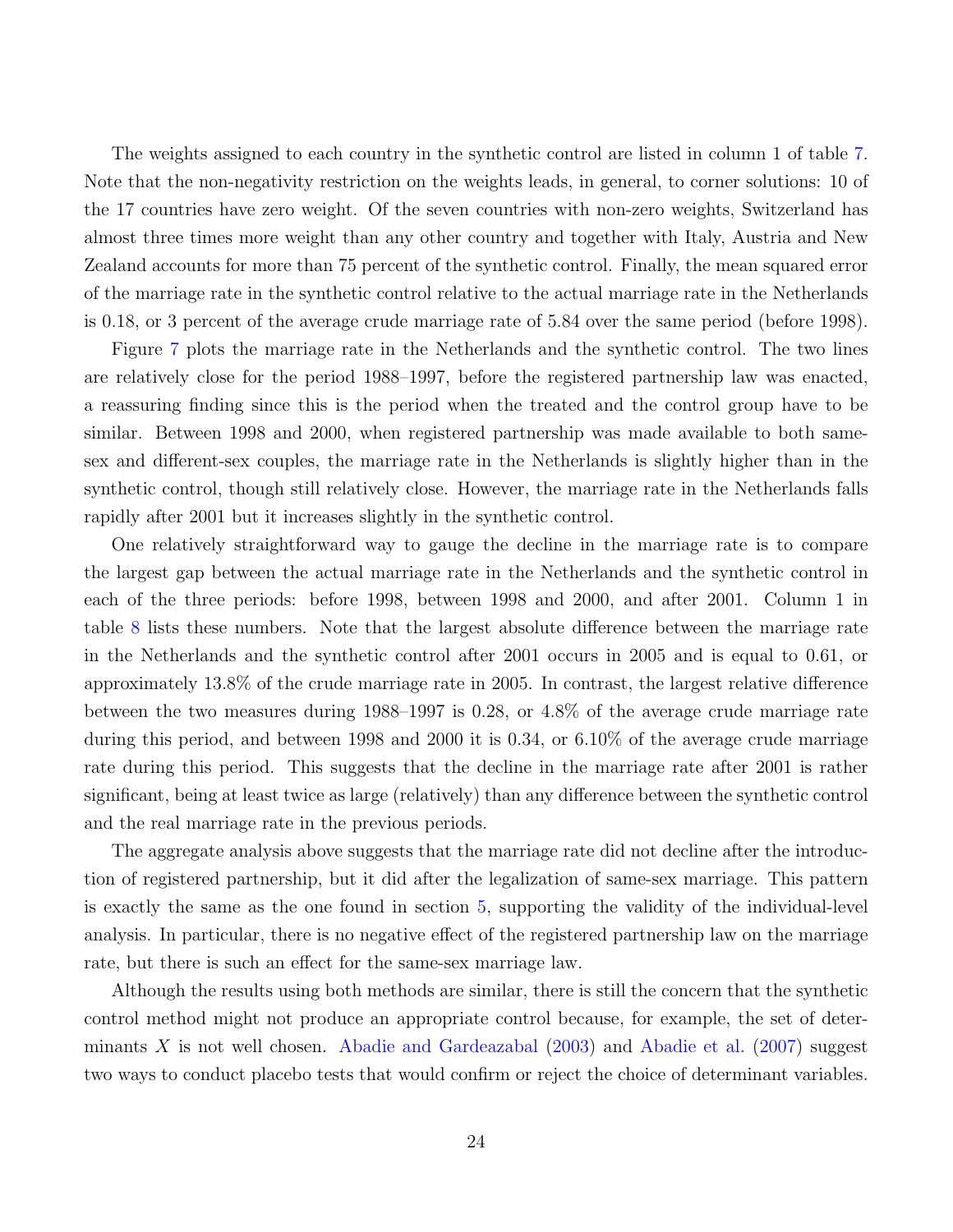The first type of placebo test is to choose a period of analysis prior to the intervention and assign an artificial "intervention year" during this period. The synthetic control constructed in this way should not differ from the treated group either before or after the artificial intervention. Unfortunately, there is not enough historical data on all the variables included in the analysis to conduct such a placebo test.

The second type of placebo test consists of choosing some of the countries with the highest weight in the synthetic control and assume that they actually experienced the same type of intervention at the same time as the treated group. A synthetic control can be constructed for each of these experiments using the rest of the donor countries. These synthetic controls should not be different from the "treated" countries since there is no intervention.

I conduct this second type of placebo test to confirm the validity of the method. I focus on Switzerland, the country with the largest weight in the synthetic control for the Netherlands. I eliminate it from the pool of potential donors and I construct a synthetic control for Switzerland in the same way as before, using the method in section [6.1](#page-20-1) and data for the period between 1988 and 1997. The weights of each country in the synthetic Switzerland are listed in column 2 of table [7.](#page-33-10) As before, only a few of the potential donors have non-zero weights and three countries (Germany, Korea and Ireland) account for more than 86 percent of the synthetic control. Figure [8](#page-33-10) plots the marriage rate in Switzerland and the corresponding synthetic control. Unlike the case of the Netherlands, the two lines are remarkably similar for the whole period of analysis. This is reassuring, as there should have been no effect of the placebo laws on the marriage rate in Switzerland.

As before, we can compare the largest absolute differences between the crude marriage rate in Switzerland and its synthetic control for the three periods. The corresponding numbers are listed in column 4 of table [8.](#page-33-10) Note that the synthetic control for Switzerland is a relatively poorer match than the one for the Netherlands during the period used for its construction: the absolute difference between 1988 and 1997 is 0.51 in Switzerland, or 8.03% of the average marriage rate during the period. In contrast, the absolute difference in the Netherlands during the same period is only 4.81% of the average marriage rate. However, the relative differences for Switzerland get only smaller in the subsequent periods:  $0.22$  (4.05% of the mean) during 1998–2000 and 0.32 (6.08% of the mean) after 2001.

In conclusion, the placebo test suggests that the synthetic control method constructs an appropriate control group and that the conclusions reached earlier in this section are valid.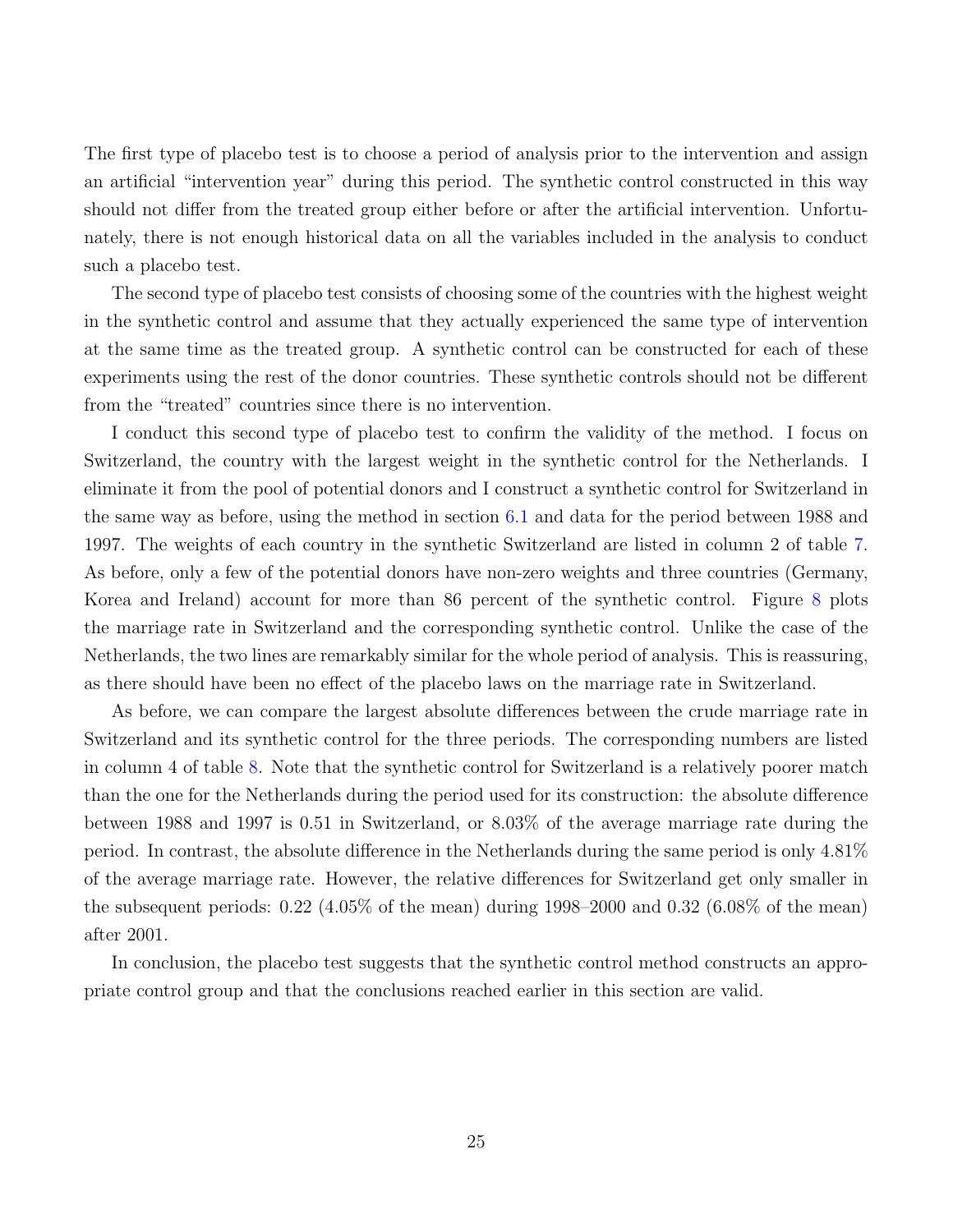#### 6.4 Different-sex marriage and union rates

Recall that the end-of-marriage argument holds that the different-sex marriage rate would fall after the legalization of same-sex marriage or even the introduction of same-sex registered partnership. In the individual-level analysis, I could not separate different-sex from same-sex marriages as there was no information on the gender of the spouse. However, Statistics Netherlands provides aggregate data for each type of marriage, allowing a separate analysis of different-sex marriage. Since the crude marriage rate used above includes both different-sex and same-sex marriages after 2001, it is an overstatement of the (crude) different-sex marriage rate. Indeed, as it can be seen in figure [9](#page-33-10) (compared to figure [7\)](#page-33-10), the fall in the marriage rate after 2001 is even greater if only different-sex marriages are considered.<sup>[21](#page-26-0)</sup> Column 2 in table [8](#page-33-10) lists the largest absolute differences between the different-sex marriage rate and the synthetic control for each period. The differences for the periods 1988–1997 and 1998–2000 are the same as in column 1, since the different-sex marriage rate is just the crude marriage rate prior to 2001. The absolute difference in 2005 is 0.68, 15.62% of the marriage rate that year, larger than in column 1. In other words, the decline in the different-sex marriage rate is even larger than suggested by the crude marriage rate.

One aspect that was not taken into account until now is that different-sex couples have access to an alternative institution after the introduction of registered partnership. If registered partnership is perceived as a reasonable alternative to marriage, then it is possible that some couples might choose it over marriage. In a world where marriage and registered partnership are equivalent, we would expect couples to select randomly into an institution and thus have approximately half of them choosing marriage and half registered partnership. In practice, the legal differences between the two institutions, however minor, and the difference in traditional values ensure the fact that the distribution of couples across institutions is not even. Thus, one can make the argument that what matters is the total number of unions, i.e. marriages and registered partnerships, rather than just marriages. Figure [10](#page-33-10) plots this different-sex union rate in the Netherlands and the marriage rate from the synthetic control. Again, the synthetic control is the same as above. Note also that the different-sex union rate is the same as the different-sex marriage rate and the overall marriage rate prior to 1998 since the institution available to couples was different-sex marriage.

As before, we can compare the differences between the different-sex union rate and the synthetic control over the three periods. The numbers are shown in column 3 of table [8.](#page-33-10) While the difference before 1998 is the same as in the previous two columns, it is higher between 1998 and 2000 at 0.44,

<span id="page-26-0"></span> $21$ Note that the synthetic control is the same as before because the counterfactual is the same: what the marriage rate would be in the Netherlands if the two laws were not enacted, i.e. if only different-sex couples were allowed to marry.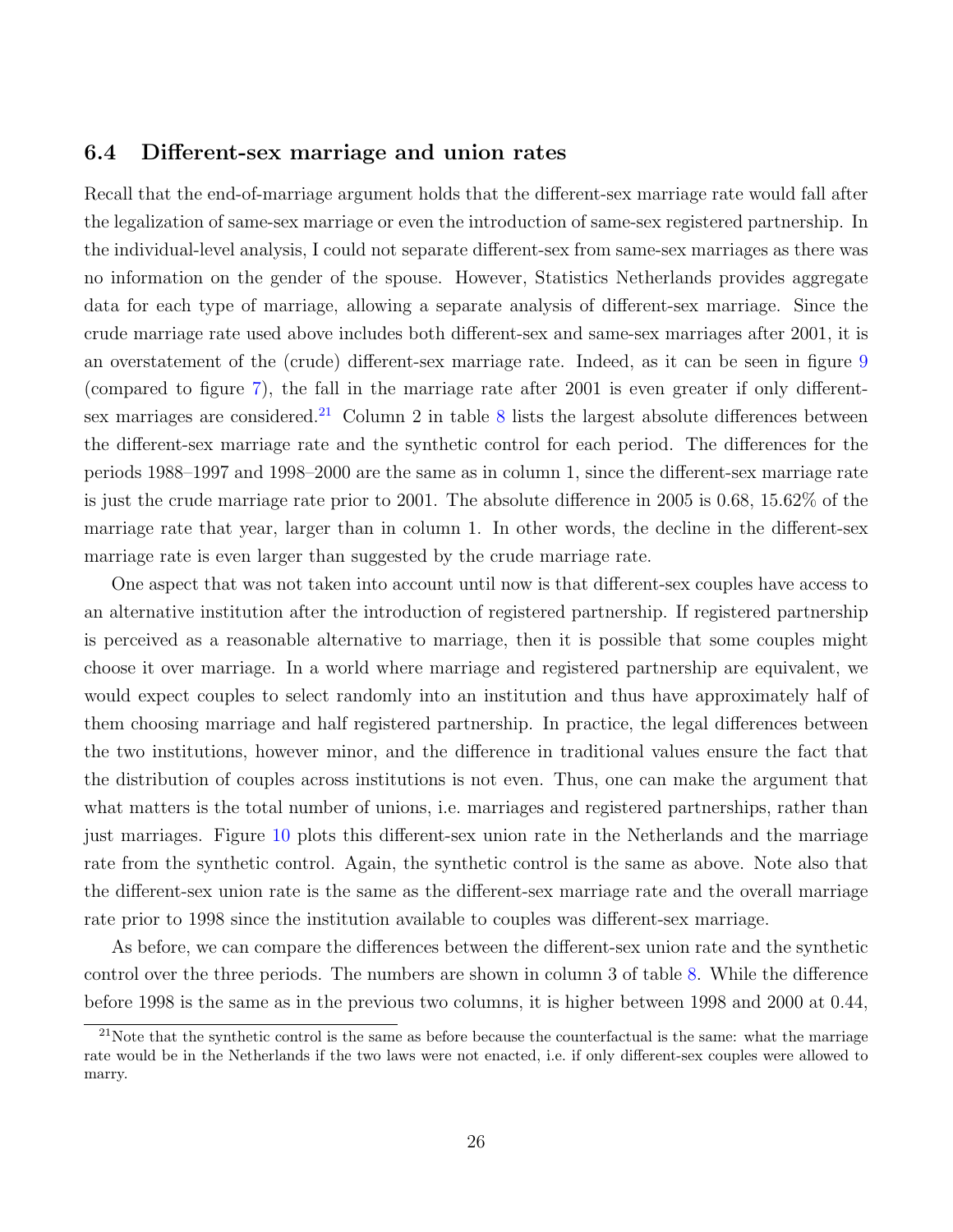or 7.67% of the mean union rate. This is not surprising since the union rate is the marriage rate plus the registered partnership rate and the marriage rate was already higher than the synthetic control during this period. The difference becomes smaller after 2001, however, to 0.33 (6.98% of the union rate in 2005 or 6.55% of the average union rate over the period), which is relatively smaller than both the corresponding differences in columns 1 and 2 and the difference between 1998 and 2000. Moreover, the difference is comparable to the difference prior to the introduction of registered partnership, which suggests that there is not much change in the total number of unions in recent years relative to the baseline period (prior to the registered partnership law), but rather sorting across the two institutions.

#### 6.5 Additional evidence

These results are consistent with two explanations. One the one hand, there might be a learning process: people learn over time about registered partnership and start switching away from marriage. This seems to be suggested by the evolution of the registered partnership rate described in figure [5.](#page-33-10) Under this scenario, the same-sex marriage law could have no effect and the observed decline in the marriage rate is simply due to couples choosing registered partnership over marriage. Alternatively, the legalization of same-sex marriage could have changed the value of marriage relative to registered partnership. Recall that the only major difference between the two institutions is in the traditional value of marriage. If same-sex marriage reduces the traditional value of marriage, then it is possible that more people switch to registered partnership. Under this scenario, the decline in the marriage rate is directly due to the legalization of same-sex marriage and the registered partnership law could have no negative effects.

As long as the different-sex union rate is not larger than the marriage rate in the synthetic control after 2001, there has to be some sorting of couples out of marriage and into registered partnership. The number of different-sex registered partnerships almost quadruples between 1998 and 2005, but most of the increase occurrs after 2001, which suggests that the legalization of same-sex marriage might have accelerated the learning process, the sorting process, or both. It is impossible to distinguish between the two alternatives with the data available. Fortunately, some additional evidence is provided by an evaluation study of the two institutions commissioned by the Dutch Ministry of Justice in 2005. Although there is no historic information included, the results of the survey presented in [Boele-Woelki et al.](#page-33-7) [\(2006\)](#page-33-7) can help shed some light on these two scenarios.

First, there is clear evidence of learning as some of the couples interviewed who were in registered partnership report finding out about the institution after its introduction, usually from a notary.[22](#page-27-0)

<span id="page-27-0"></span> $^{22}$ The couples report being told about registered partnership by a notary they visited for drawing up or renewing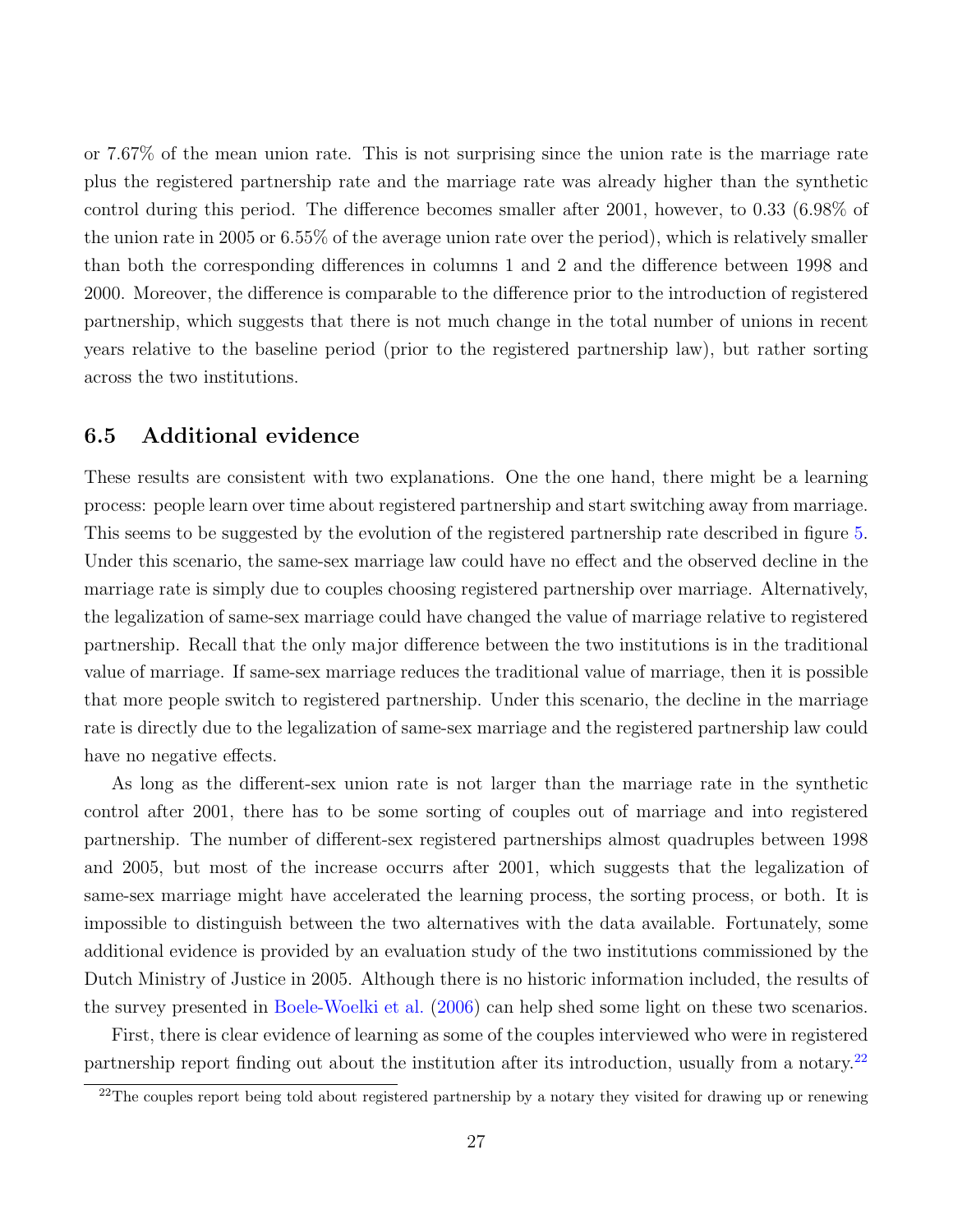Second, 57 percent of the couples in registered partnership acknowledge not having considered marriage as an option. If at least some of these couples entered registered partnership after 2001 and if the number of different-sex unions is the same as in the absence of registered partnership and same-sex marriage, as suggested by figure [10,](#page-33-10) then some of the couples who would have gotten married in the absence of the laws choose not to formalize their relationship anymore. Since the trend in the marriage rate and in the registered partnership rate accelerate after 2001 in different directions, this supports the idea that the same-sex marriage law might have a negative effect on different-sex marriage.

In conclusion, there is suggestive evidence that confirms both scenarios. Over time, different-sex couples become increasingly aware of registered partnership and start choosing it over marriage, but some different-sex couples choose either registered partnership over marriage or no formal relationship at all after the enactment of the same-sex marriage law.<sup>[23](#page-28-1)</sup>

# <span id="page-28-0"></span>7 Conclusions

In this paper, I analyze the validity of the claim that the institution of marriage is negatively affected when opened to same-sex couples. I focus on the Netherlands, the first country to legalize same-sex marriage in 2001, which also introduced in 1998 an alternative institution, identical in almost all ways to marriage—registered partnership. I first conduct my analysis at the individual level, where I construct an individual-level data set with information on demographic characteristics as well as marriage decisions over the period 1995–2005 for about 10 percent of the Dutch population. I then estimate a duration model for age at first marriage. My estimates from specifications with unobserved heterogeneity suggest that the marriage rate increases after the introduction of registered partnership and falls after the legalization of same-sex marriage. However, this pattern is not uniform: individuals living in the more conservative municipalities commonly called the Dutch Bible belt tend to marry less after the registered partnership law, but their marriage rate returns to the long-term trend after the same-sex marriage law. In contrast, individuals living in the four largest cities (the more liberal areas) marry less after both laws. Finally, people residing outside

cohabitation agreements (privately-drawn contracts between cohabiting partners) or for inheritance issues [\(Boele-](#page-33-7)[Woelki et al.,](#page-33-7) [2006\)](#page-33-7).

<span id="page-28-1"></span><sup>&</sup>lt;sup>23</sup>At this point, it would be useful to compare these patterns to a model of first formalization of a relationship through either registered partnership or marriage, similar to the model in section [3.](#page-6-0) However, [Boele-Woelki et al.](#page-33-7) [\(2006\)](#page-33-7) report that registered partnership seems to be the choice for older couples. The average age at partnership registration among the couples surveyed was over 38 years for different-sex couples and over 43 years for same-sex couples, compared to 33 and 41 years for married couples. Indeed, only 701 men and 647 women in my sample enter registered partnership, compared to 20,670 and 19,865 marriages, and the results in section [5](#page-14-0) are qualitatively the same if age at first marriage is replaced by age at first registration.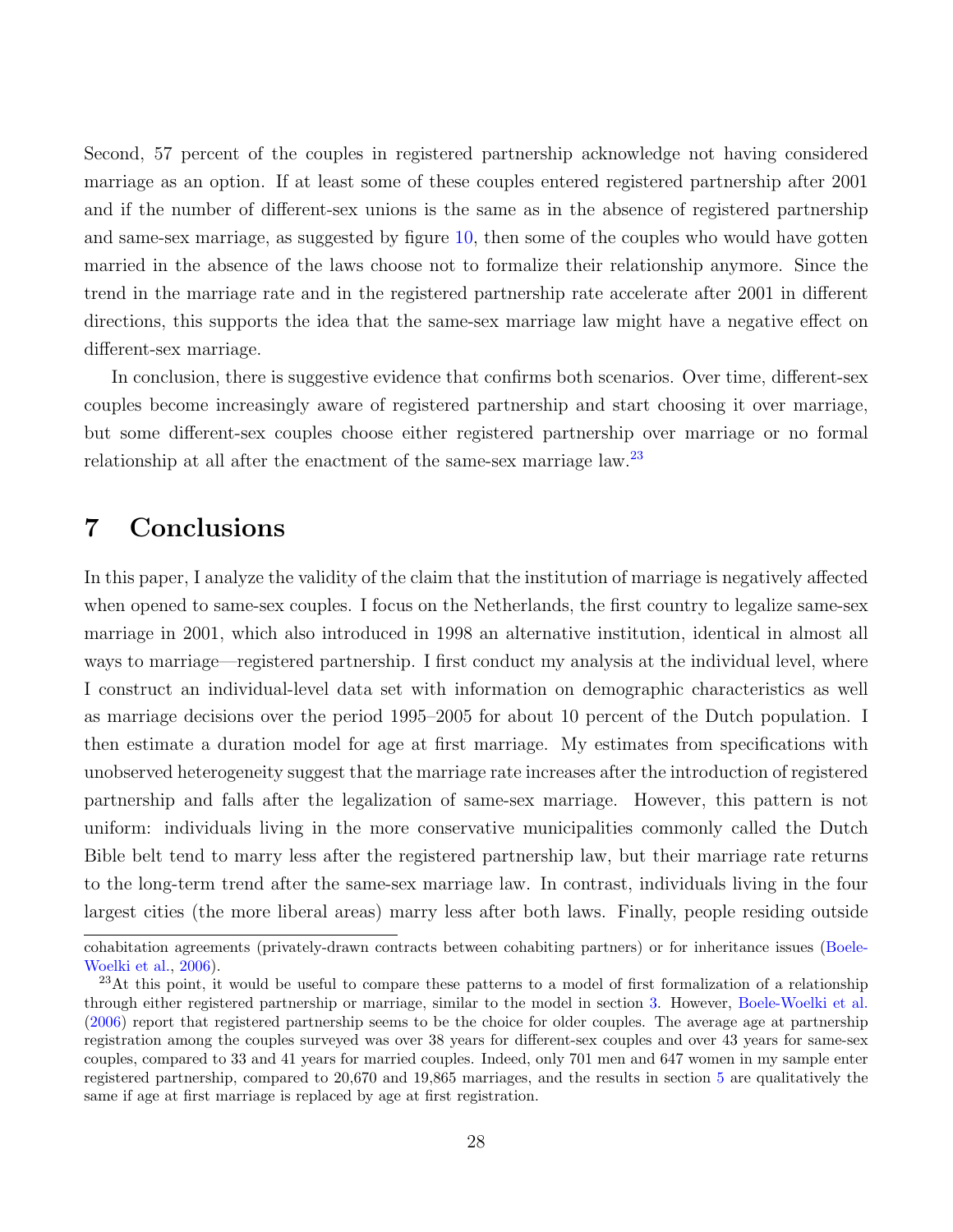these two regions follow the same pattern as the overall marriage rate, marrying more after the registered partnership law and less after the same-sex marriage law.

Since the individual-level data does not provide a counterfactual—what the marriage rate would have been in the absence of same-sex marriage laws, I turn to aggregate data, where I use the method developed by [Abadie and Gardeazabal](#page-33-6) [\(2003\)](#page-33-6) to construct a synthetic control for the Netherlands. This synthetic control is a weighted average of the marriage rates of the OECD member countries such that its evolution before 1998 (the year when the registered partnership law was enacted) matches the evolution of the marriage rate in the Netherlands. A comparison of the Dutch marriage rate to the synthetic marriage rate confirms the average findings from the individual-level specifications: different-sex couples marry more after the registered partnership law, but less after the same-sex marriage law. The aggregate data also allows for a separate analysis of different-sex marriages and different-sex unions, i.e. marriages and registered partnerships. The results suggest that the rate of different-sex unions increases after the registered partnership law (not surprisingly, since the marriage rate increases) and then falls after the enactment of the same-sex marriage law, so that the rate of different-sex unions after 2001 remains close to the rate predicted by the synthetic control.

In conclusion, the introduction of registered partnership, both for same-sex and for differentsex couples, does not seem to have negative effects on different-sex marriage in the short term indeed, there is an increase in the different-sex marriage rate between 1998 and 2000. However, the different-sex marriage rate falls after the legalization of same-sex marriage. There can be at least two explanations for the decline in the diferent-sex marriage rate after 2001 and for the fact that the different-sex union rate returns to the long-term trend during the same period. The first explanation is that couples learn over time about registered partnership and shift gradually from marriage to registered partnership. The long-term effect of the introduction of (differentsex) registered partnership would therefore be to sort couples across the two institutions without changing the total number of couples willing to formalize their relationship.

The second explanation is the end-of-marriage argument: the same-sex marriage law changes the value of marriage for some couples, who choose not to marry anymore. The fact that some of these couples choose cohabitation over registered partnership would be offset by the fact that some other couples who were not considering marriage would enter registered partnership, such that the total number of different-sex unions stays more or less the same (around the long-term trend).

Finally, note that it is practically impossible to disentangle the long term effects of the registered partnership law from the (short-term) effects of the same-sex marriage law. In fact, additional evidence from the survey conducted by [Boele-Woelki et al.](#page-33-7) [\(2006\)](#page-33-7) suggests that the post-2001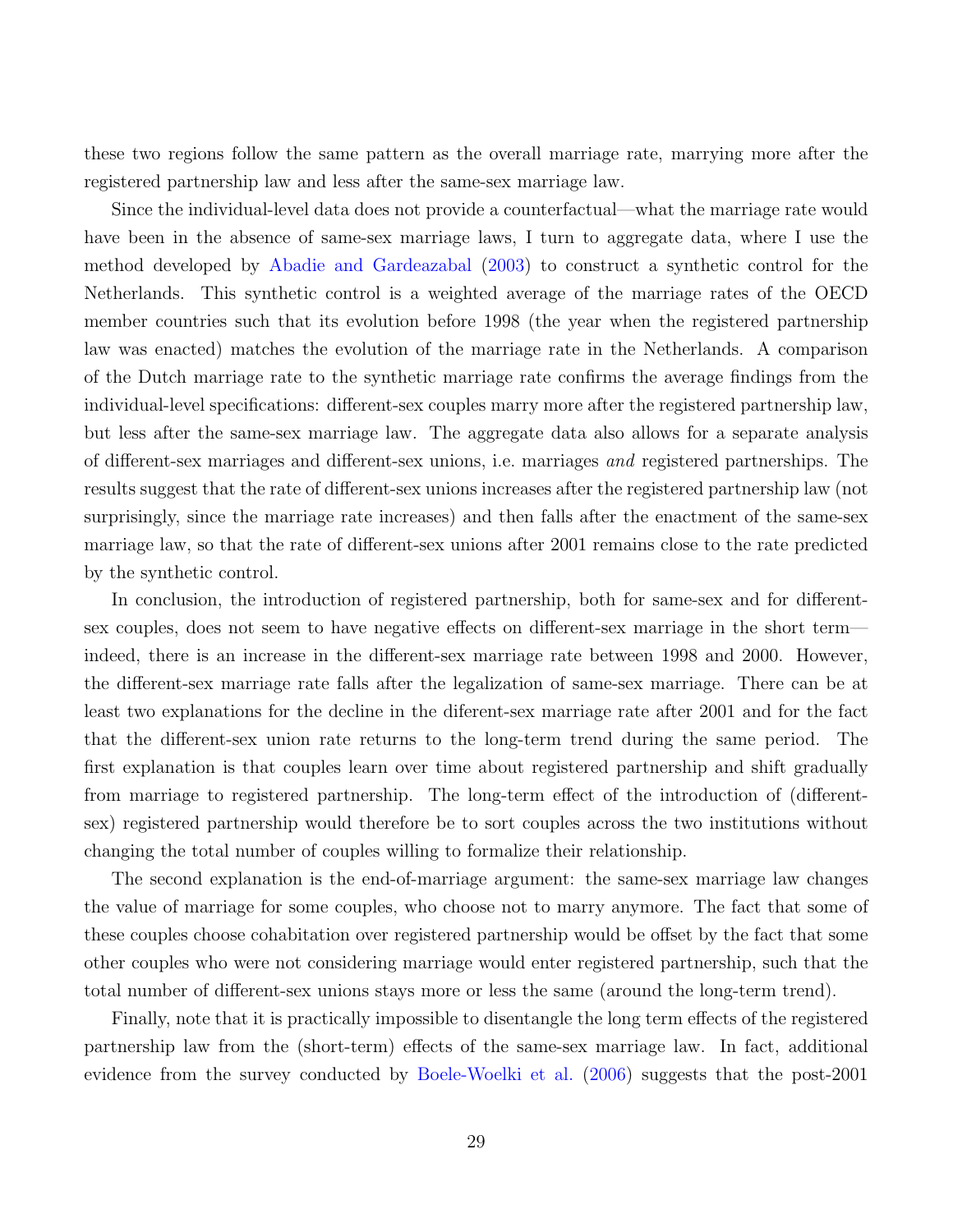evolution of the marriage rate might be due to both effects. It is also infeasible to gauge the relative magnitude of each effect, i.e., it is impossible to attribute the decline in the marriage rate after 2001 to either the long-term effect of the registered partnership law or to the short-term effect of the same-sex marriage law.

The analysis also provides two additional interesting results First, the introduction of same-sex registered partnership does not affect different-sex marriage negatively. This suggests that there might be no negative effects on the institution of marriage from allowing same-sex couples access to an institution that grants the same rights as marriage but does not carry its traditional meaning. And second, granting different-sex couples access to an alternative institution to marriage increases the different-sex union rate, extending the economic and social benefits of marriage to a larger group of individuals.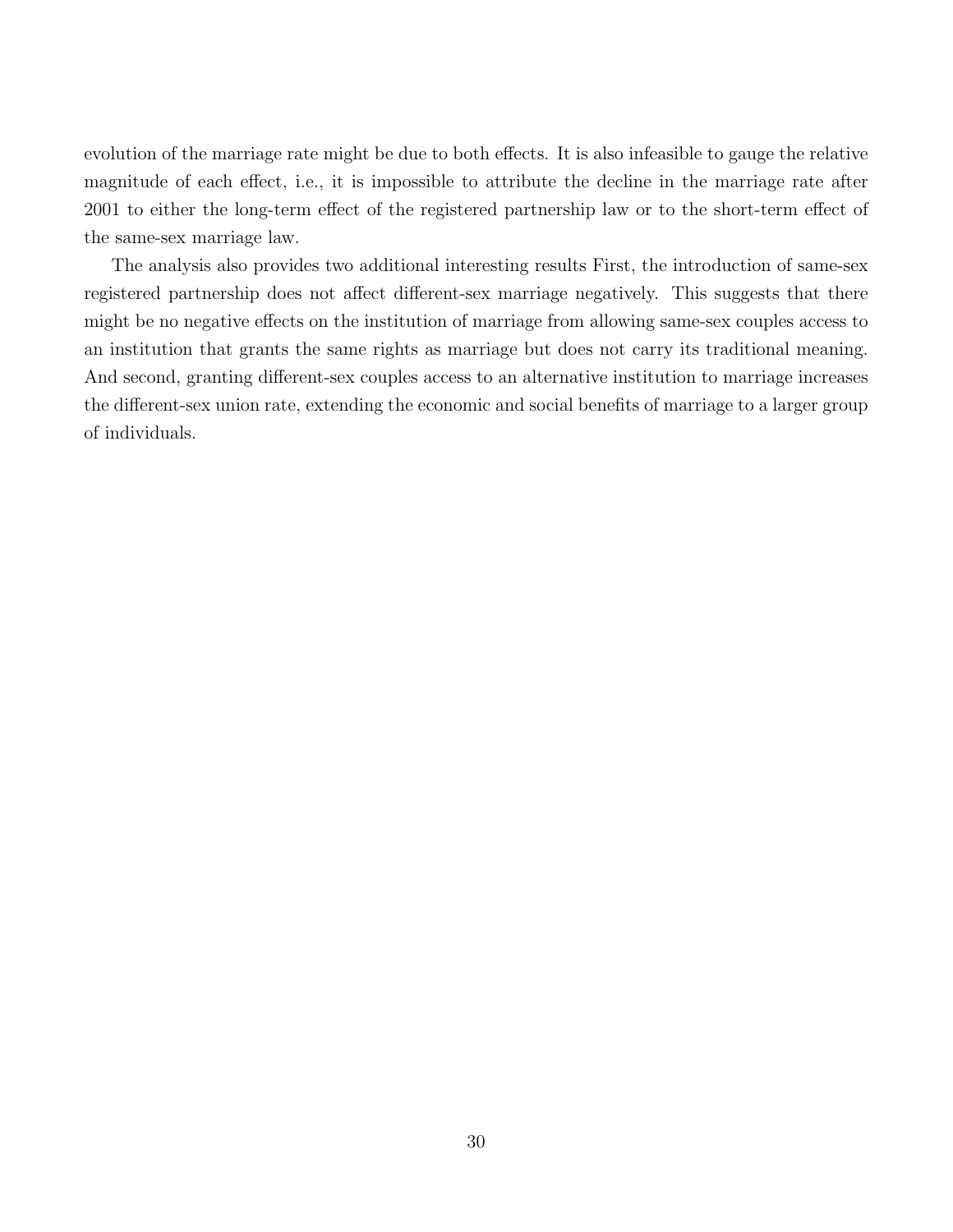### Appendix: Construction of the synthetic control

Similar to [Abadie et al.](#page-33-11) [\(2007\)](#page-33-11), let subscript 1 indicate the Netherlands and let  $W = (w_2, \ldots, w_{J+1})$ be a vector of weights assigned to the J potential donor countries. Without any restrictions on the weights, a sufficiently large number of potential donor countries and of determinant variables will lead to a synthetic control that matches perfectly the evolution of the marriage rate in the Netherlands prior to the introduction of the two laws. However, negative weights or weights larger than one would be difficult to interpret. Hence, the weights are restricted to lie in the unit interval  $(0 \le w_j \le 1$  for all j) and to sum up to one  $(\sum_{j=2}^{J+1} w_j = 1)$ , which results in a synthetic control that will likely not match perfectly the trend in the marriage rate before the two laws.

For the synthetic control, the marriage rate  $m_1^*$  and its determinants  $X_1^*$  are calculated as weighted averages of the corresponding variables in the donor countries:

$$
m_{1t}^{*} = \sum_{j=2}^{J+1} w_{j} m_{jt},
$$
  

$$
X_{jt}^{*} = \sum_{j=2}^{J+1} w_{j} X_{jt}.
$$

Let  $T_0$  be the number of available periods before 1998 and let the vector  $K = (k_1, \ldots, k_{T_0})$  define a linear combination of the pre-1998 marriage rates for any country i:

$$
\overline{m}_i^K = \sum_{t=1}^{T_0} k_t m_{it}.
$$

Now consider M such linear combinations for the Netherlands:  $\overline{m}_1^{K_1}, \ldots, \overline{m}_1^{K_M}$ , and define  $Z_1 =$  $(X'_1, \overline{m}_1^{K_1}, \ldots, \overline{m}_1^{K_M})'$  as the vector obtained by combining the determinants of the marriage rate prior to 1998  $(T_0)$  and these M linear combinations of the pre-1998 marriage rate in the Netherlands. Next, consider the matrix  $Z_0$  constructed by combining similar vectors for the  $J$  potential donors, such that the j-th column of  $Z_0$  is  $(X'_j, \overline{m}_j^{K_1}, \ldots, \overline{m}_j^{K_M})'$ , where  $X_j$  is the set of determinants of the marriage rate prior to 1998 in country j.

In principle, the linear combinations  $(K_1, \ldots, K_M)$  are arbitrary. In practice, [Abadie et al.](#page-33-11)  $(2007)$  suggest choosing  $M = 1$  and  $K = \frac{1}{L}$  $\frac{1}{T_0}$ , such that the linear combinations amount to the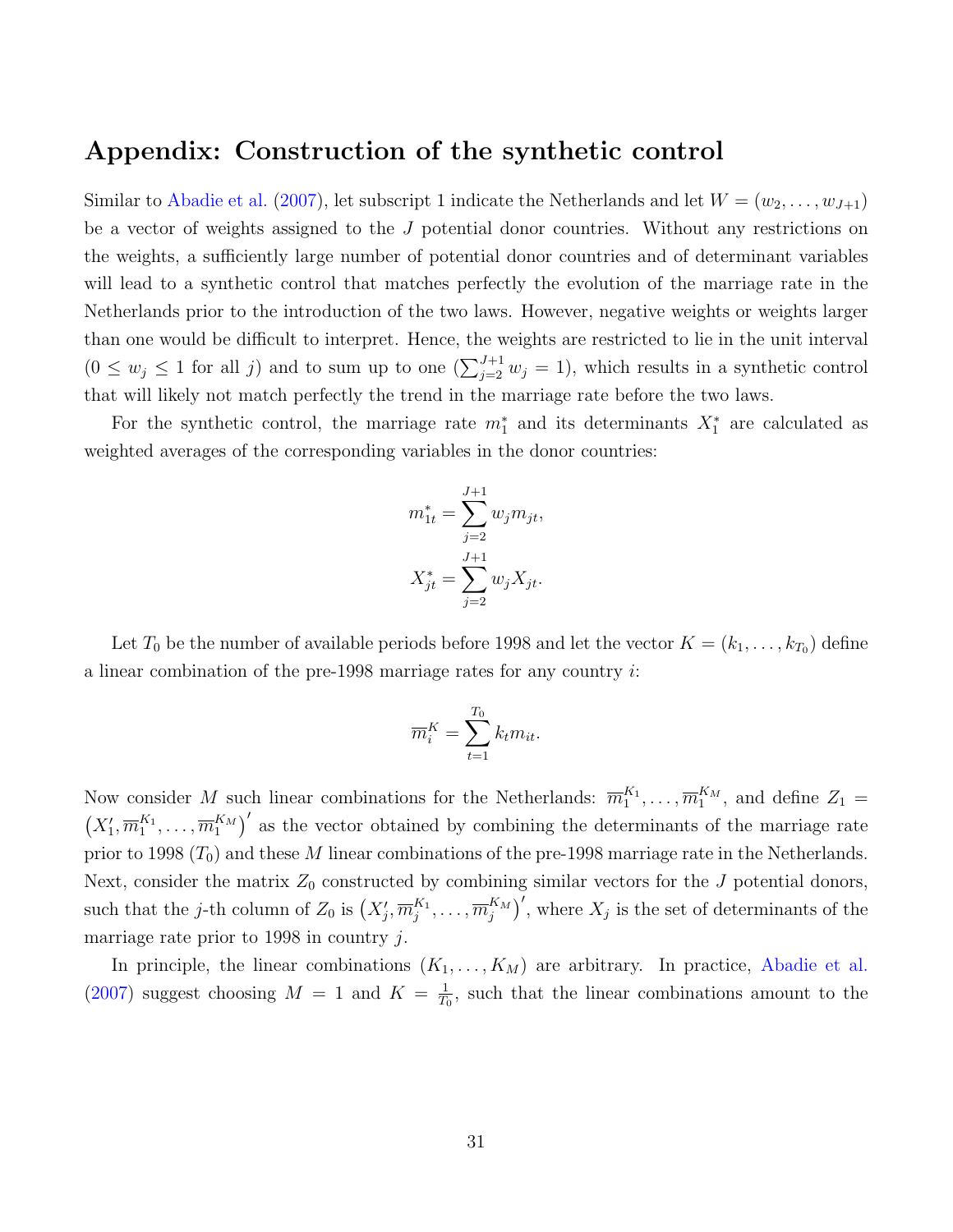average over the period before the intervention:

$$
\overline{m}_i^K = \frac{1}{T_0} \sum_{t=1}^{T_0} m_{it}
$$

Thus, the vector of data for the Netherlands becomes  $Z_1 = (X_1', \overline{m}_1)'$ , while the corresponding matrix  $Z_0$  for the donor countries has columns of the form  $(X'_j, \overline{m}_j)'$  for the j-th donor country.

Given this structure of the  $Z$  matrices, let  $V$  be a diagonal matrix of loadings corresponding to all the variables (both the determinants X and the marriage rate  $m$ ). The optimal set of weights is the one that minimizes the weighted distance between  $Z_1$  and  $Z_0$ :

$$
W^*(V) = \operatorname{argmin} \sqrt{(Z_1 - Z_0 W)'V(Z_1 - Z_0 W)}.
$$

The matrix V can be arbitrary, but a natural choice is the one that minimizes the mean squared error of the marriage rate in the synthetic control relative to the actual marriage rate in the Netherlands [\(Abadie et al.,](#page-33-11) [2007\)](#page-33-11):

$$
V^* = \operatorname{argmin} \sqrt{[m_1 - m_0 W^*(V)]'[m_1 - m_0 W^*(V)]},
$$

where  $m_1$  is a  $(T_0 \times 1)$  vector containing the marriage rate in the Netherlands and  $m_0$  is a  $(T_0 \times J)$ matrix of marriage rates of the potential donors in the pre-1998 period. This ensures that the marriage rate in the synthetic control constructed using the resulting weights  $W^*(V^*)$  is the best match to the marriage rate in the Netherlands in the period before 1998.

In conclusion, the synthetic control is constructed by assigning a set of data-driven weights to potential "donor" countries such that the weighted average of their marriage rates and determinant variables closely match the marriage rate and the determinant variables in the Netherlands during the "pre-treatment period" (before the enactment of the first law, the registered partnership law). These weights are calculated via an iterative two-step maximization problem. In the first step, each variable (both in the set of determinants X and the marriage rate) is assigned a loading and the country weights are calculated as a function of these loadings so as to minimize the (weighted) distance between the synthetic control and the Netherlands in terms of all the variables. In the second step, the variable loadings are chosen so that the marriage rate in the control group matches the marriage rate in the Netherlands as closely as possible. Finally, the two steps are repeated until convergence is achieved.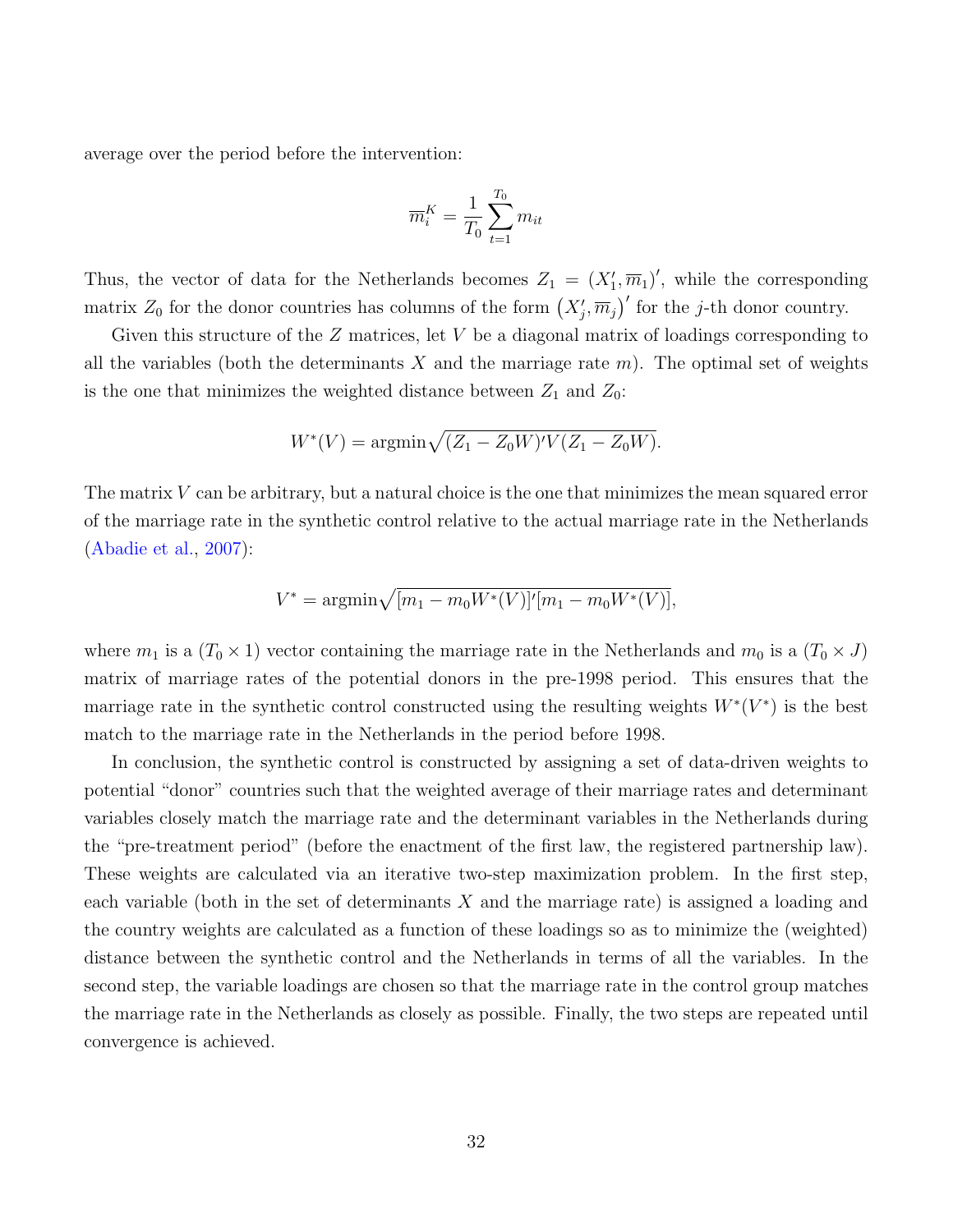# <span id="page-33-10"></span>References

- <span id="page-33-11"></span>Abadie, Alberto, Alexis Diamond, and Jens Hainmueller (2007), "Synthetic control methods for comparative case studies: Estimating the effect of California's tobacco control program," NBER Working Paper no. 12831.
- <span id="page-33-6"></span>Abadie, Alberto, and Javier Gardeazabal (2003), "The economic costs of conflict: A case study of the Basque Country," American Economic Review 93(1), 113–32.
- <span id="page-33-8"></span>Addison, John, and Pedro Portugal (2003), "Unemployment duration: Competing and defective risks," Journal of Human Resources 38(1), 156–91.
- <span id="page-33-0"></span>Allen, Douglas, Krishna Pendakur, and Wing Suen (2006), "No-fault divorce and the compression of marriage ages," *Economic Inquiry*  $44(3)$ ,  $547-58$ .
- <span id="page-33-3"></span>Badgett, M. V. Lee (2004a), "Will providing marriage rights to same-sex couples undermine heterosexual marriage?" Sexuality Research & Social Policy 1(3), 1–10.
- <span id="page-33-4"></span>Badgett, M.V. Lee (2004b), "Prenuptial jitters: Did gay marriage destroy heterosexual marriage in Scandinavia?" available online at <http://www.slate.com/id/2100884/>, last checked on Jun 16, 2009.
- <span id="page-33-2"></span>Bitler, Marianne, Jonah Gelbach, Hilary Hoynes, and Madeline Zavodny (2004), "The impact of welfare reform on marriage and divorce," *Demography* 41(2), 213–36.
- <span id="page-33-1"></span>Blank, Rebecca, Kerwin Kofi Charles, and James Sallee (2007), "Do state laws affect the age of marriage? A cautionary tale about avoidance behavior," NBER Working Paper no. 13667.
- <span id="page-33-7"></span>Boele-Woelki, Katharina, Ian Curry-Sumner, Miranda Jansen, and Wendy Schrama (2006), "Huwelijk of geregistreerd partnerschap? Een evaluatie van de Wet openstelling huwelijk en de Wet geregistreerd partnerschap," Universiteit Utrecht and Ministerie van Justitie.
- <span id="page-33-5"></span>Cahill, Sean (2004), Same-Sex Marriage in the United States: Focus on the Facts, Lanham, MD: Lexington Books.
- <span id="page-33-9"></span>Campolieti, Michele, Robert Hebdon, and Douglas Hyatt (2005), "Strike incidence and strike duration: Some new evidence from Ontario," *Industrial and Labor Relations Review* 58(4), 610–30.
- <span id="page-33-12"></span>Dutch Ministry of Education, Culture, and Science (2003), Kerncijfers 1999–2003: Onderwijs, Cultuur en Wetenschap [Facts and Figures 1999–2003: Education, Culture and Science].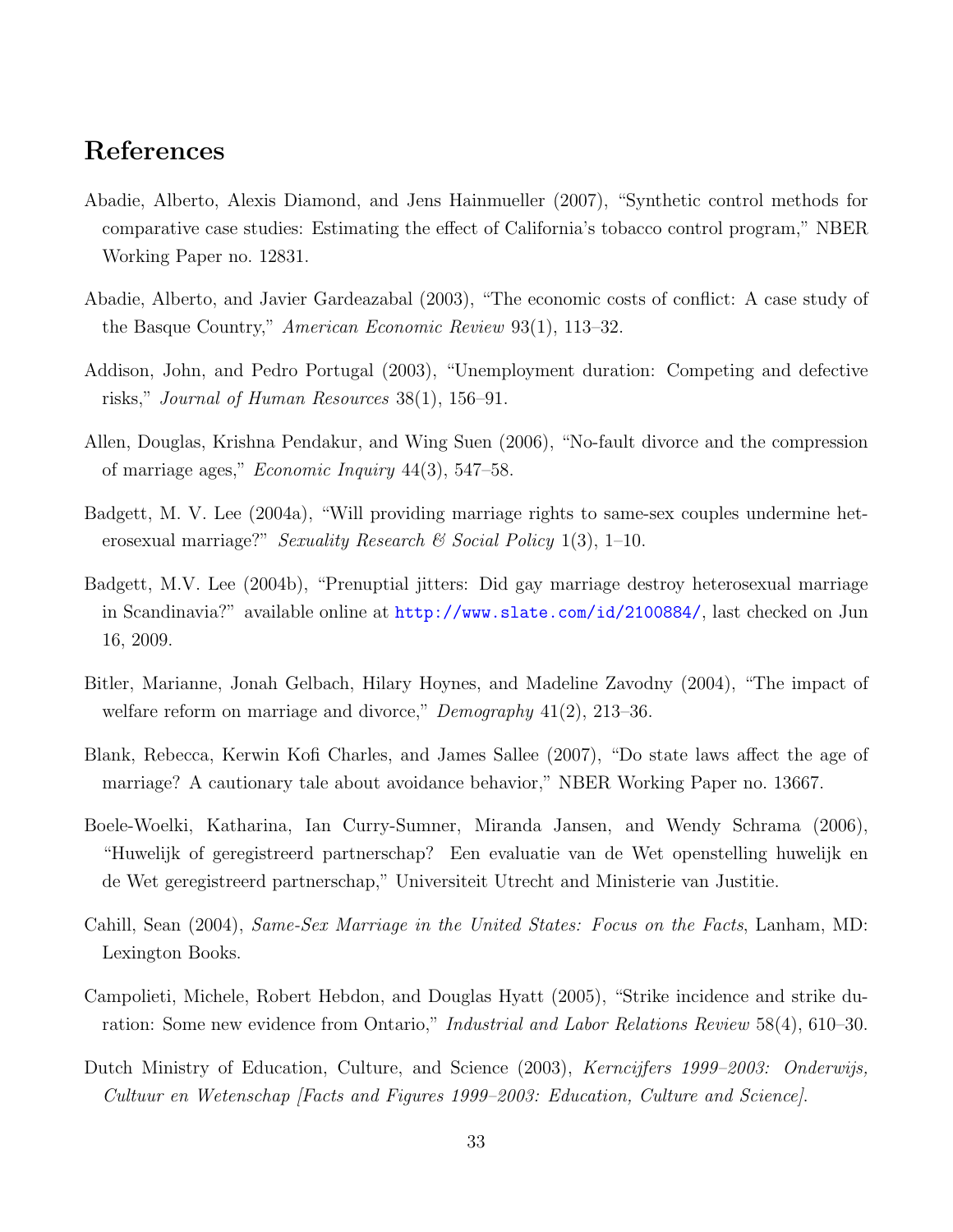- <span id="page-34-12"></span>Eberwein, Curtis, John Ham, and Robert LaLonde (2002), "Alternative methods of estimating program effects in event history models," Labour Economics 9(2), 249–78.
- <span id="page-34-6"></span>Eskridge, William, and Darren Spedale (2006), Gay Marriage: For Better or for Worse? What We've Learned from the Evidence, New York: Oxford University Press.
- <span id="page-34-14"></span>Gautier, Pieter, Michael Svarer, and Coen Teulings (2005), "Marriage and the city," IZA Discussion Papers no. 1491.
- <span id="page-34-0"></span>Goldin, Claudia, and Lawrence Katz (2002), "The power of the pill: Oral contraceptives and women's career and marriage decisions," *Journal of Political Economy* 110(4), 730–70.
- <span id="page-34-11"></span>Gunderson, Morley, and Angelo Melino (1990), "The effects of public policy on strike duration," Journal of Labor Economics 8(3), 295–316.
- <span id="page-34-8"></span>Ham, John, and Samuel Rea (1987), "Unemployment Insurance and Male Unemployment Duration in Canada," Journal of Labor Economics 5(3), 325–53.
- <span id="page-34-13"></span>Heckman, James, and Burton Singer (1984), "A method for minimizing the impact of distributional assumptions in econometric models for duration data," Econometrica 52(2), 271–320.
- <span id="page-34-10"></span>Kennan, John (1985), "The duration of contract strikes in U.S. manufacturing," *Journal of Econo*metrics 28(1), 5–28.
- <span id="page-34-1"></span>Kurtz, Stanley (2004a), "Dutch debate," National Review Online, available online at [http://www.](http://www.nationalreview.com/kurtz/kurtz200407210936.asp) [nationalreview.com/kurtz/kurtz200407210936.asp](http://www.nationalreview.com/kurtz/kurtz200407210936.asp), last checked on Jun 16, 2009.
- <span id="page-34-2"></span> $(2004b)$ , "The end of marriage in Scandinavia: The 'conservative case' for same-sex marriage collapses," The Weekly Standard 9(20).
- <span id="page-34-3"></span> $-$  (2004c), "Going Dutch?" *The Weekly Standard* 9(36).
- <span id="page-34-4"></span> $(2004d)$ , "No explanation," National Review Online, available online at [http://www.](http://www.nationalreview.com/kurtz/kurtz200406030910.asp) [nationalreview.com/kurtz/kurtz200406030910.asp](http://www.nationalreview.com/kurtz/kurtz200406030910.asp), last checked on Jun 16, 2009.
- <span id="page-34-5"></span>Mello, Michael (2004), Legalizing Gay Marriage, Philadelphia: Temple University Press.
- <span id="page-34-7"></span>Merin, Yuval (2002), Equality for Same-Sex Couples, Chicago: University of Chicago Press.
- <span id="page-34-9"></span>Meyer, Bruce (1990), "Unemployment insurance and unemployment spells," *Econometrica* 58(4), 757–82.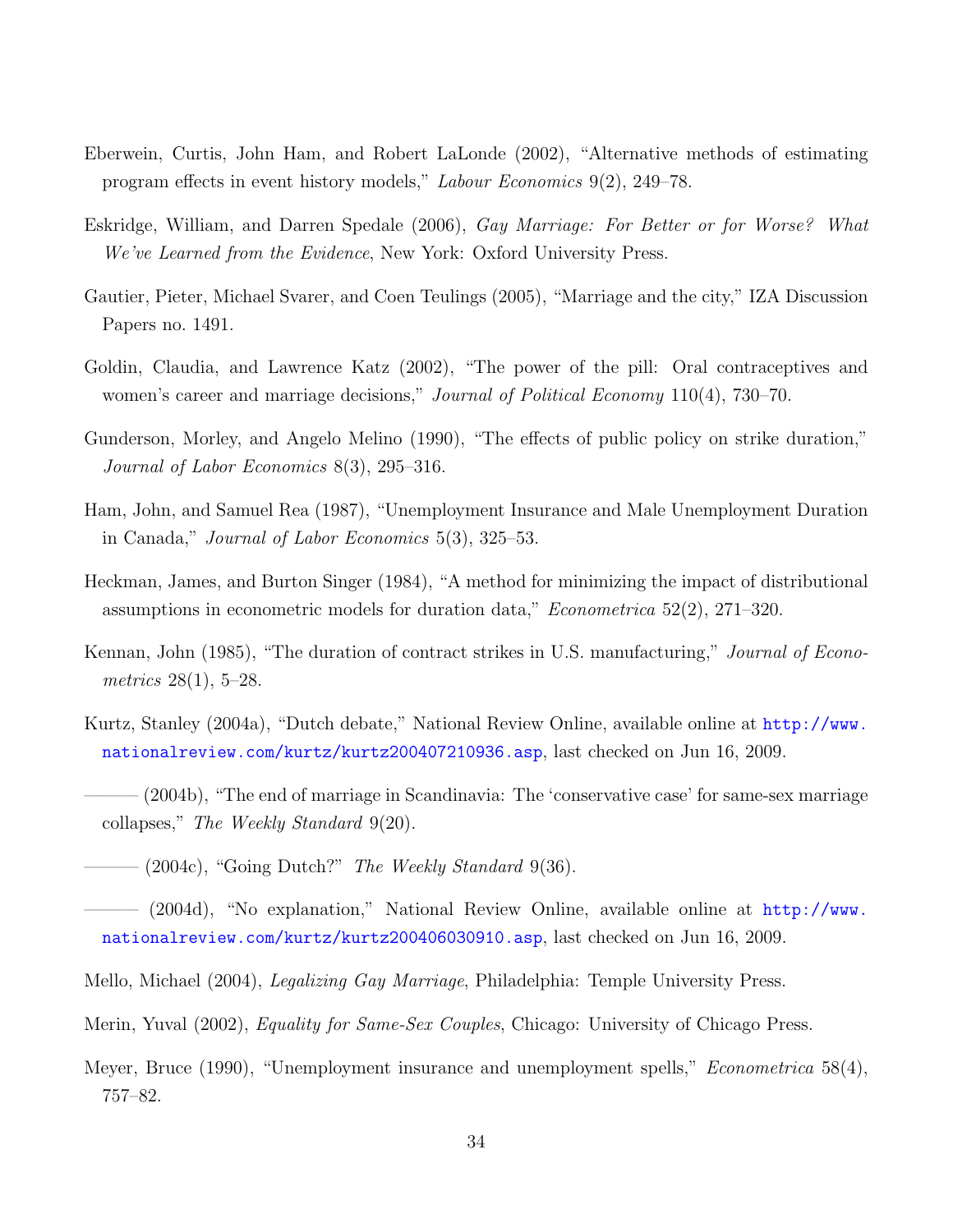- <span id="page-35-1"></span>Mohr, Richard (1997), "The stakes in the gay-marriage wars," in Robert Baird and Stuart Rosenbaum, eds., Same-Sex Marriage: The Moral and Legal Debate, Amherst, NY: Prometheus Books.
- <span id="page-35-10"></span>Narendranathan, Wiji, and Mark Stewart (1993), "How does the benefit effect vary as unemployment spells lengthen?" *Journal of Applied Econometrics* 8(4), 361–81.
- <span id="page-35-6"></span>Prentice, Ross, and Lynn Gloeckler (1978), "Regression analysis of grouped survival data with application to breast cancer data," *Biometrics*  $34(1)$ ,  $57-67$ .
- <span id="page-35-0"></span>Rasul, Imran (2006), "Marriage markets and divorce laws," *Journal of Law, Economics, & Orga*nization 22(1), 30–69.
- <span id="page-35-7"></span>Ridder, Geert (1984), "The distribution of single-spell duration data," in George Neumann and Niels Westergrd-Nielsen, eds., *Studies in labor market dynamics*, Berlin, New York: Springer-Verlag.
- <span id="page-35-8"></span>Sobotka, Tomáš, and Feray Adigüzel (2002), "Religiosity and spatial demographic differences in the Netherlands," University of Groningen SOM Research Report no. 02F65.
- <span id="page-35-2"></span>Stateline.org (2009), "State of the States 2009," available online at [http://archive.stateline.](http://archive.stateline.org/flash-data/2009StateOfTheStates.pdf) [org/flash-data/2009StateOfTheStates.pdf](http://archive.stateline.org/flash-data/2009StateOfTheStates.pdf), last checked on Jun 16, 2009.
- <span id="page-35-9"></span>Statistics Netherlands (2003), "Largest families in Urk," available online at [http://www.cbs.nl/](http://www.cbs.nl/en-GB/menu/themas/bevolking/publicaties/artikelen/archief/2003/2003-1269-wm.htm) [en-GB/menu/themas/bevolking/publicaties/artikelen/archief/2003/2003-1269-wm.htm](http://www.cbs.nl/en-GB/menu/themas/bevolking/publicaties/artikelen/archief/2003/2003-1269-wm.htm), last checked on Jun 16, 2009.
- <span id="page-35-3"></span>van Velde, Hans (2005), "No gay marriage in the Netherlands," available online at [http://www.](http://www.gk.nl/index.php?id=9&a=bericht&bericht=279) [gk.nl/index.php?id=9&a=bericht&bericht=279](http://www.gk.nl/index.php?id=9&a=bericht&bericht=279), last checked on Jun 16, 2009.
- <span id="page-35-5"></span><span id="page-35-4"></span>Waaldijk, Kees (2001), "Small change: How the road to same-sex marriage got paved in the Netherlands," in Robert Wintemute and Mads Andenæs, eds., Legal Recognition of Same-Sex Partnerships: A Study of National, European and International Law, chap. 23, 437–64, Oxford: Hart Publishing.
	- $-(2004)$ , "Major legal consequences of marriage, cohabitation and registered partnership for different-sex and same-sex partners in the Netherlands," in Kees Waaldijk, ed., More or Less Together: Levels of Legal Consequences of Marriage, Cohabitation and Registered Partnerships for Different-Sex and Same-Sex Partners. A Comparative Study of Nine European Countries, 137–53, Institut National d'Études Démographiques, Document de Travail No. 125.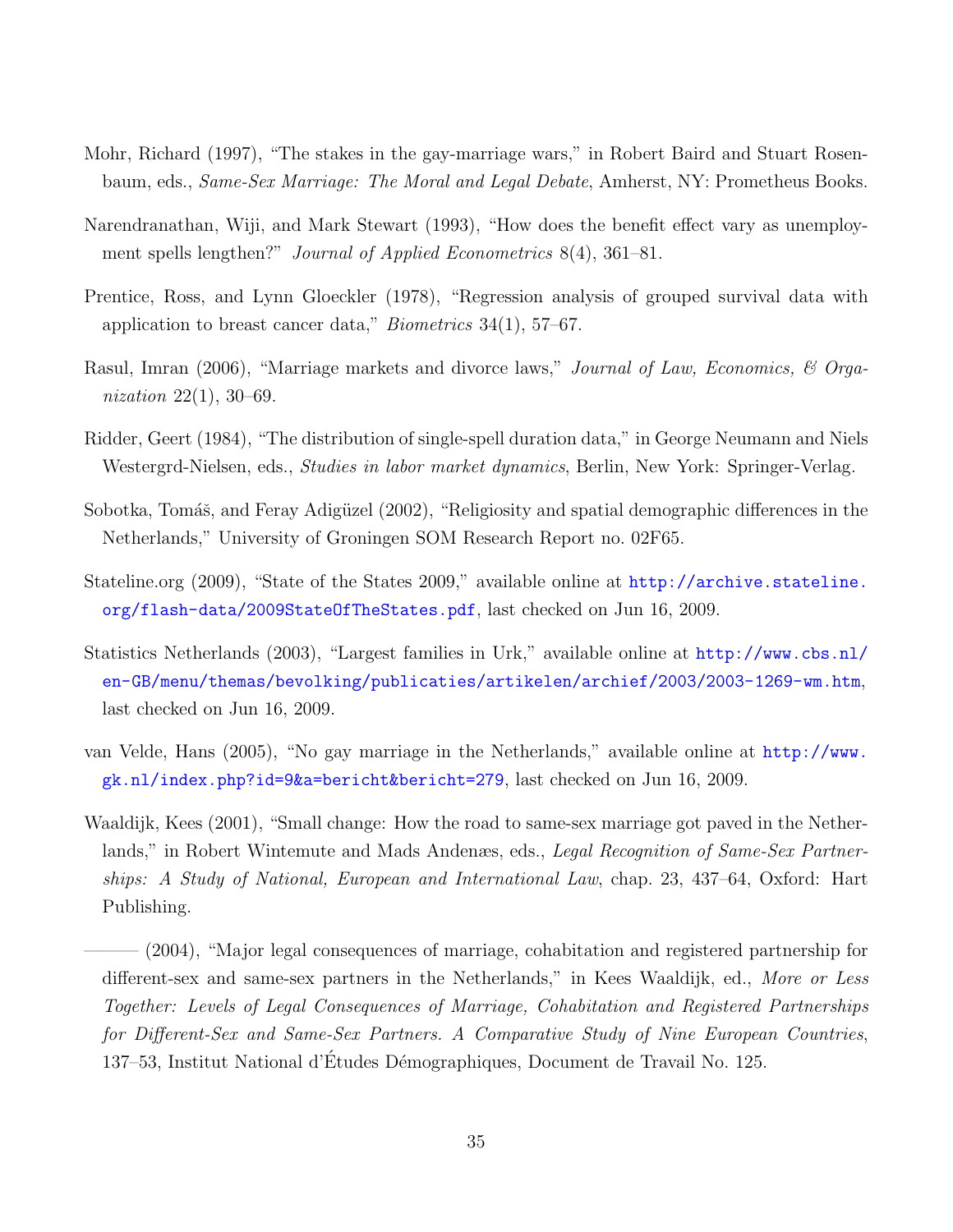

Figure 1: The evolution of all marriages and first marriages for one of the spouses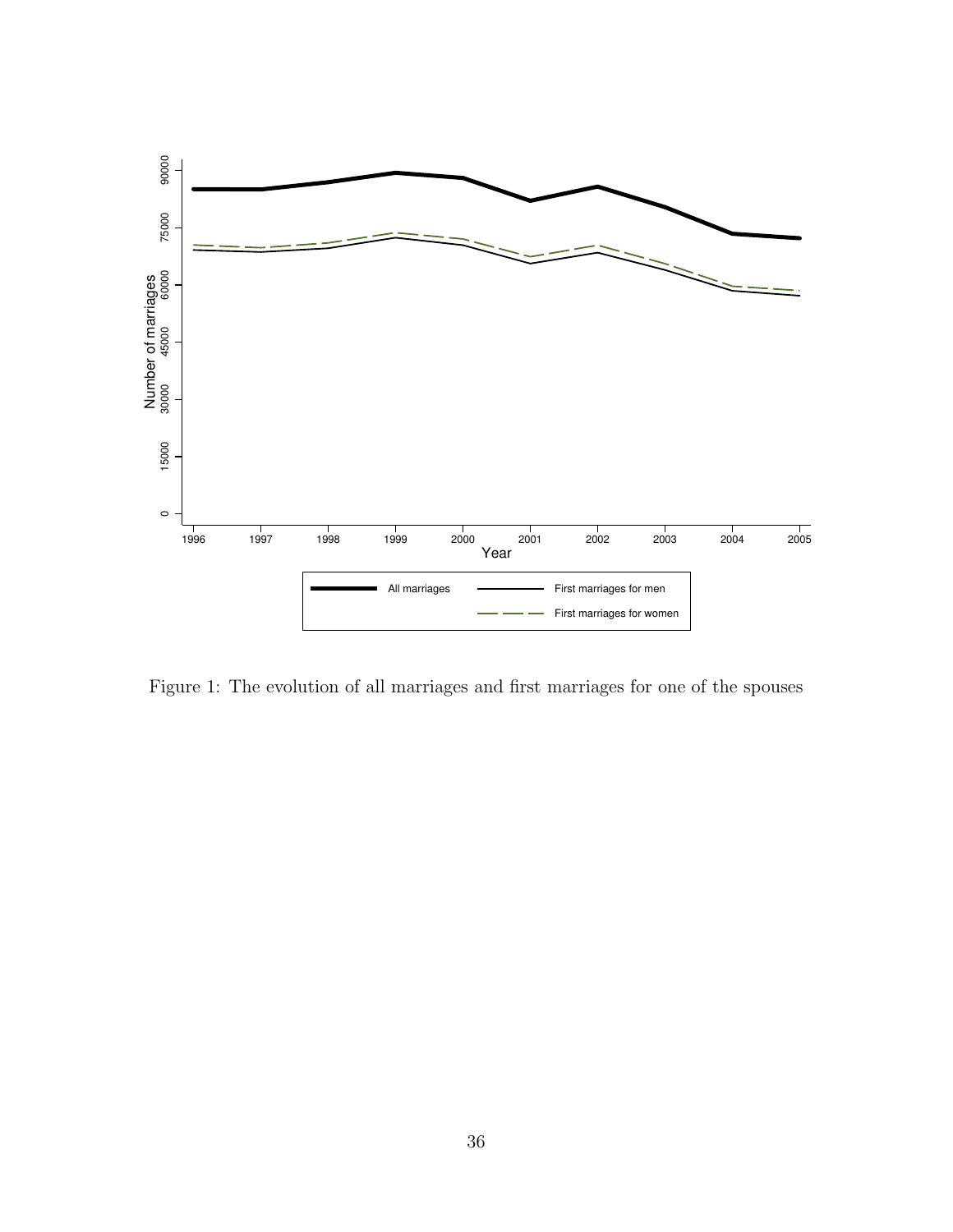

Figure 2: The seasonal pattern of marriages in the Netherlands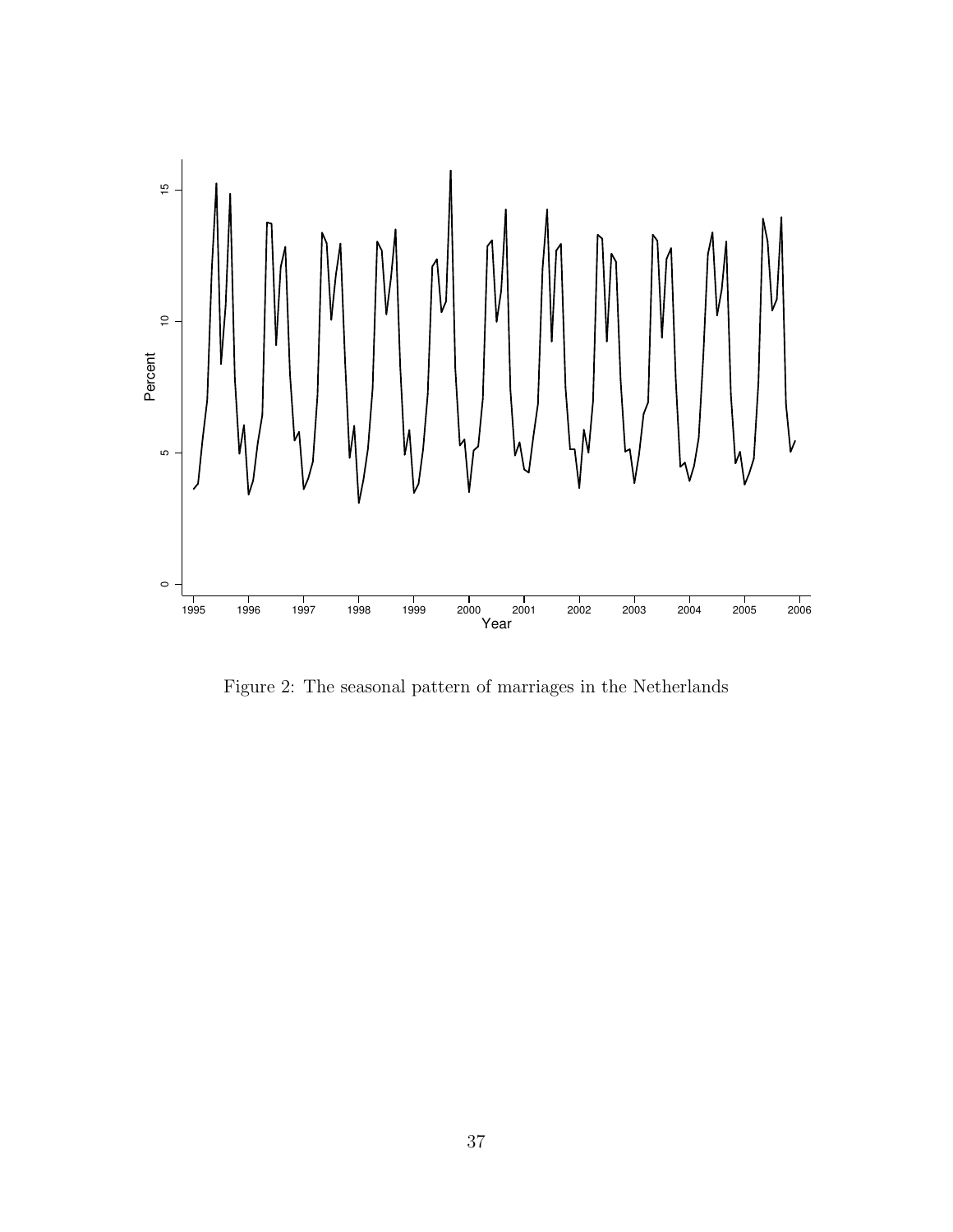

Figure 3: Kaplan-Meier estimates of the survival function (the probability of still being single, by age)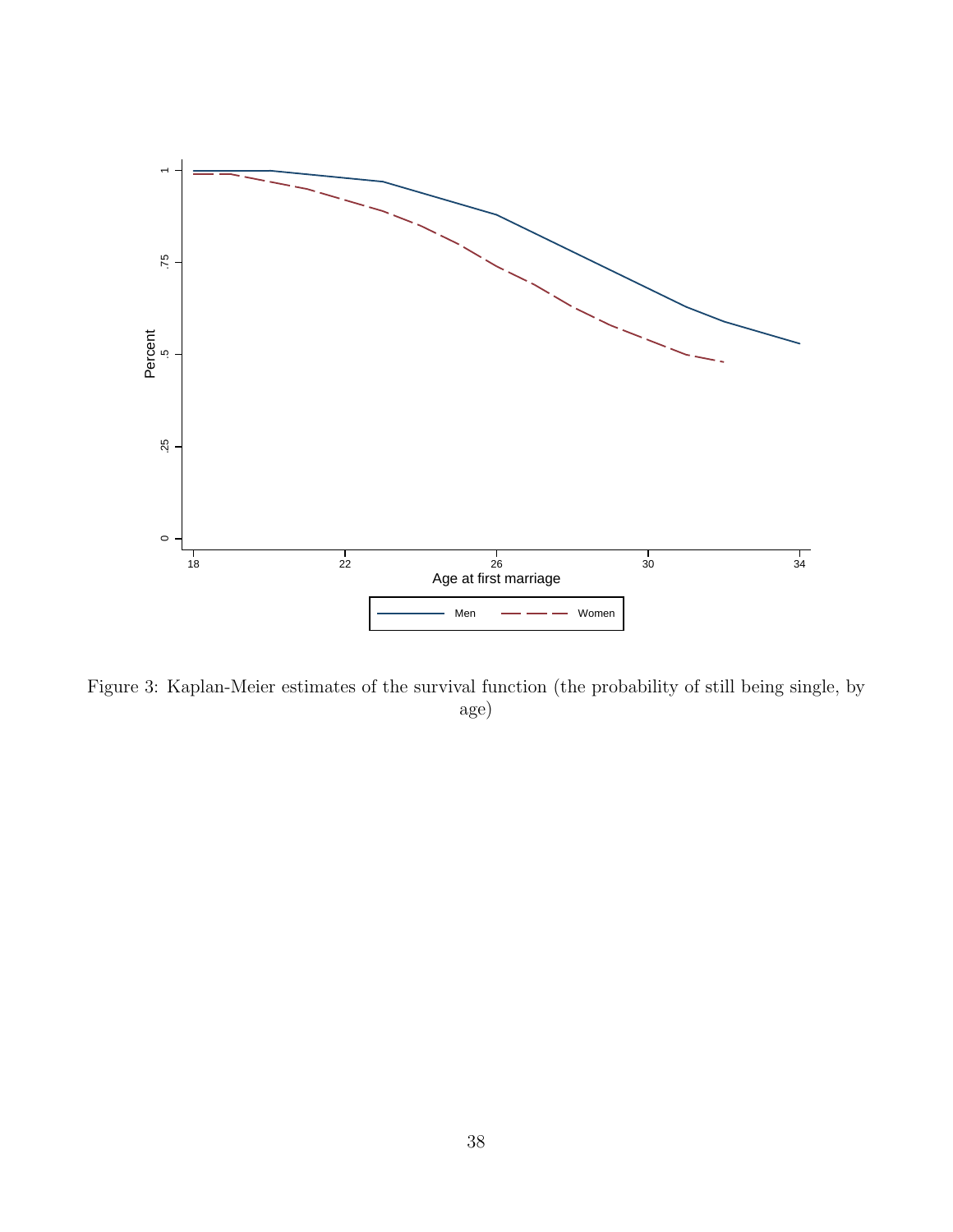

Figure 4: The four largest cities and the Bible-belt municipalities.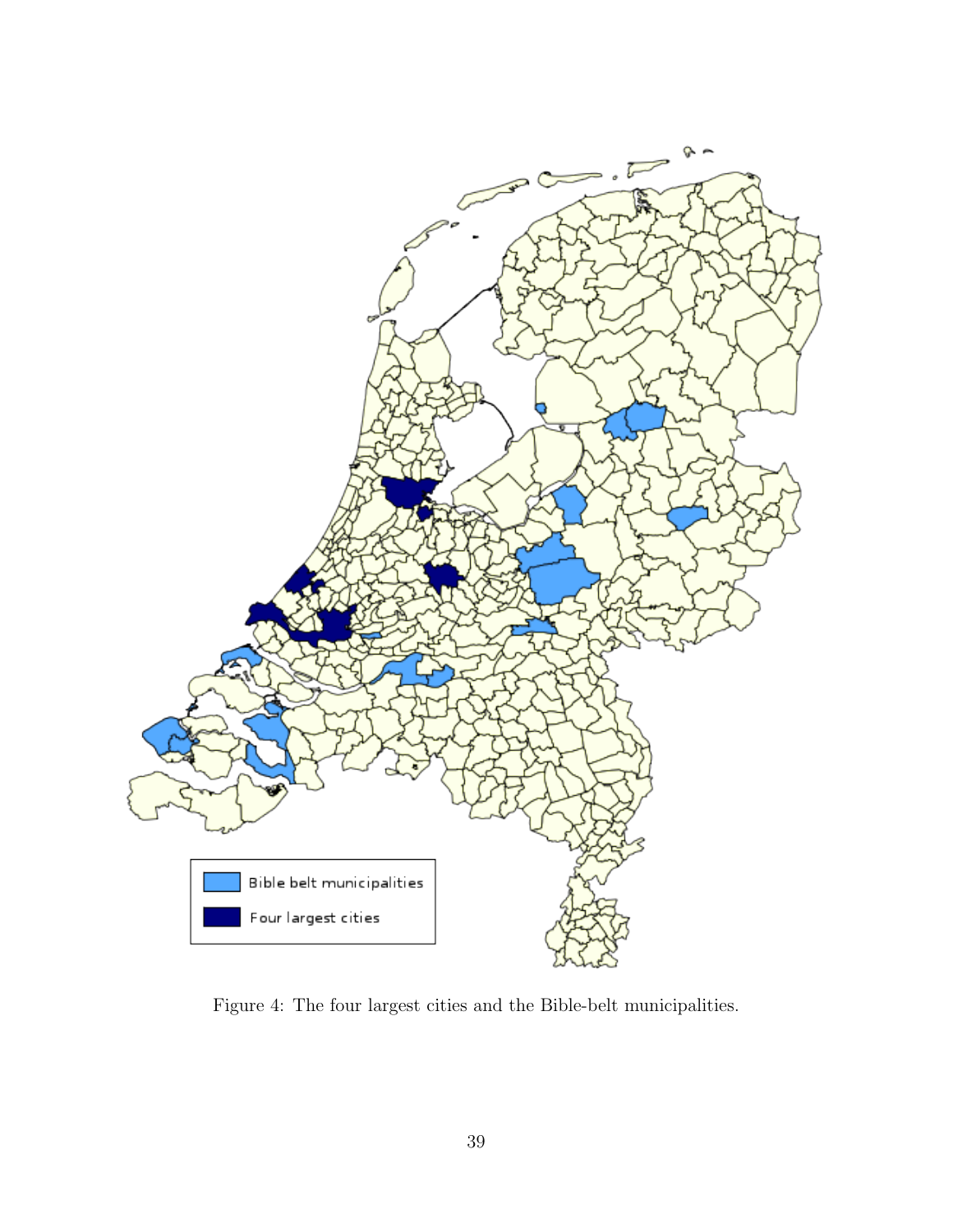

Figure 5: The number of new different-sex registered partnerships in the Netherlands, 1998–2005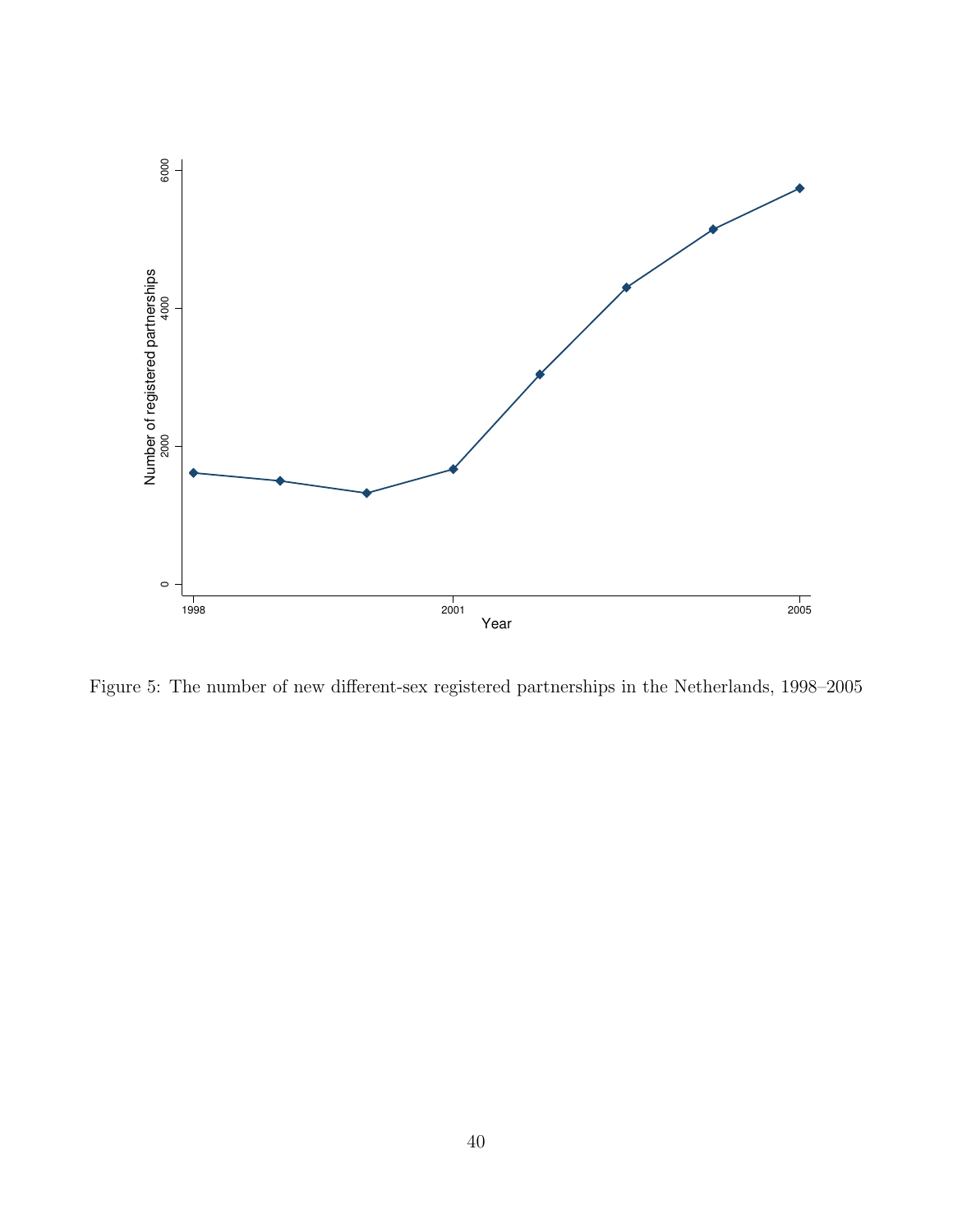

Notes: The crude marriage rate is measured on the left axis, while the "correct" marriage rate is measured on the right axis. The two axes are proportional: a one percent change in the crude marriage rate (on the left axis) is projected onto a one percent change in the "correct" marriage rate on the right axis.

Figure 6: Evolution of two measures of the marriage rate in the Netherlands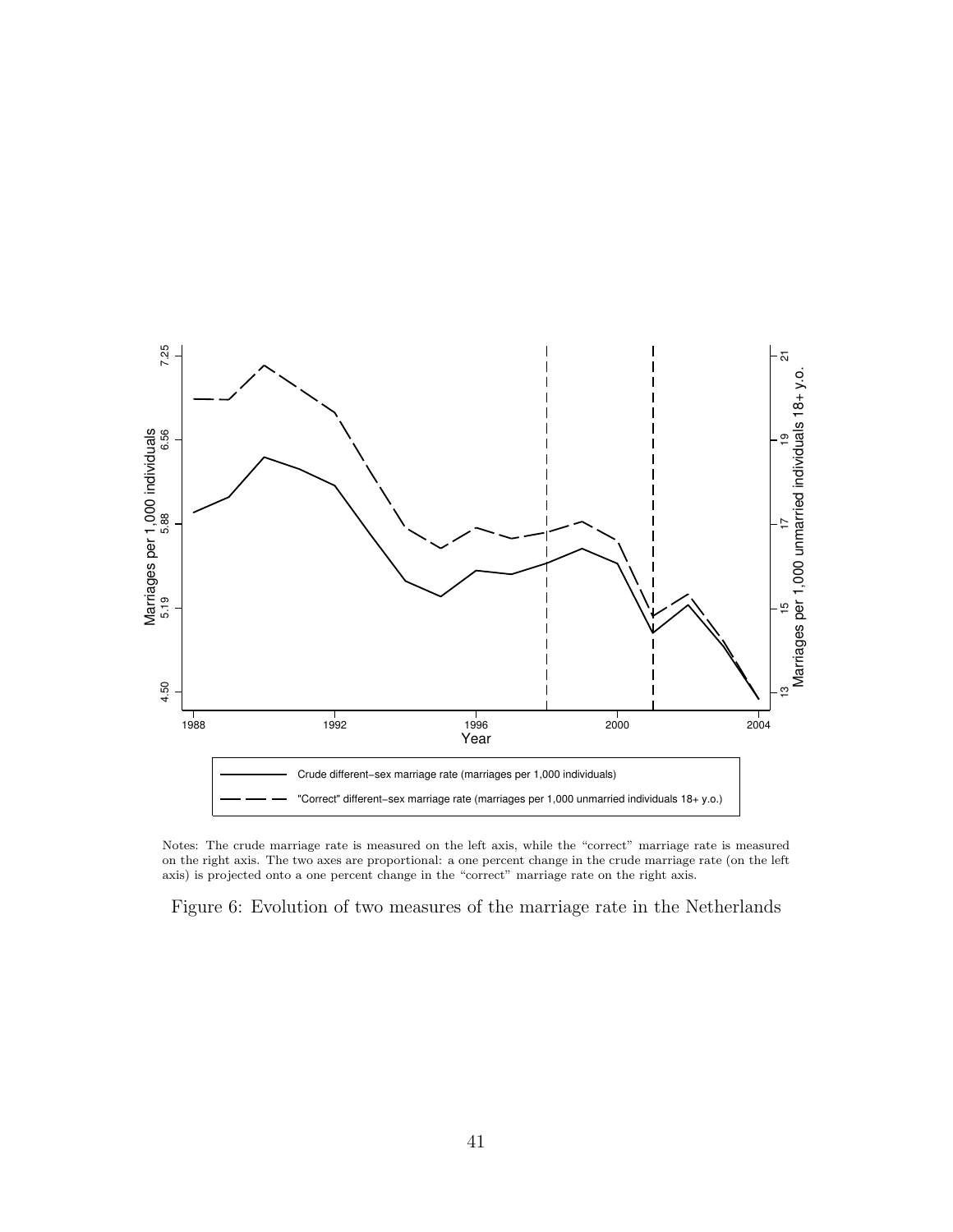

Figure 7: Evolution of marriage rate in the Netherlands and in the synthetic control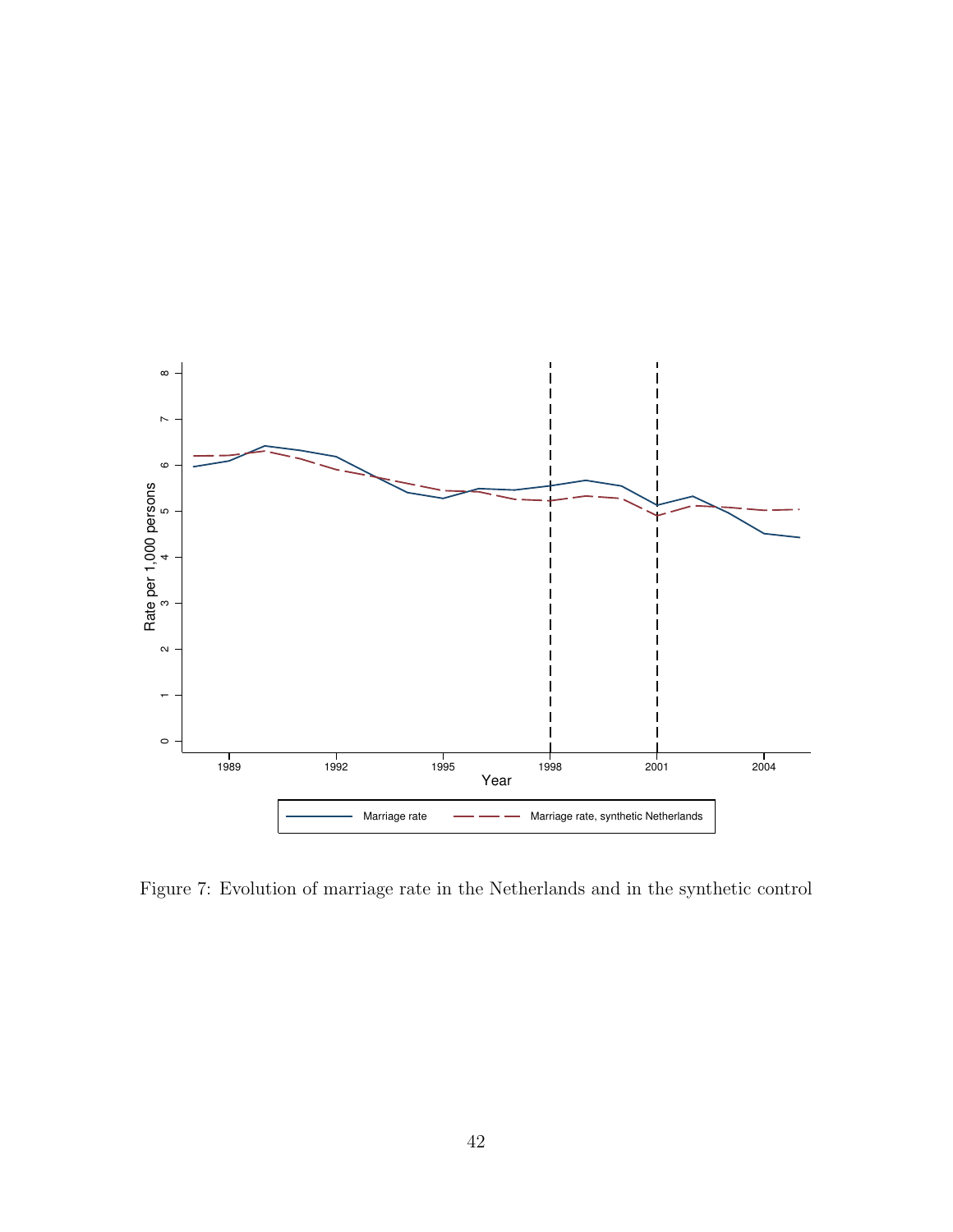

Figure 8: Placebo test: Switzerland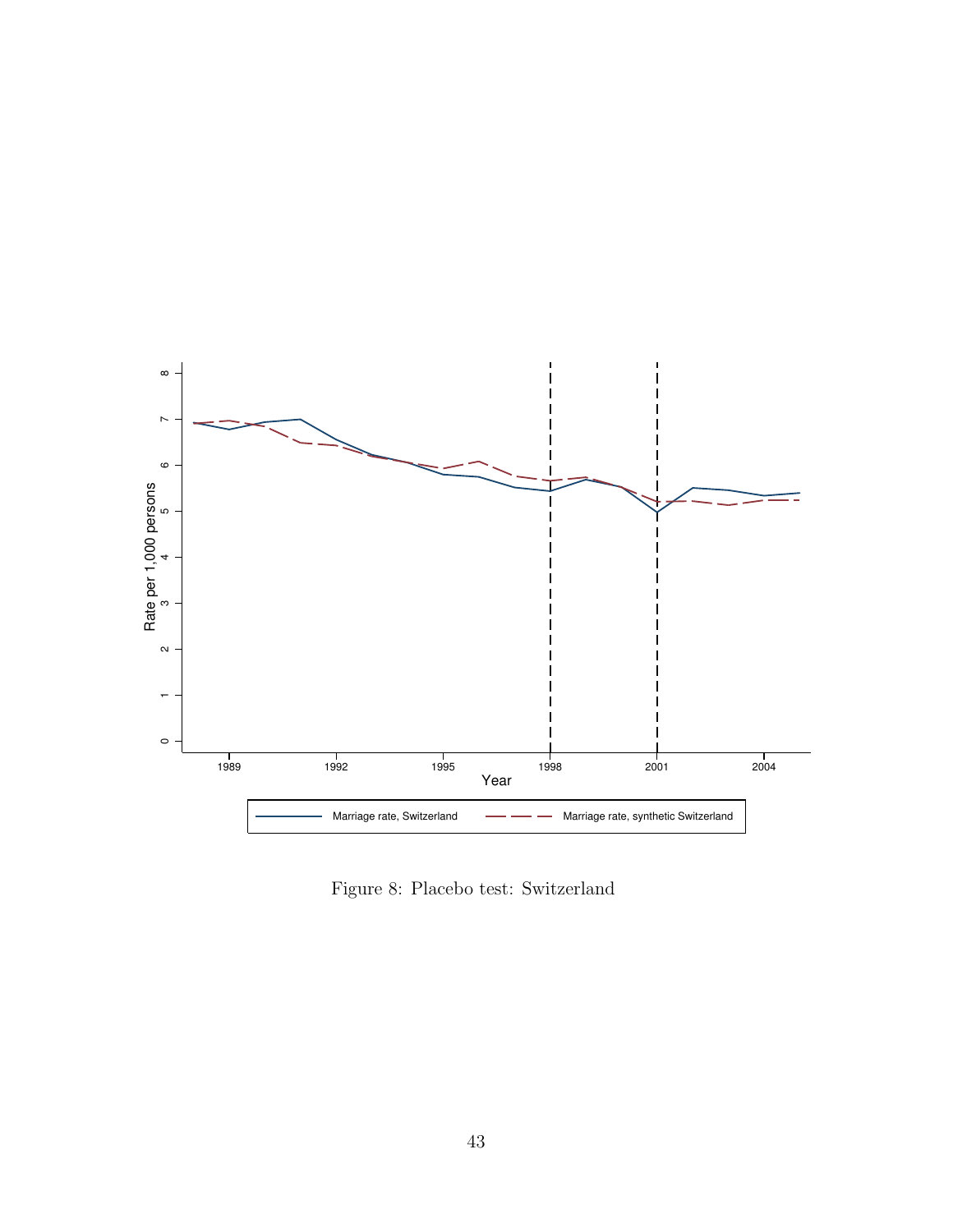

Figure 9: Evolution of the different-sex marriage rate in the Netherlands and in the synthetic control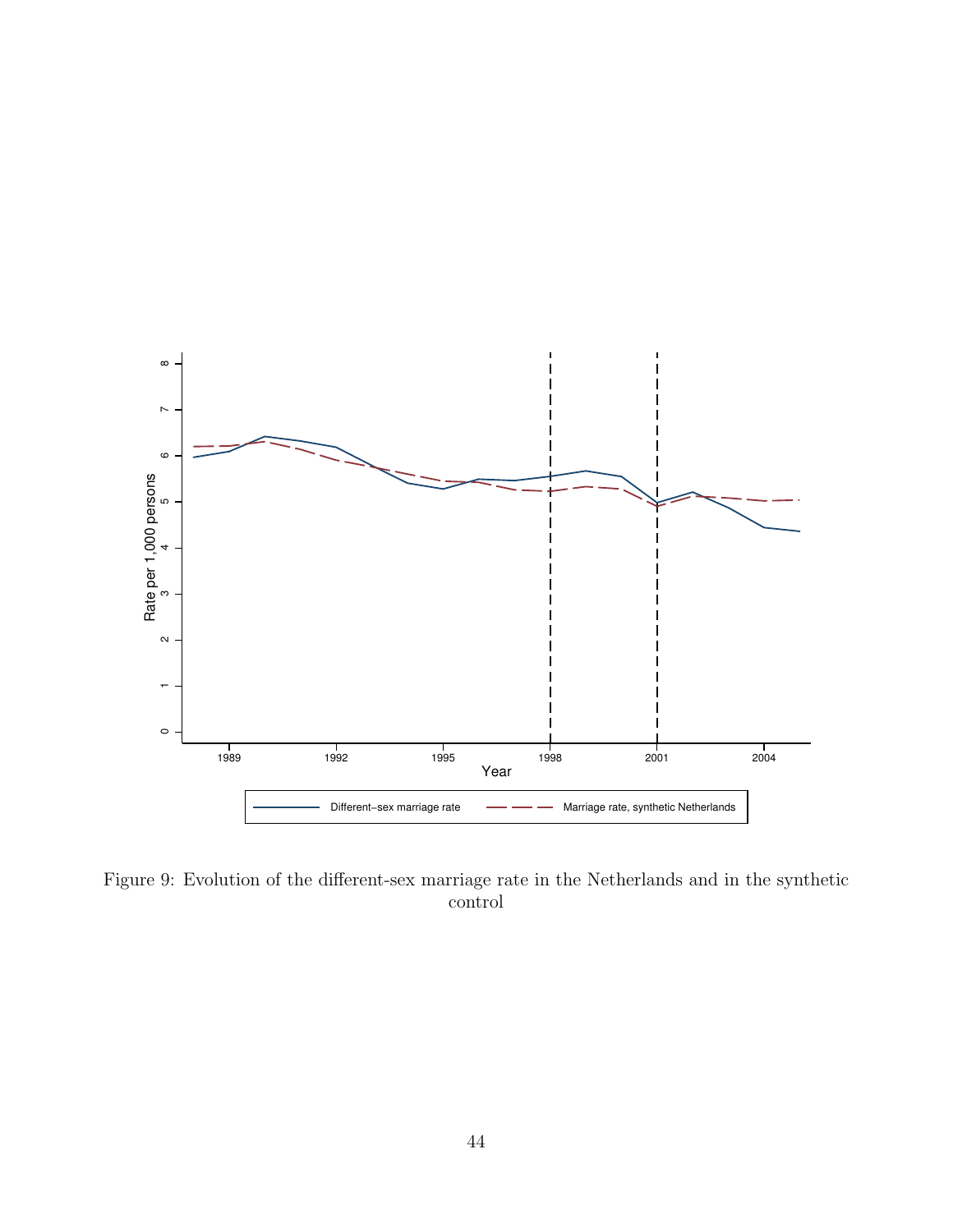

Figure 10: Evolution of the different-sex union rate in the Netherlands and in the synthetic control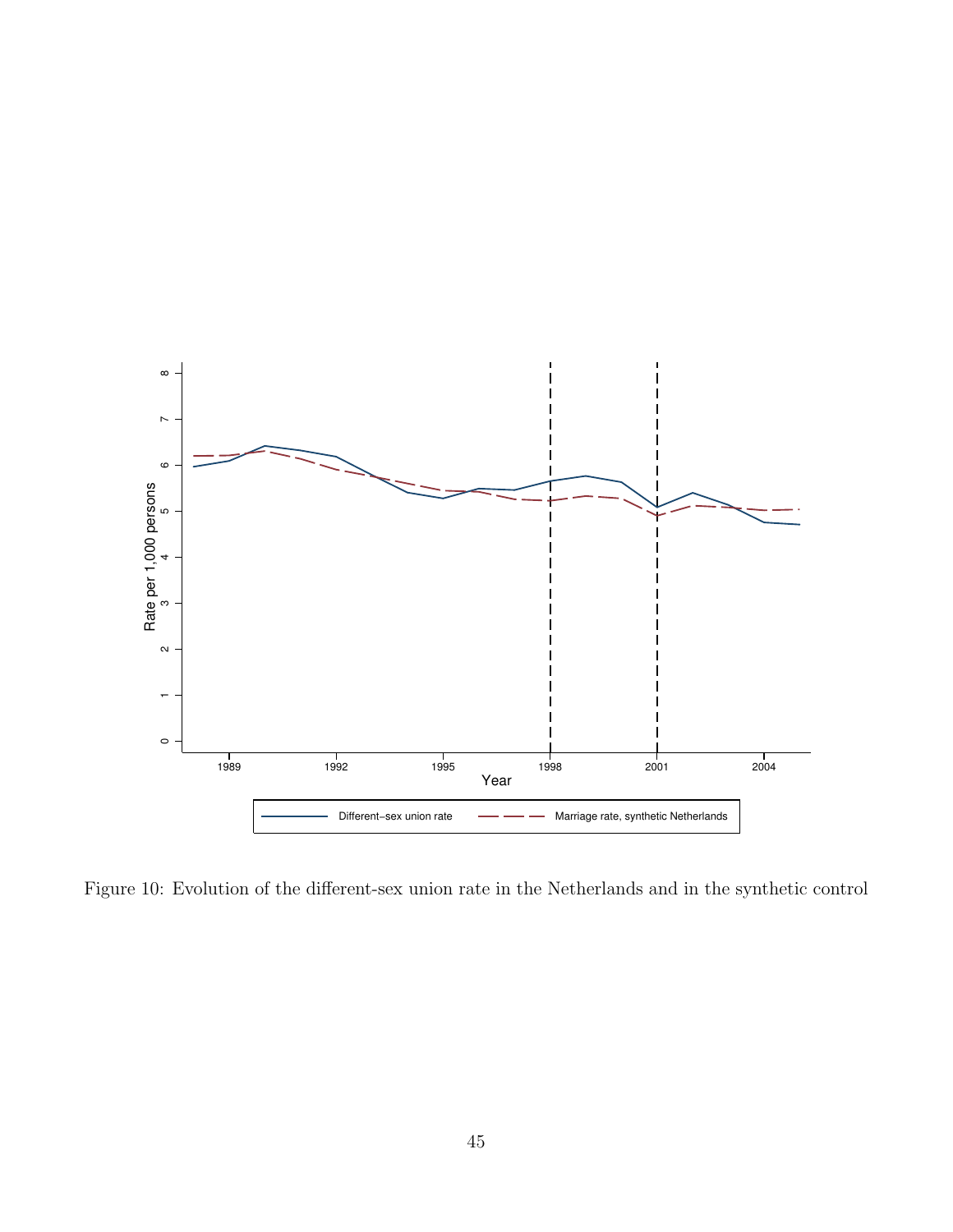

Figure A1: The education system in the Netherlands and the definition of educational attainment used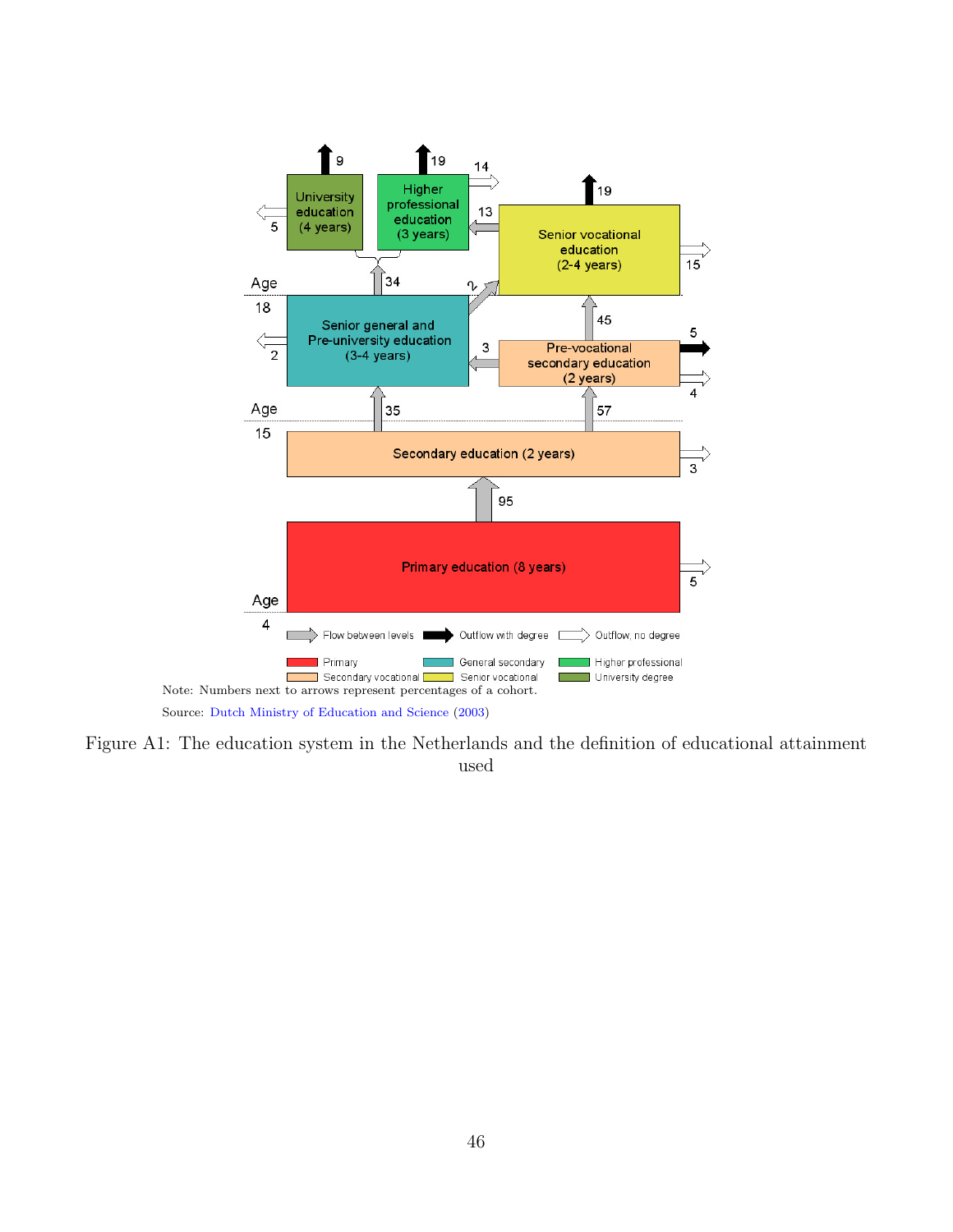|                              | Men    | Women  |
|------------------------------|--------|--------|
|                              | $(\%)$ | $(\%)$ |
| First marriages              |        |        |
| Percent                      | 26.29  | 33.30  |
| Average age (years)          | 27.37  | 25.25  |
|                              | (2.97) | (2.96) |
| Censored observations        |        |        |
| Percent                      | 73.71  | 66.70  |
| Average age (years)          | 28.19  | 26.96  |
|                              | (3.70) | (3.23) |
| Birth cohort                 |        |        |
| 1970-74                      | 41.04  | 23.79  |
| 1975-79                      | 39.54  | 51.19  |
| 1980-84                      | 18.43  | 23.79  |
| 1985-89                      | 0.99   | 1.23   |
| Education                    |        |        |
| Primary education            | 4.24   | 3.03   |
| Secondary vocational         | 16.83  | 12.95  |
| General secondary            | 6.83   | 7.10   |
| Senior vocational            | 39.88  | 39.85  |
| Higher professional          | 23.16  | 28.39  |
| College                      | 9.05   | 8.67   |
| Ethnicity                    |        |        |
| <b>Natives</b>               | 83.11  | 82.84  |
| Western immigrants           | 7.71   | 7.80   |
| Turks/Moroccans              | 3.21   | 3.43   |
| Surinamese/Arubans           | 3.01   | 3.26   |
| Other non-Western immigrants | 2.97   | 2.66   |
| Urban area                   | 62.86  | 63.80  |
| Number of individuals        | 70,718 | 53,883 |

Table 1: Summary statistics

Note: All statistics weighted using sample weights.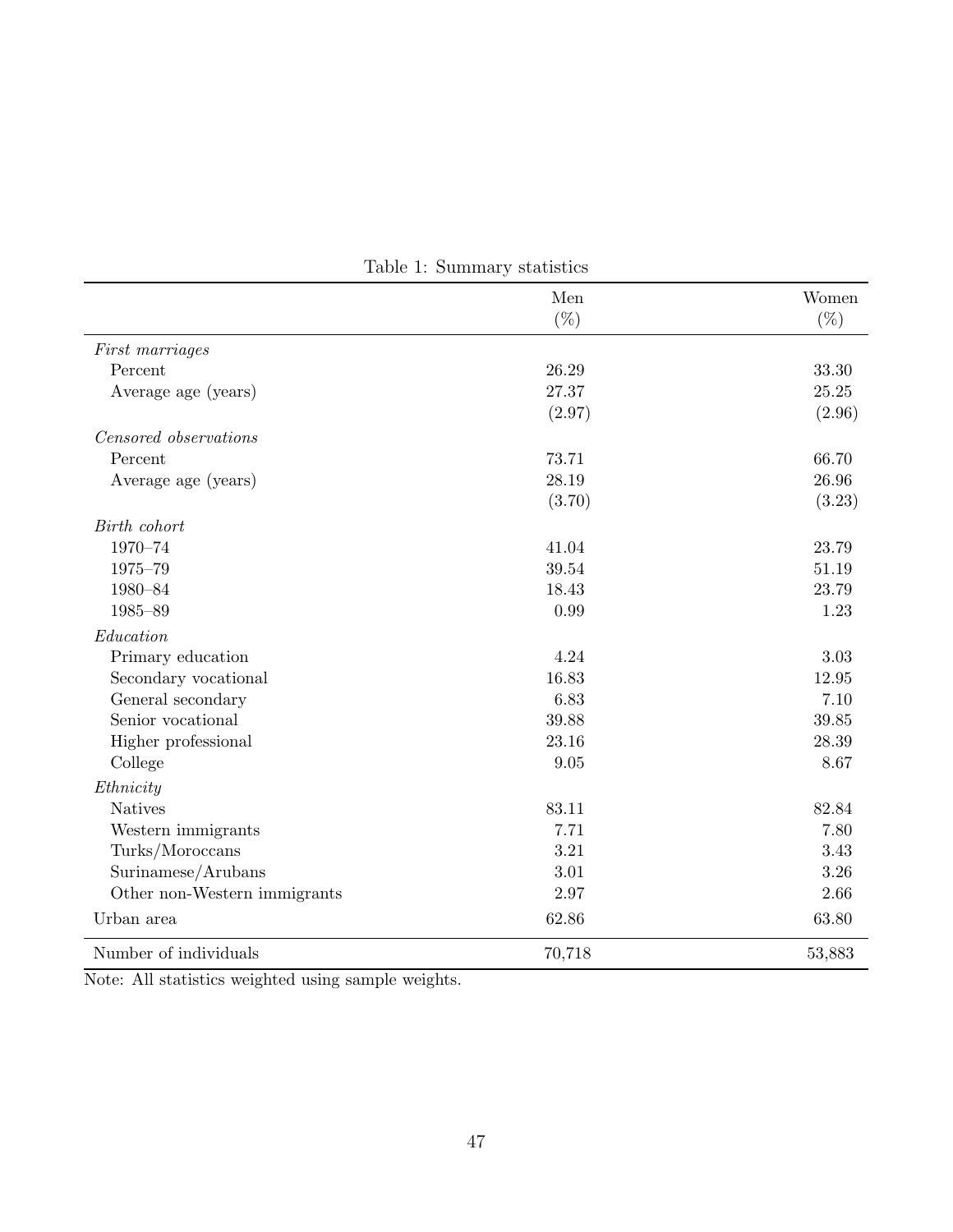|                               | Four largest cities   | Bible belt |
|-------------------------------|-----------------------|------------|
|                               | $(\%)$                | $(\%)$     |
|                               | Men $(N = 70, 718)$   |            |
| Location at exit from sample  | 15.16                 | 2.71       |
| Percent of total marriages    | 12.11                 | 4.39       |
| Percent of residents marrying | 21.00                 | 42.60      |
|                               | Women $(N = 53, 803)$ |            |
| Location at exit from sample  | 16.26                 | 2.73       |
| Percent of total marriages    | 12.03                 | 4.42       |
| Percent of residents marrying | 24.64                 | 53.93      |

Table 2: Summary statistics, four largest cities and the Dutch Bible belt

Note: All statistics weighted using sample weights.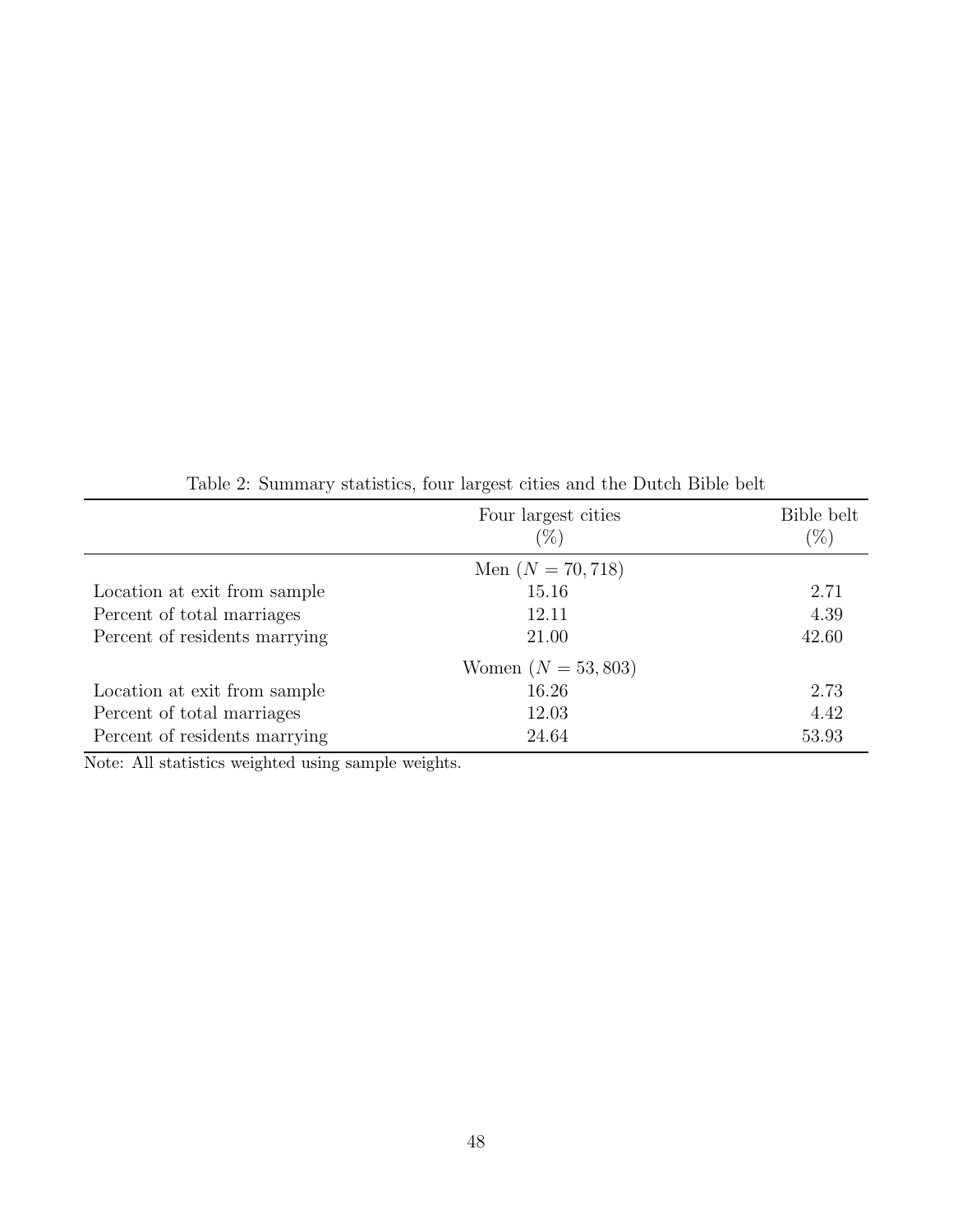|                                                 | (1)                    | (2)             | (3)        | (4)        | (5)             | (6)             |
|-------------------------------------------------|------------------------|-----------------|------------|------------|-----------------|-----------------|
| Period 1 (1998-2000)                            | $0.094*$               | $0.095*$        | $-0.031*$  | $-0.040*$  | $-0.028*$       | 0.005           |
|                                                 | (0.003)                | (0.003)         | (0.004)    | (0.004)    | (0.004)         | (0.004)         |
| Period 2 (2001-2005)                            | $0.070*$               | $0.074*$        | $-0.089*$  | $-0.101*$  | $-0.087*$       | $-0.038*$       |
|                                                 | (0.004)                | (0.004)         | (0.006)    | (0.006)    | (0.006)         | (0.006)         |
| Linear trend $(1995=0)$                         | $-0.057^{\ast}$        | $-0.051^{\ast}$ | $-0.035*$  | $-0.034*$  | $-0.035*$       | $-0.035^{\ast}$ |
|                                                 | (0.001)                | (0.001)         | (0.001)    | (0.001)    | (0.001)         | (0.001)         |
| Education (omitted category: Senior vocational) |                        |                 |            |            |                 |                 |
| Primary education                               |                        | $-0.272*$       | $-0.271*$  | $-0.258*$  | $-0.258*$       | $-0.127*$       |
|                                                 |                        | (0.004)         | (0.004)    | (0.004)    | (0.004)         | (0.006)         |
| Secondary vocational                            |                        | $-0.055*$       | $-0.055*$  | $-0.053*$  | $-0.053*$       | $0.035*$        |
|                                                 |                        | (0.002)         | (0.002)    | (0.002)    | (0.002)         | (0.003)         |
| General secondary                               |                        | $-0.422*$       | $-0.423*$  | $-0.342*$  | $-0.342*$       | $-0.501*$       |
|                                                 |                        | (0.003)         | (0.003)    | (0.003)    | (0.003)         | (0.004)         |
| Higher professional                             |                        | $-0.220*$       | $-0.221*$  | $-0.169*$  | $-0.169*$       | $-0.331*$       |
|                                                 |                        | (0.002)         | (0.002)    | (0.002)    | (0.002)         | (0.003)         |
| College                                         |                        | $-0.289^{\ast}$ | $-0.292*$  | $-0.172*$  | $-0.172*$       | $-0.395^{\ast}$ |
|                                                 |                        | (0.002)         | (0.002)    | (0.002)    | (0.002)         | (0.004)         |
| Ethnicity (omitted category: Natives)           |                        |                 |            |            |                 |                 |
| Western immigrants                              |                        | $-0.201*$       | $-0.202*$  | $-0.157*$  | $-0.157^{\ast}$ | $-0.180*$       |
|                                                 |                        | (0.003)         | (0.003)    | (0.003)    | (0.003)         | (0.004)         |
| Turks/Moroccans                                 |                        | $1.156^{\ast}$  | $1.153*$   | $1.270*$   | $1.270*$        | $2.282*$        |
|                                                 |                        | (0.003)         | (0.003)    | (0.003)    | (0.003)         | (0.006)         |
| Surinamese/Arubans                              |                        | $-0.289*$       | $-0.288*$  | $-0.155*$  | $-0.155^{\ast}$ | $-0.079*$       |
|                                                 |                        | (0.005)         | (0.005)    | (0.005)    | (0.005)         | (0.006)         |
| Other non-Western immigrants                    |                        | $0.050*$        | $0.050*$   | $0.141*$   | $0.141*$        | $0.229*$        |
|                                                 |                        | (0.004)         | (0.004)    | (0.004)    | (0.004)         | (0.006)         |
| Regional unemployment rate                      |                        |                 | $-0.029*$  | $-0.032*$  | $-0.030*$       | $-0.033*$       |
|                                                 |                        |                 | (0.001)    | (0.001)    | (0.001)         | (0.001)         |
| Urban indicator                                 |                        |                 |            | $-0.171*$  | $-0.170*$       | $-0.201*$       |
|                                                 |                        |                 |            | (0.001)    | (0.001)         | (0.002)         |
| Bible belt                                      |                        |                 |            | $0.665*$   | $0.665*$        | $0.904*$        |
|                                                 |                        |                 |            | (0.003)    | (0.003)         | (0.005)         |
| Four largest cities                             |                        |                 |            | $-0.248*$  | $-0.247*$       | $-0.376*$       |
|                                                 |                        |                 |            | (0.002)    | (0.002)         | (0.003)         |
| Constant                                        | $-7.094*$              | $-6.997*$       | $-6.801*$  | $-6.739*$  | $-6.745*$       | $-6.117*$       |
|                                                 | (0.019)                | (0.019)         | (0.020)    | (0.020)    | (0.020)         | (0.020)         |
| Five-year birth cohorts                         | $\mathop{\mathrm{no}}$ | yes             | yes        | yes        | yes             | yes             |
| Duration dependence                             | poly                   | poly            | poly       | poly       | np              | poly            |
| Unobserved heterogeneity                        | no                     | $\rm no$        | no         | no         | $\rm{no}$       | yes             |
| Log-likelihood / 1000                           | $-9973.84$             | $-9885.94$      | $-9884.76$ | $-9846.89$ | $-9846.28$      | $-9802.94$      |
| BIC / 1000                                      | 19947.86               | 19772.28        | 19769.93   | 19694.24   | 19693.22        | 19606.25        |
|                                                 |                        |                 |            |            |                 |                 |

Table 3: Discrete-time duration model for the age at first marriage, men  $(n = 70, 718)$ 

Notes: Duration dependence "poly" represents a sixth-degree polynomial in  $ln(age - 17)$  and "np" an exhaustive set of age dummies. BIC is the Schwartz Information Criterion. All specifications are weighted using sample weights. Starred coefficients are significant at the 1 percent level.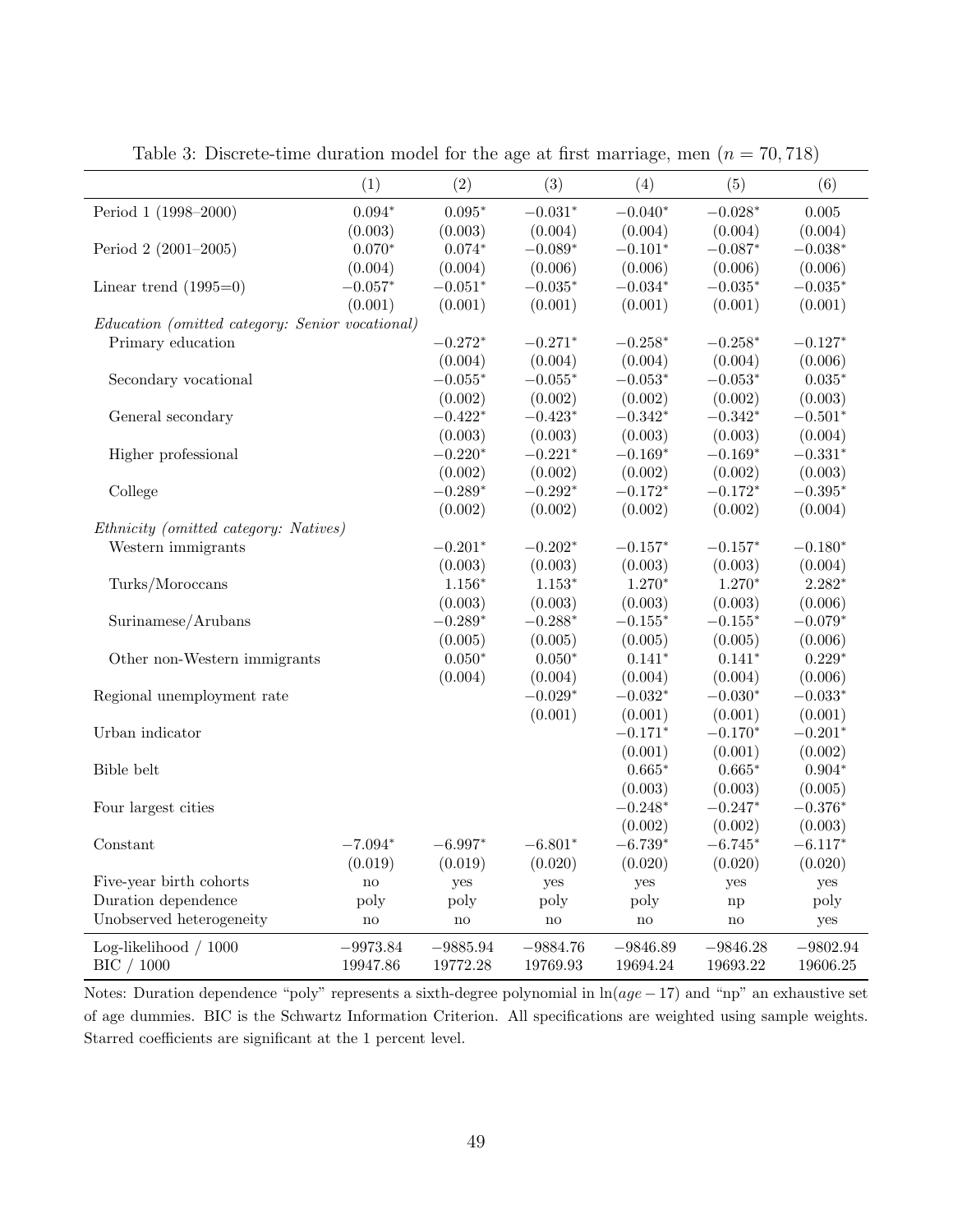|                                                 | (1)           | (2)           | (3)           | (4)        | (5)                 | (6)        |
|-------------------------------------------------|---------------|---------------|---------------|------------|---------------------|------------|
| Period 1 (1998-2000)                            | $0.031*$      | $0.039*$      | $-0.034*$     | $-0.052*$  | $-0.046*$           | $0.028*$   |
|                                                 | (0.003)       | (0.003)       | (0.004)       | (0.004)    | (0.004)             | (0.004)    |
| Period 2 (2001-2005)                            | $-0.127*$     | $-0.116*$     | $-0.210*$     | $-0.234*$  | $-0.230*$           | $-0.130*$  |
|                                                 | (0.005)       | (0.005)       | (0.006)       | (0.006)    | (0.006)             | (0.006)    |
| Linear trend $(1995=0)$                         | $-0.029*$     | $-0.029*$     | $-0.020*$     | $-0.017*$  | $-0.017*$           | $-0.020*$  |
|                                                 | (0.001)       | (0.001)       | (0.001)       | (0.001)    | (0.001)             | (0.001)    |
| Education (omitted category: Senior vocational) |               |               |               |            |                     |            |
| Primary education                               |               | $-0.027*$     | $-0.027*$     | $0.011*$   | $0.011*$            | $0.545*$   |
|                                                 |               | (0.004)       | (0.004)       | (0.004)    | (0.004)             | (0.007)    |
| Secondary vocational                            |               | $0.094*$      | $0.094*$      | $0.098*$   | $0.098*$            | $0.400*$   |
|                                                 |               | (0.002)       | (0.002)       | (0.002)    | (0.002)             | (0.003)    |
| General secondary                               |               | $-0.344*$     | $-0.345*$     | $-0.265*$  | $-0.265*$           | $-0.418*$  |
|                                                 |               | (0.003)       | (0.003)       | (0.003)    | (0.003)             | (0.004)    |
| Higher professional                             |               | $-0.449*$     | $-0.450*$     | $-0.397*$  | $-0.397*$           | $-0.691*$  |
|                                                 |               | (0.002)       | (0.002)       | (0.002)    | (0.002)             | (0.003)    |
| College                                         |               | $-0.786*$     | $-0.786*$     | $-0.647*$  | $-0.647*$           | $-1.101*$  |
|                                                 |               | (0.003)       | (0.003)       | (0.003)    | (0.003)             | (0.004)    |
| Ethnicity (omitted category: Natives)           |               |               |               |            |                     |            |
| Western immigrants                              |               | $-0.255*$     | $-0.255*$     | $-0.194*$  | $-0.194*$           | $-0.173*$  |
|                                                 |               | (0.003)       | (0.003)       | (0.003)    | (0.003)             | (0.004)    |
| Turks/Moroccans                                 |               | $1.469*$      | $1.467*$      | $1.608*$   | $1.608*$            | $2.822*$   |
|                                                 |               | (0.003)       | (0.003)       | (0.003)    | (0.003)             | (0.006)    |
| Surinamese/Arubans                              |               | $-0.519*$     | $-0.518*$     | $-0.330*$  | $-0.330*$           | $-0.164*$  |
|                                                 |               | (0.005)       | (0.005)       | (0.005)    | (0.005)             | (0.008)    |
| Other non-Western immigrants                    |               | $-0.130*$     | $-0.130*$     | $-0.009$   | $-0.009$            | $0.175*$   |
|                                                 |               | (0.005)       | (0.005)       | (0.005)    | (0.005)             | (0.007)    |
| Regional unemployment rate                      |               |               | $-0.017*$     | $-0.022*$  | $-0.022*$           | $-0.022*$  |
|                                                 |               |               | (0.001)       | (0.001)    | (0.001)             | (0.001)    |
| Urban indicator                                 |               |               |               | $-0.238*$  | $-0.238*$           | $-0.324*$  |
|                                                 |               |               |               | (0.002)    | (0.002)             | (0.002)    |
| Bible belt                                      |               |               |               | $0.661*$   | $0.661*$            | $1.004*$   |
|                                                 |               |               |               | (0.004)    | (0.004)             | (0.005)    |
| Four largest cities                             |               |               |               | $-0.268*$  | $-0.268*$           | $-0.370*$  |
|                                                 |               |               |               | (0.002)    | (0.002)             | (0.003)    |
| Constant                                        | $-5.021*$     | $-4.948*$     | $-4.830*$     | $-4.705*$  | $-4.710*$           | $-8.209*$  |
|                                                 | (0.007)       | (0.007)       | (0.008)       | (0.009)    | (0.009)             | (0.013)    |
| Five-year birth cohorts                         | $\mathbf{no}$ | yes           | yes           | yes        | yes                 | yes        |
| Duration dependence                             | poly          | poly          | poly          | poly       | np                  | poly       |
| Unobserved heterogeneity                        | $\mathbf{no}$ | $\mathbf{no}$ | $\mathbf{no}$ | no         | $\operatorname{no}$ | yes        |
| Log-likelihood / 1000                           | $-8966.37$    | $-8777.34$    | $-8776.94$    | $-8732.63$ | $-8732.27$          | $-8641.61$ |
| BIC / 1000                                      | 17932.91      | 17555.08      | 17554.29      | 17465.73   | 17465.14            | 17283.57   |

Table 4: Discrete-time duration model for the age at first marriage, women  $(n = 53, 803)$ 

Notes: Duration dependence "poly" represents a sixth-degree polynomial in  $ln(age - 17)$  and "np" an exhaustive set of age dummies. BIC is the Schwartz Information Criterion. All specifications are weighted using sample weights. Starred coefficients are significant at the 1 percent level.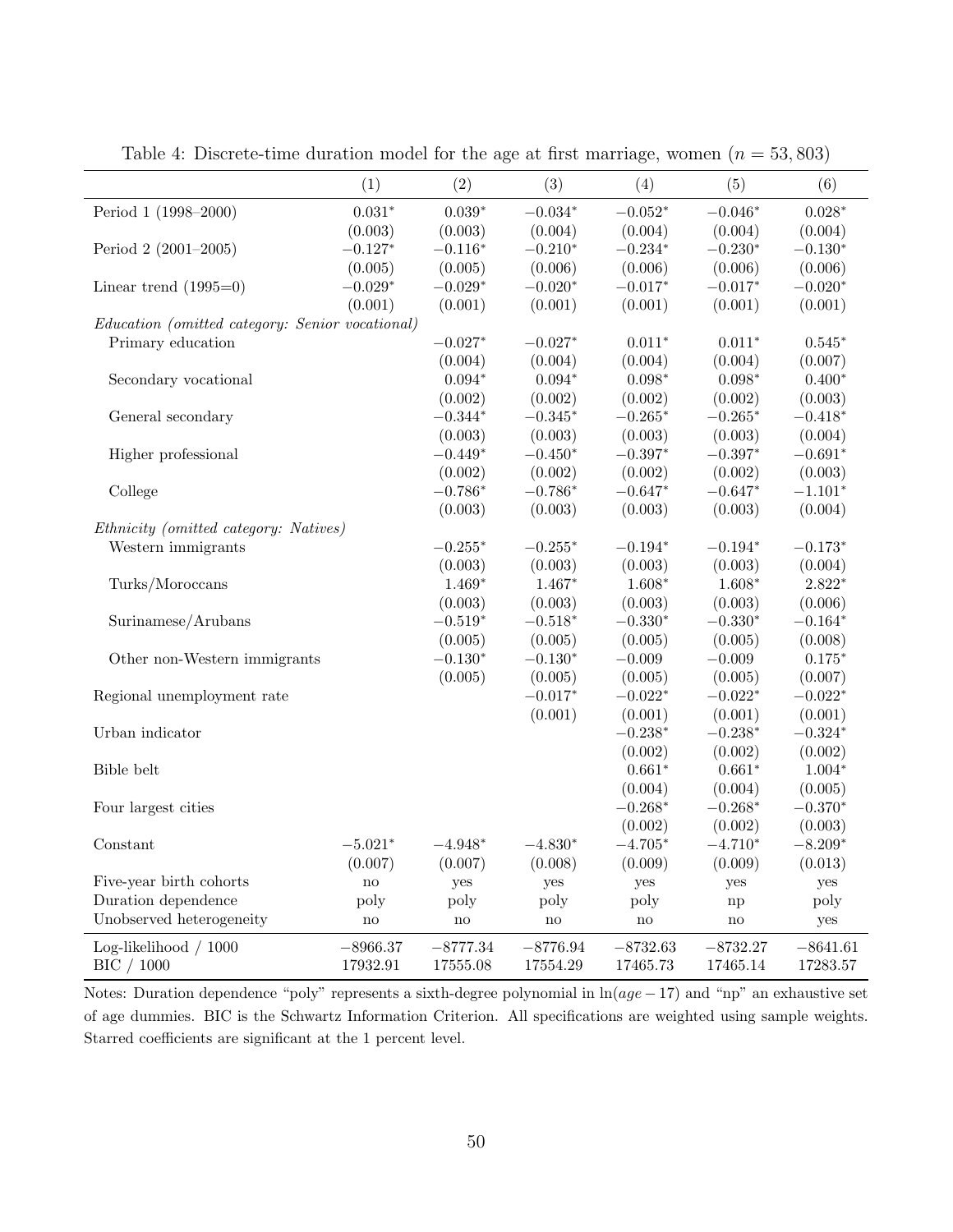|                          | Men                 |            | Women      |            |
|--------------------------|---------------------|------------|------------|------------|
|                          | (1)                 | (2)        | (3)        | (4)        |
| Bible belt               |                     |            |            |            |
| Main effect              | $0.968*$            | $0.922*$   | $0.994*$   | $1.021*$   |
|                          | (0.008)             | (0.008)    | (0.007)    | (0.008)    |
| Period 1 (1998–2000)     | $-0.232*$           | $-0.044*$  | $-0.283*$  | $-0.041*$  |
|                          | (0.010)             | (0.011)    | (0.010)    | (0.011)    |
| Period 2 (2001–2005)     | $-0.483*$           | 0.029      | $-0.640*$  | $-0.022$   |
|                          | (0.010)             | (0.012)    | (0.010)    | (0.012)    |
| Four largest cities      |                     |            |            |            |
| Main effect              | $-0.029*$           | $-0.166*$  | $0.076*$   | $-0.047*$  |
|                          | (0.006)             | (0.006)    | (0.006)    | (0.006)    |
| Period 1 (1998-2000)     | $-0.283*$           | $-0.185*$  | $-0.333*$  | $-0.127*$  |
|                          | (0.007)             | (0.008)    | (0.007)    | (0.008)    |
| Period 2 (2001-2005)     | $-0.283*$           | $-0.260*$  | $-0.580*$  | $-0.556*$  |
|                          | (0.008)             | (0.009)    | (0.008)    | (0.009)    |
| Rest of the Netherlands  |                     |            |            |            |
| Period 1 (1998-2000)     | 0.006               | $0.035*$   | 0.006      | $0.055*$   |
|                          | (0.004)             | (0.004)    | (0.004)    | (0.005)    |
| Period $2(2001-2005)$    | $-0.053*$           | $-0.009$   | $-0.158*$  | $-0.072*$  |
|                          | (0.006)             | (0.006)    | (0.006)    | (0.006)    |
| Linear trend $(1995=0)$  | $-0.035*$           | $-0.035*$  | $-0.017*$  | $-0.020*$  |
|                          | (0.001)             | (0.001)    | (0.001)    | (0.001)    |
| Constant                 | $-6.784*$           | $-6.128*$  | $-4.765*$  | $-8.233*$  |
|                          | (0.020)             | (0.020)    | (0.009)    | (0.013)    |
| Unobserved heterogeneity | $\operatorname{no}$ | yes        | no         | yes        |
| Log-likelihood / 1000    | $-9845.00$          | $-9802.21$ | $-8729.29$ | $-8638.51$ |
| BIC / 1000               | 19690.54            | 19604.85   | 17459.12   | 17277.43   |
| Number of individuals    |                     | 70,718     |            | 53,803     |

Table 5: Discrete-time duration model for the age at first marriage, by location

Notes: All specifications include controls for eduction, ethnicity, regional unemployment rate and urbanization, and are weighted using sample weights. Starred coefficients are significant at the 1 percent level.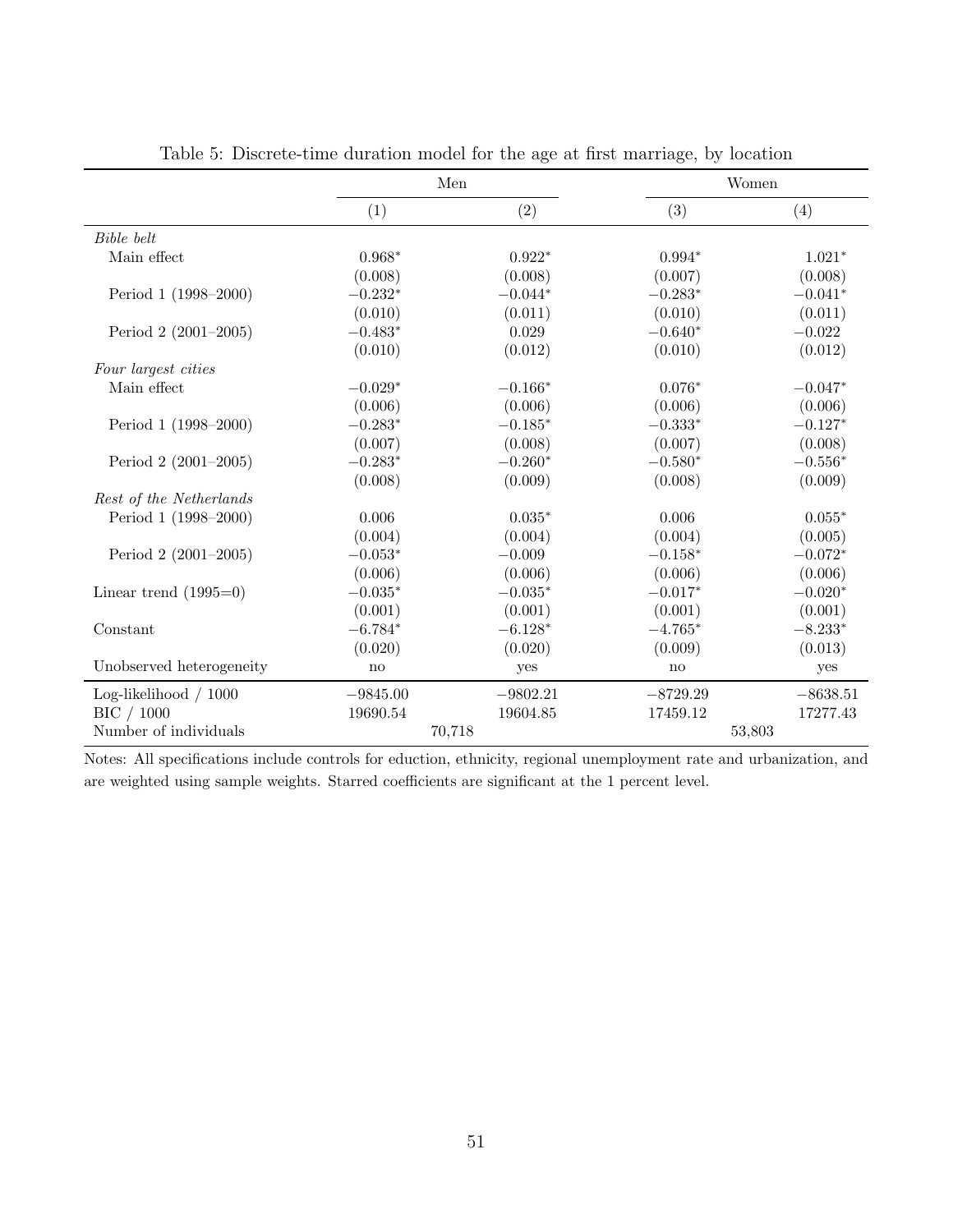| Tanic O. Describire status and variations weights, synthetic control |                                          |                                                                               |                                  |                                                                                    |
|----------------------------------------------------------------------|------------------------------------------|-------------------------------------------------------------------------------|----------------------------------|------------------------------------------------------------------------------------|
|                                                                      |                                          | Mean, 1988-1997                                                               |                                  |                                                                                    |
| Variable                                                             | Netherlands                              | Potential                                                                     | Synthetic                        | Loading                                                                            |
|                                                                      | $\bigoplus$                              | donors<br>$\odot$                                                             | control<br>$\bigodot$            | $\bigoplus$                                                                        |
| Orude marriage rate                                                  | 5.84                                     | 6.31                                                                          | 5.85                             |                                                                                    |
| Population $25-44$ y.o. $(%)$                                        |                                          |                                                                               | 30.20                            | 0.00002                                                                            |
| Urban population $(\%)$                                              | $\frac{32.32}{70.87}$                    | 29.52<br>70.36                                                                | 68.99                            | 0.00001                                                                            |
| Ratio of women to men                                                |                                          |                                                                               | $1.03\,$                         |                                                                                    |
| Age at first marriage, men (years)                                   | $28.51$<br>$26.28$<br>$94.22$<br>$60.67$ | $\begin{array}{c} 1.03 \\ 27.08 \\ 24.8 \\ 94.04 \\ 64.13 \\ 1.7 \end{array}$ | 28.24<br>26.25<br>29.52<br>69.62 | $\begin{array}{c} 0.00002 \\ 0.00001 \\ 0.01606 \\ 0.00869 \\ 0.00110 \end{array}$ |
| Age at first marriage, women (years)                                 |                                          |                                                                               |                                  |                                                                                    |
| Labor force participation, men 25-34 y.o. $(\%)$                     |                                          |                                                                               |                                  |                                                                                    |
| $125-34$ y.o. $(%$<br>Labor force participation, women               |                                          |                                                                               |                                  |                                                                                    |
| Fertility rate                                                       | 1.57                                     |                                                                               | $7\ddot{c}\cdot1$                | 1.94617                                                                            |
| Girls' enrollment share in tertiary education $(\%)$                 | 46.56                                    | 47.99                                                                         | $44.03$                          | 0.00018                                                                            |
| Unemployment, all $25-34$ y.o. $(%$                                  | 6.67                                     | 8.39                                                                          | 6.67                             | 0.00303                                                                            |
| Inflation $(\%)$                                                     | 2.21                                     | 14.87                                                                         | 3.00                             | 0.02470                                                                            |

Table 6: Descriptive statistics and variable weights, synthetic control Table 6: Descriptive statistics and variable weights, synthetic control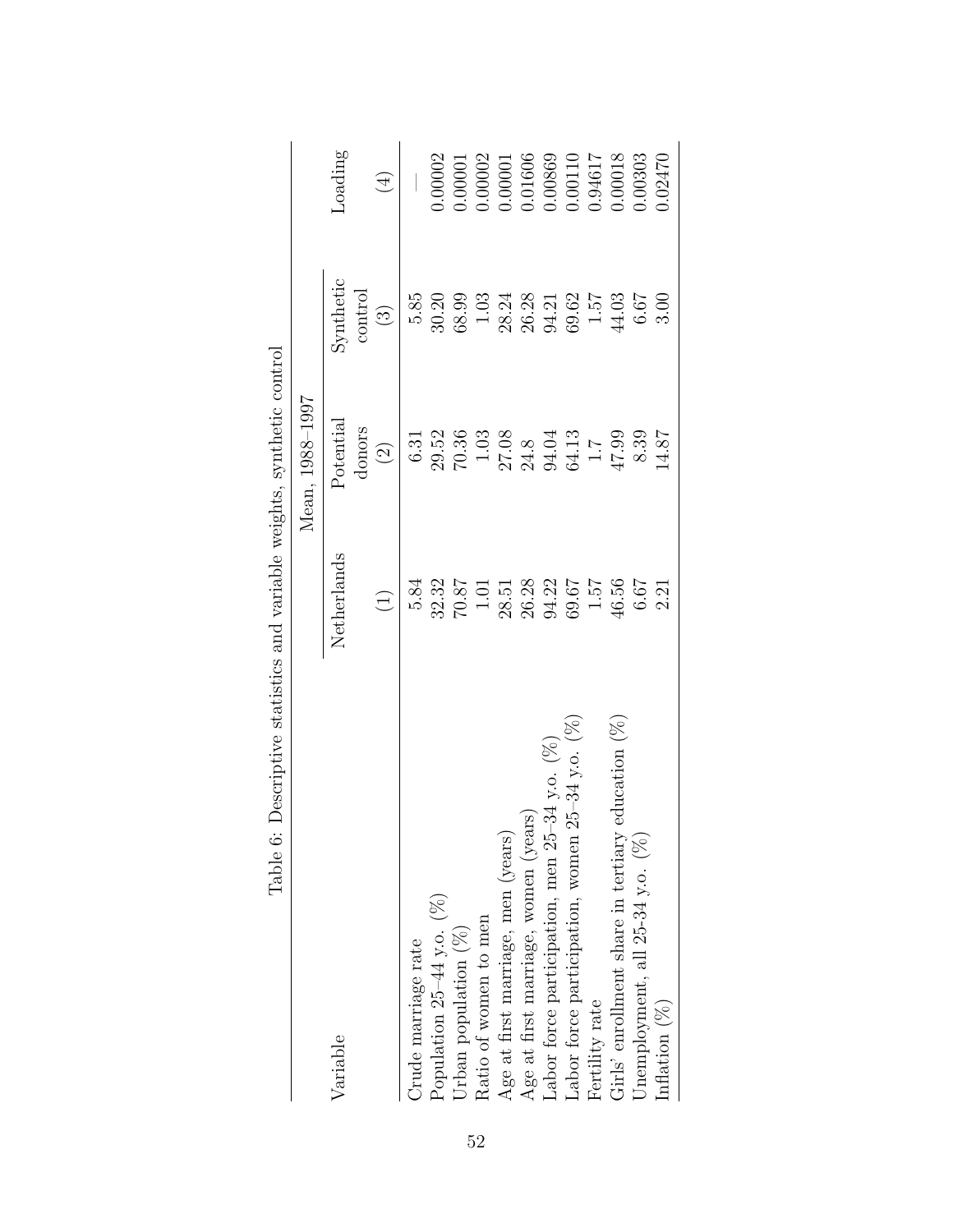|                | Synthetic control for: |                |
|----------------|------------------------|----------------|
| Country        | Netherlands            | Switzerland    |
|                | (1)                    | (2)            |
| Australia      | $\theta$               | $\overline{0}$ |
| Austria        | 0.138                  | 0.089          |
| Czech Republic | $\left($               | $\overline{0}$ |
| Germany        | 0.074                  | 0.441          |
| Greece         | $\left( \right)$       | $\overline{0}$ |
| Hungary        |                        | $\theta$       |
| Ireland        | 0.097                  | 0.189          |
| Italy          | 0.139                  | $\overline{0}$ |
| Japan          | 0.068                  | 0.001          |
| Korea          | $\left( \right)$       | 0.238          |
| New Zealand    | 0.103                  | 0              |
| Poland         | $\left( \right)$       | 0              |
| Portugal       | $\left( \right)$       | 0              |
| Switzerland    | 0.381                  |                |
| Turkey         | $\left( \right)$       | $\Omega$       |
| United Kingdom |                        | 0.042          |
| United States  |                        | $\overline{0}$ |

Table 7: Optimal weights in the synthetic control